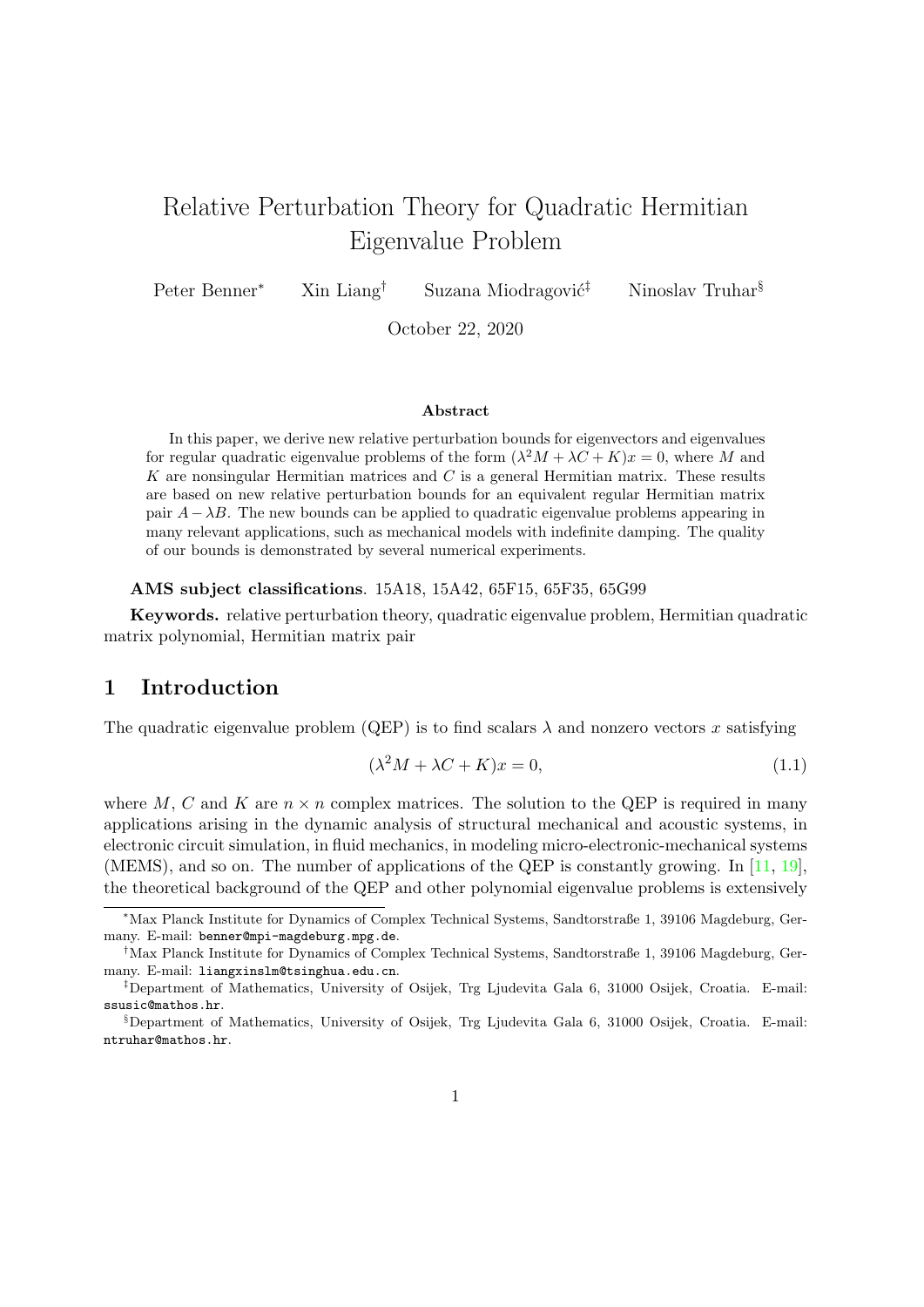studied; in [\[28\]](#page-28-1) a survey of applications, mathematical properties, and a variety of numerical solution techniques for the QEP is given.

This paper aims to build relative perturbation bounds for eigenvalues and eigenspaces of the QEP  $(1.1)$ , where M, C, and K are allowed to be Hermitian indefinite matrices, and C can be even singular.

In general, the perturbation theory of matrix or operator eigenvalue problems can be divided into two major branches. One belongs to the so-called standard or absolute perturbation theory which can be found in many well-known textbooks, e.g.,  $[17, 10, 3, 5, 25, 27]$  $[17, 10, 3, 5, 25, 27]$  $[17, 10, 3, 5, 25, 27]$  $[17, 10, 3, 5, 25, 27]$  $[17, 10, 3, 5, 25, 27]$  $[17, 10, 3, 5, 25, 27]$  $[17, 10, 3, 5, 25, 27]$  $[17, 10, 3, 5, 25, 27]$  $[17, 10, 3, 5, 25, 27]$  $[17, 10, 3, 5, 25, 27]$  $[17, 10, 3, 5, 25, 27]$ . The other, the so-called relative perturbation theory, has became a very active research area since the late 1980s. Some important results of the relative perturbation theory can be found in  $[8, 2, 9]$  $[8, 2, 9]$  $[8, 2, 9]$  $[8, 2, 9]$  $[8, 2, 9]$ . The development of such a kind of theory goes back to as early as Kahan's technical report [\[16\]](#page-28-5) in 1966.

Regarding the perturbation theory for the QEP in a general setting, standard or absolute perturbation bounds are given, for example, in  $[24, 30, 28]$  $[24, 30, 28]$  $[24, 30, 28]$  $[24, 30, 28]$  $[24, 30, 28]$ , but to the authors' knowledge there are no relative perturbation bounds for eigenvalues and especially for eigenspaces of QEPs where all three coefficient matrices are Hermitian without any further assumptions.

Some results on relative perturbations of the QEP can be found in [\[29\]](#page-28-8). There one can find bounds for eigenvectors and eigenvalues of the QEP  $(1.1)$ , where the matrices M, C and K are positive definite Hermitian matrices and the condition

$$
(x^{H}Cx)^{2} - 4(x^{H}Mx)(x^{H}Kx) > 0, \quad \forall x \in \mathbb{C}^{n}, x \neq 0
$$

is satisfied, which means that the corresponding QEP is hyperbolic. The hyperbolic QEP is investigated, e.g., in [\[28,](#page-28-1) [24\]](#page-28-6).

In this paper we will derive similar bounds for the more general case, that is, the QEP will be regular and C can be any Hermitian matrix.

Such QEPs are interesting because many of the instabilities in mechanical systems are caused by a negative definite or indefinite damping matrix  $C$ , see for example [\[26,](#page-28-9) [1,](#page-27-7) [15,](#page-28-10) [31,](#page-28-11) [18,](#page-28-12) [6\]](#page-27-8). Therefore, we will illustrate our results using numerical experiments motivated by these problems.

Perturbation bounds for the regular QEP will be derived by using linearization and perturbation bounds for any regular matrix pair  $A-\lambda B$ , where A and B are Hermitian matrices, given in Section [3.](#page-4-0)

There is a vast amount of material in perturbation theory (covering absolute and relative perturbation results) for definite matrix pairs. Here, we will list some of those results related to eigenspace perturbations, where the distance between two eigensubspaces is measured by some trigonometric function of the angle operator  $\Theta$  associated with the eigensubspaces  $\mathcal{X} = \text{span}(X)$ and  $\mathcal{Y} = \text{span}(Y)$  of the unperturbed and perturbed matrix pairs. The angle operator  $\Theta$  is defined by

$$
\Theta(\mathcal{X}, \mathcal{Y}) = \arcsin(P_{\mathcal{X}} - P_{\mathcal{Y}}),
$$

where  $P_{\mathcal{X}}$  and  $P_{\mathcal{Y}}$  are orthogonal projections onto the subspaces  $\mathcal{X}$  and  $\mathcal{Y}$ , of the same dimension (see, e.g., [\[27\]](#page-28-4)). The eigenvalues of the matrix  $\Theta$  represent canonical angles. One can find results for standard perturbation theory and relative perturbation bounds for eigenspaces in [\[27,](#page-28-4) [7\]](#page-27-9) and in [\[14,](#page-28-13) [13,](#page-28-14) [29\]](#page-28-8), respectively. For the case when B is Hermitian positive definite, in [14, [13\]](#page-28-14), the authors define the angle operator  $\Theta$  in the matrix-dependent scalar product  $\langle x, y \rangle_B = y^T B x$ ,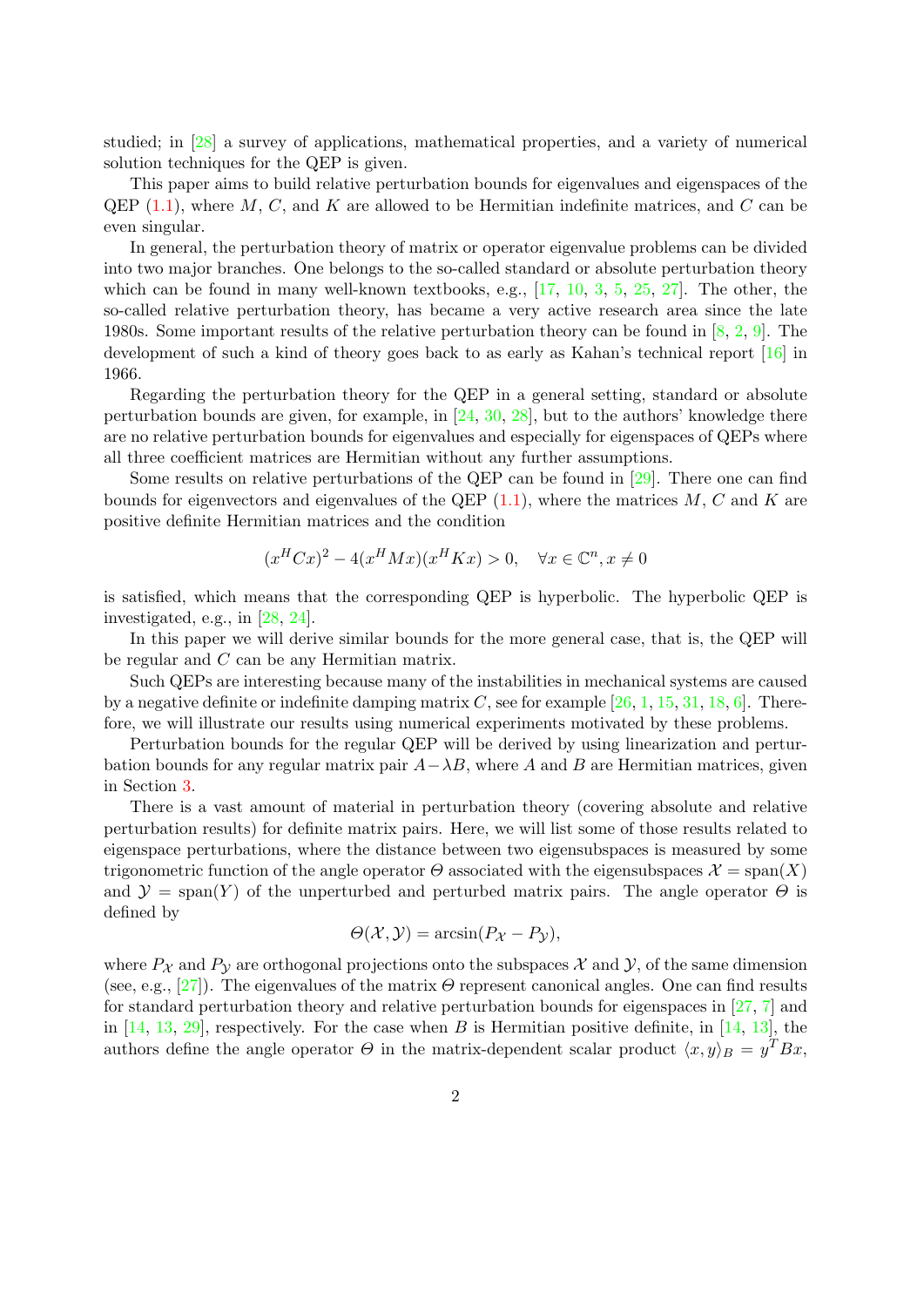for  $x, y \in \mathbb{R}^n$ . A similar approach is not possible for the case when B is Hermitian indefinite nonsingular. For that case, as it has been shown in [\[29\]](#page-28-8), it is possible to measure the distance between two subspaces, using the fact that  $\|\sin\Theta(\mathcal{X}, \mathcal{Y})\| \to 0$  if and only if  $\|Y^H BX\| \to 0$ . The same idea will be used in this paper.

This paper is organized as follows. In Section [3](#page-4-0) we derive our relative perturbation  $\sin \Theta$ type theorems and a relative bound on the eigenvalues of regular matrix pairs. We apply these bounds to the QEP and derive relative perturbation bounds for eigenvectors and eigenvalues in Section [4.](#page-13-0) Numerical examples are given in Section [5](#page-16-0) to illustrate our bounds. Finally, some conclusions are summarized in Section [6.](#page-20-0)

**Notation.** Throughout this paper, we use  $\|\cdot\|_2$ ,  $\|\cdot\|_F$  and  $\|\cdot\|_{\text{ui}}$  to denote the spectral matrix norm, the Frobenius norm and any unitarily invariant matrix norm, respectively. We use  $\kappa_2(\cdot)$  to denote the spectral condition number.  $I_n$  is the identity matrix of size n, and sometimes the subscript is omitted when the size is clear from the context. If  $A$  is a Hermitian positive (semi-)definite matrix, we will write  $A \succ 0$  ( $A \succeq 0$ ), and similarly  $A \prec 0$  ( $A \preceq 0$ ) for a Hermitian negative (semi-)definite A.  $A^+$  is the Moore-Penrose pseudo-inverse of A. We use the standard MATLAB<sup>®</sup> notation  $A(:, i)$  for the *i*-th column of the matrix A. Also, we denote by  $F_m$  and  $G_m$ , respectively, the  $m \times m$  matrices given by

$$
F_m = \begin{bmatrix} & & & 1 \\ & & \cdots & \\ & & & \end{bmatrix}, G_m = \begin{bmatrix} & & 1 & 0 \\ & \cdots & \cdots & \\ 1 & & & \end{bmatrix}.
$$

Then the Jordan block of size m corresponding to the eigenvalue  $\lambda$  is

$$
J_m(\lambda) := \lambda I_m + G_m F_m = \begin{bmatrix} \lambda & 1 & & \\ & \ddots & \ddots & \\ & & \ddots & 1 \\ & & & \lambda \end{bmatrix}
$$

.

A matrix pair  $A-\lambda B$  is sometimes denoted by  $(A, B)$ . If  $A_1, B_1$  have the same size and so do  $A_2, B_2$ , then the matrix pair  $\begin{bmatrix} A_1 \end{bmatrix}$  $A_2$  $-\lambda\left[\begin{smallmatrix} B_1 \ -\lambda \end{smallmatrix}\right]$  $B<sub>2</sub>$ is also written as  $(A_1 - \lambda B_1) \oplus (A_2 - \lambda B_2)$ or  $(A_1, B_1) \oplus (A_2, B_2)$ . For any matrices  $W, V$  of appropriate sizes,  $W^H(A, B)V$  is used to denote the pair  $(W^HAV, W^HBV)$ .

## 2 Canonical forms for matrix pairs

As described in the introduction, we will derive perturbation bounds for regular Hermitian matrix pairs  $(A, B)$ , and we will use those bounds to derive bounds for the QEP. Thus, in this section, we recall a canonical form of Hermitian matrix pairs in Lemma [2.1,](#page-3-0) which will play a fundamental role in the discussion of eigenspaces.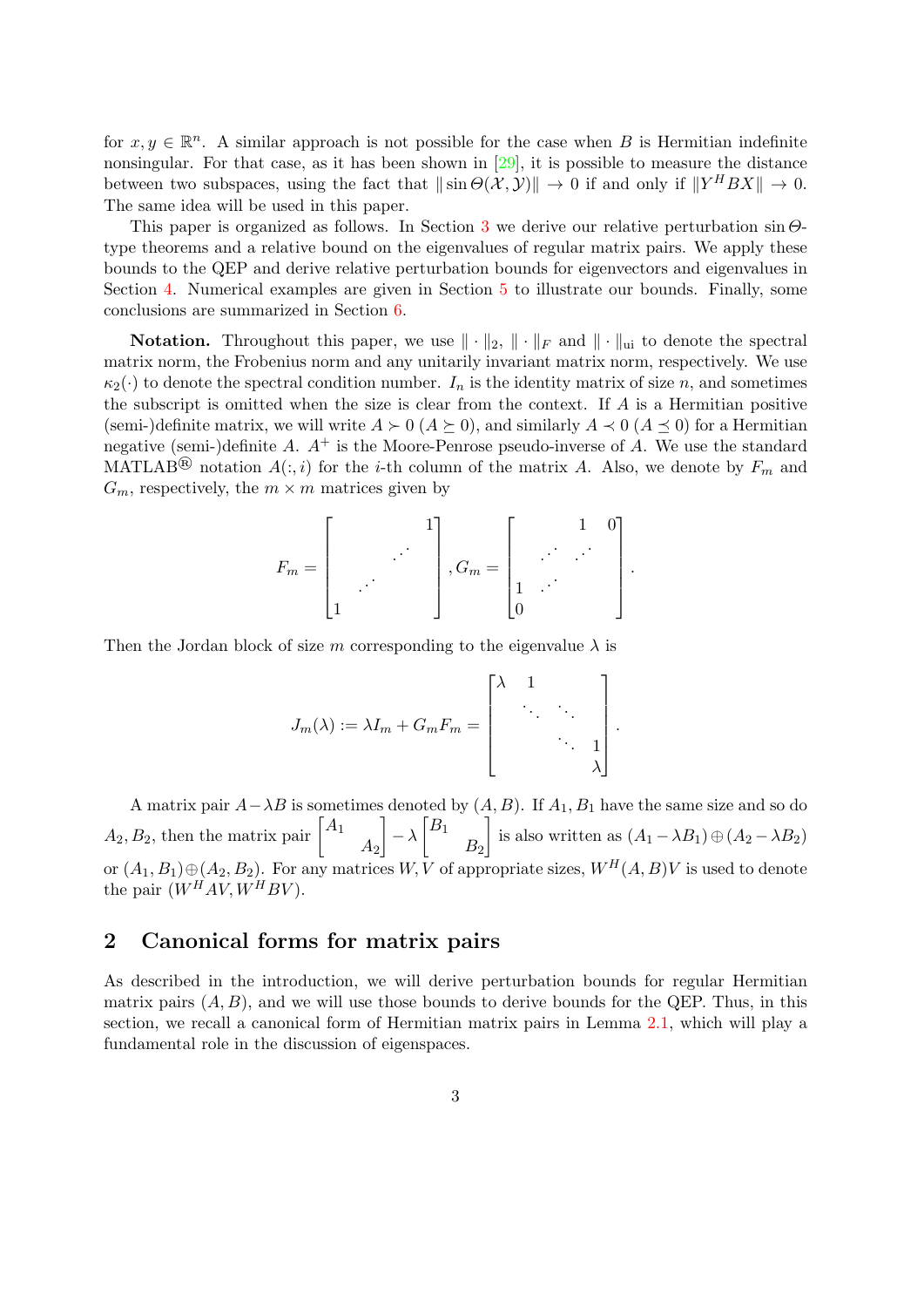**Lemma 2.1** ([\[12,](#page-28-15) Theorem 5.10.1], [\[20,](#page-28-16) Theorem 6.1]). Every Hermitian matrix pair  $(A, B)$  is congruent to a Hermitian matrix pair of the form

<span id="page-3-0"></span>
$$
(0,0) \oplus \bigoplus_{j=1}^{p} (G_{2\varepsilon_j+1}, \begin{bmatrix} F_{\varepsilon_j} \\ 0 \end{bmatrix})
$$
  

$$
\oplus \bigoplus_{j=1}^{r} \delta_j(F_{k_j}, G_{k_j}) \oplus \bigoplus_{j=1}^{q} \eta_j(\alpha_j F_{\ell_j} + G_{\ell_j}, F_{\ell_j})
$$
  

$$
\oplus \bigoplus_{j=1}^{s} (\left[\frac{\beta_j F_{m_j} + G_{m_j}}{\beta_j F_{m_j} + G_{m_j}}\right], F_{2m_j}).
$$
 (2.1)

Here,  $\varepsilon_1 \leq \cdots \leq \varepsilon_p$  and  $k_1 \leq \cdots \leq k_p$ ,  $l_1 \leq \cdots \leq l_q$  and  $m_1 \leq \cdots \leq m_s$  are positive integers,  $\alpha_j$ are real numbers,  $\beta_j$  are complex non-real numbers, and  $\delta_j, \eta_j$  are signs (+1 or -1). The form is uniquely determined by  $(A, B)$  up to a combination of permutations of the following types of blocks:

**T0.**  $(0, 0)$ ;

**T1.** 
$$
(G_{2\varepsilon_j+1}, \begin{bmatrix} F_{\varepsilon_j} \\ F_{\varepsilon_j} \end{bmatrix}), \quad j=1,\ldots,p;
$$

- **T2.**  $\delta_j(F_{k_j}, G_{k_j}), \quad j = 1, \ldots, r;$
- **T3.**  $\eta_j(\alpha_j F_{\ell_j} + G_{\ell_j}, F_{\ell_j}), \quad j = 1, \ldots, q;$

**T4.** 
$$
\left(\frac{\beta_j F_{m_j} + G_{m_j}}{\beta_j} + G_{m_j}\right)
$$
,  $F_{2m_j}$ ),  $j = 1, ..., s$ , with possible replacement of  $\beta_j$  by  $\beta_j$ .

Specifically, if  $(A, B)$  is a regular pair, then its canonical form only contains blocks of type T2, T3, T4.

To indicate the similarity of the asymptotic behavior between these blocks and the corresponding eigenvalue, in the following we apply a congruence transformation:

1. For blocks of type **T3** with  $\alpha_j \neq 0$ , write

$$
T = \text{diag}(|\alpha_j|^{\frac{\ell_j-1}{2}}, |\alpha_j|^{\frac{\ell_j-1}{2}-1}, \dots, |\alpha_j|^{-\frac{\ell_j-1}{2}}).
$$

Then  $T^H F_{\ell_j} T = F_{\ell_j}$  and  $T^H G_{\ell_j} T = |\alpha_j| G_{\ell_j}$ , so the new block pair is of type  $\eta_j(\alpha_j F_{\ell_j} +$  $|\alpha_j|G_{\ell_j}, F_{\ell_j}).$ 

2. For blocks of type T4, write

$$
T = \text{diag}(|\beta_j|^{\frac{m_j-1}{2}}, |\beta_j|^{\frac{m_j-1}{2}-1}, \dots, |\beta_j|^{-\frac{m_j-1}{2}}).
$$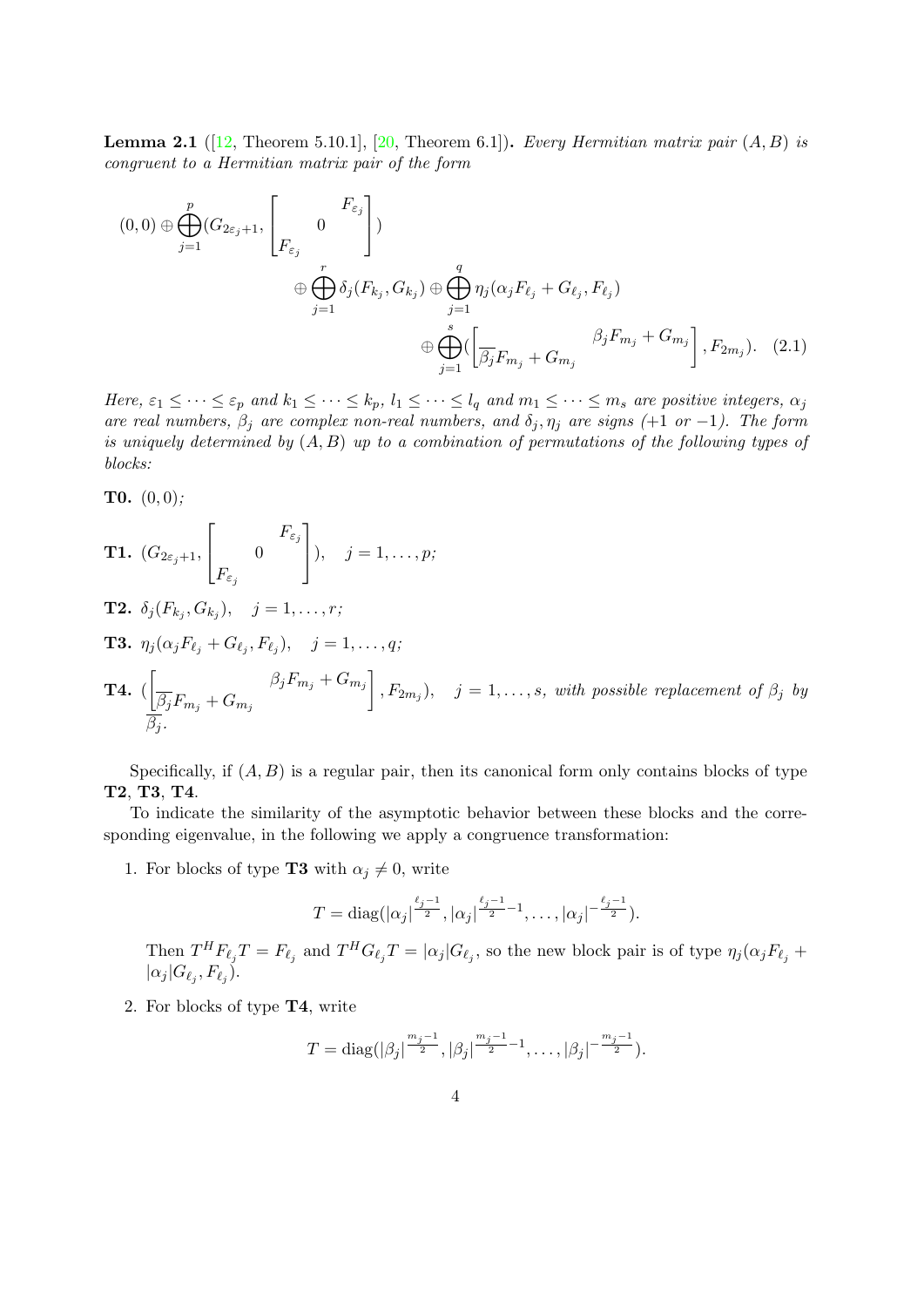Then  $T^H F_{m_j} T = F_{m_j}$  and  $T^H G_{m_j} T = |\beta_j| G_{m_j}$ . Since

$$
\begin{bmatrix} T & T \end{bmatrix}^H \begin{bmatrix} S^H & S \end{bmatrix} \begin{bmatrix} T & T \end{bmatrix} = \begin{bmatrix} T^H S^H T & T^H S^T \end{bmatrix},
$$

the new block pair is of type

<span id="page-4-1"></span>
$$
(\left[\frac{\beta_j F_{m_j} + |\overline{\beta_j}| G_{m_j}}{\beta_j F_{m_j} + |\beta_j|} \right], F_{2m_j}).
$$

From this, we obtain the following variant of the canonical form:

**Lemma 2.2.** Every regular Hermitian matrix pair  $(A, B)$  is congruent to a Hermitian matrix pair of the form

$$
\bigoplus_{j=1}^{r} \delta_{j}(F_{k_{j}}, G_{k_{j}}) \oplus \bigoplus_{j=1}^{q'} \eta'_{j}(G_{\ell'_{j}}, F_{\ell'_{j}}) \oplus \bigoplus_{j=1}^{q} \eta_{j}(\alpha_{j} F_{\ell_{j}} + |\alpha_{j}| G_{\ell_{j}}, F_{\ell_{j}})
$$
\n
$$
\oplus \bigoplus_{j=1}^{s} (\left[ \frac{\beta_{j}}{\beta_{j}} F_{m_{j}} + |\overline{\beta_{j}}| G_{m_{j}} \right]^{j} F_{m_{j}} + |\beta_{j}| G_{m_{j}}), \quad (2.2)
$$

Here,  $k_j$ ,  $l_j$  and  $m_j$  are positive integers,  $\alpha_j$  are nonzero real numbers,  $\beta_j$  are complex non-real numbers, and the  $\delta_j, \eta'_j, \eta_j$  are signs (+1 or -1). This form is uniquely determined by  $(A, B)$ up to a combination of permutations of the following types of blocks:

**R1.**  $\delta_j(F_{k_j}, G_{k_j}), \quad j = 1, \ldots, r;$ **R2.**  $\eta'_{j}(G_{\ell'_{j}}, F_{\ell'_{j}}), \quad j = 1, \ldots, q';$ **R3.**  $\eta_j(\alpha_j F_{\ell_j} + |\alpha_j| G_{\ell_j}, F_{\ell_j}), \quad j = 1, \ldots, q;$ 

**R4.**  $\left[\frac{\beta_j F_{m_j} + |\beta_j| G_{m_j}}{\sigma} \right]$  $\overline{\beta_j}F_{m_j}+|\overline{\beta_j}|G_{m_j}$  $\Big\}, F_{2m_j}), \quad j=1,\ldots,s, \text{ with possible replacement of } j$  $\beta_j$  by  $\beta_j$ .

## <span id="page-4-0"></span>3 Relative perturbation bound for a Hermitian matrix pair

In this section, first we will see that the bound on the angle between the eigenspaces of a regular Hermitian matrix pair is related to a bound on the solutions to structured Sylvester equations  $SX - NS' = T$  with coefficients  $S, S', T$  of special structure. Our approach more or less follows the lines of Davis and Kahan [\[7\]](#page-27-9) and is very closely related to the work of Li [\[22,](#page-28-17) [23\]](#page-28-18).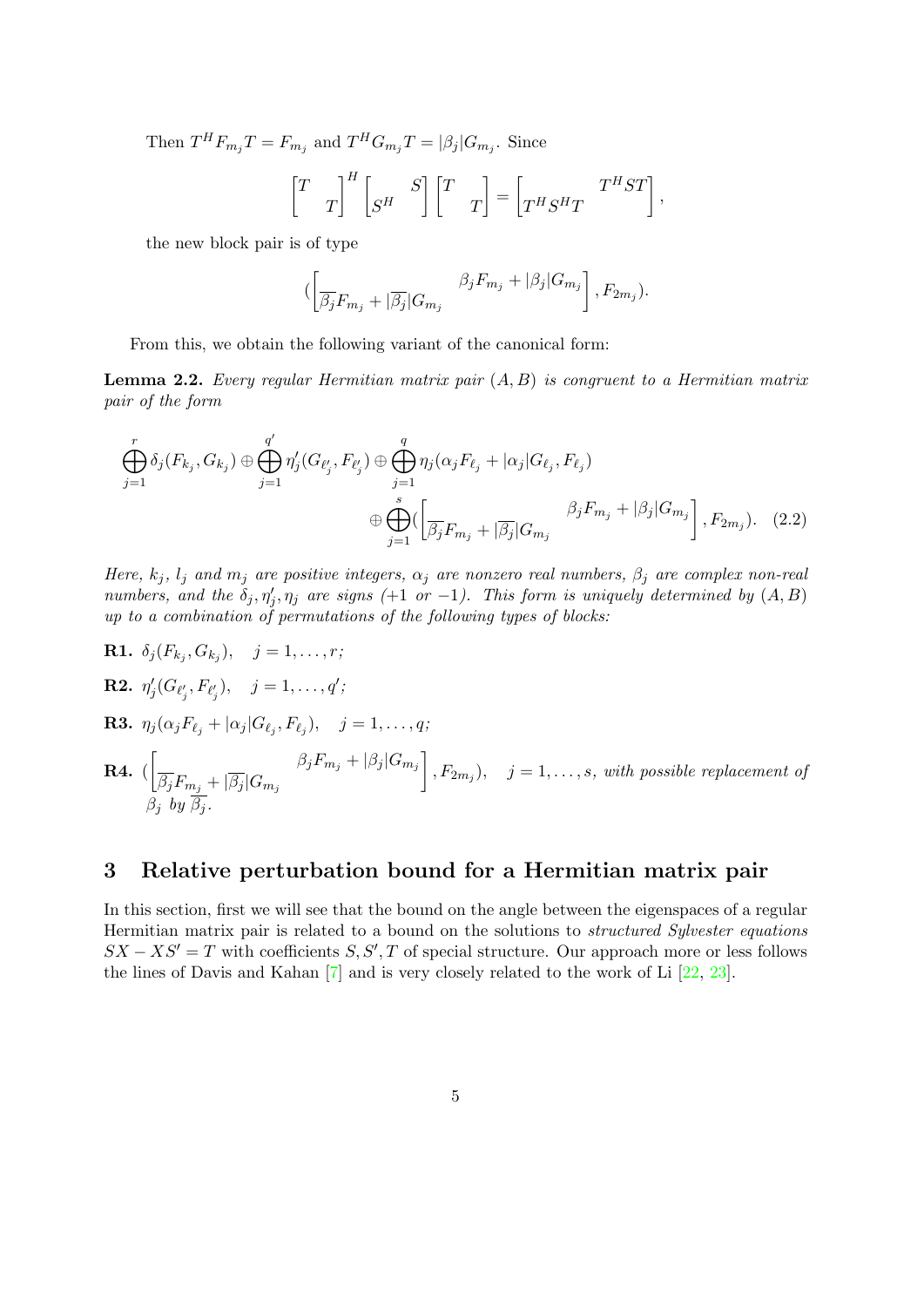#### 3.1 Bound on the solution of the structured Sylvester equation

Besides the references given above, structured Sylvester equations and their connection to the  $\sin \Theta$ -type theorems can be found in, e.g., [\[21\]](#page-28-19). According to our needs, we derive Lemma [3.1.](#page-5-0)

**Lemma 3.1.** Given two matrices M, N of the same size. Suppose  $(A, \Omega)$  and  $(A', \Omega')$  are block pairs of the type **R2, R3, R4** in [\(2.2\)](#page-4-1). Write  $\lambda(A, \Omega) = {\lambda, ..., \lambda}$  $\}$  or  $\{\lambda, \lambda, \ldots, \lambda, \lambda\}$ } and

$$
\lambda(\Lambda', \Omega') = \{ \underbrace{\lambda', \dots, \lambda'}_{n'} \} \text{ or } \{ \underbrace{\lambda', \overline{\lambda'}, \dots, \lambda', \overline{\lambda'}}_{2n'} \}. \text{ For any } \alpha > 0, m \in \mathbb{N}, \text{ define}
$$
  

$$
\varphi_{-}(\alpha, m) := \alpha^{1-m} \frac{1 - \alpha^{m}}{1 - \alpha}, \quad \varphi_{+}(\alpha, m) := \alpha^{-m} \frac{1 + \alpha - 2\alpha^{m}}{1 - \alpha}.
$$

If  $\lambda(A,\Omega) \cap \lambda(A',\Omega') = \emptyset$ , then each of the equations

<span id="page-5-2"></span><span id="page-5-1"></span><span id="page-5-0"></span>
$$
(\Omega' \Lambda')^H Y - Y \Omega \Lambda = -(\Omega' \Lambda')^H M + N \Omega \Lambda, \tag{3.1a}
$$

$$
Y - (F_{n'}G_{n'})^H Y \Omega \Lambda = -M + (F_{n'}G_{n'})^H N \Omega \Lambda, \qquad (3.1b)
$$

has a unique solution Y whose size is the same as that of M, N. For [\(3.1b\)](#page-5-1) we define  $\lambda' = \infty$ . Then, for both  $(3.1a)$  and  $(3.1b)$ , the solution Y is bounded by

$$
||Y||_F \leq \phi_1(\lambda, \lambda', n, n')||M||_F + \phi_2(\lambda, \lambda', n, n')||N||_F,
$$

where

<span id="page-5-3"></span>
$$
\phi_1(\lambda, \lambda', n, n') = \binom{n'+n-1}{n} \varphi_-(\gamma, n) \varphi_+(\gamma', n'),
$$
  
\n
$$
\phi_2(\lambda, \lambda', n, n') = \binom{n'+n-1}{n} \varphi_-(\gamma', n') \varphi_+(\gamma, n),
$$
  
\n
$$
\phi_1(0, \lambda', n, n') = \binom{n'+n-1}{n} |\lambda'|^{-1} \varphi_-(|\lambda'|, n-1) + 1,
$$
  
\n
$$
\phi_2(0, \lambda', n, n') = \binom{n'+n-1}{n} |\lambda'|^{-1} \varphi_-(|\lambda'|, n-1),
$$
  
\n
$$
\phi_1(\lambda, 0, n, n') = \binom{n'+n-1}{n} |\lambda|^{-1} \varphi_-(|\lambda|, n'-1),
$$
  
\n
$$
\phi_2(\lambda, 0, n, n') = \binom{n'+n-1}{n} |\lambda|^{-1} \varphi_-(|\lambda|, n'-1) + 1,
$$
  
\n
$$
\phi_1(\lambda, \infty, n, n') = 2|\lambda| \varphi_-(\frac{1}{2|\lambda|}, n'-1) + 1,
$$
  
\n
$$
\phi_2(\lambda, \infty, n, n') = 2|\lambda| \varphi_-(\frac{1}{2|\lambda|}, n'-1),
$$
  
\n
$$
\phi_1(0, \infty, n, n') = \min\{n, n'\},
$$
  
\n
$$
\phi_2(0, \infty, n, n') = \min\{n, n'\},
$$
  
\n
$$
\phi_2(\lambda, \infty, n, n') = \min\{n, n'\} - 1,
$$

in which  $\lambda, \lambda' \notin \{0, \infty\}$ , and  $\gamma := \min\{\Big|$  $\lambda' - \lambda$  $\frac{-\lambda}{\lambda}\Big\vert\ ,$  $\overline{\lambda'}$ −λ  $\left|\frac{1-\lambda}{\lambda}\right|$  },  $\gamma' := \min\{\left|$  $\lambda' - \lambda$  $\left|\frac{\lambda' - \lambda}{\lambda'}\right|,$  $\overline{\lambda'}-\lambda$  $\left. \frac{\bar{N}-\lambda}{\lambda'} \right| \}.$ 

The proof of Lemma [3.1](#page-5-3) is long, quite technical, and provides no further insight, so we defer it to [A.](#page-20-1)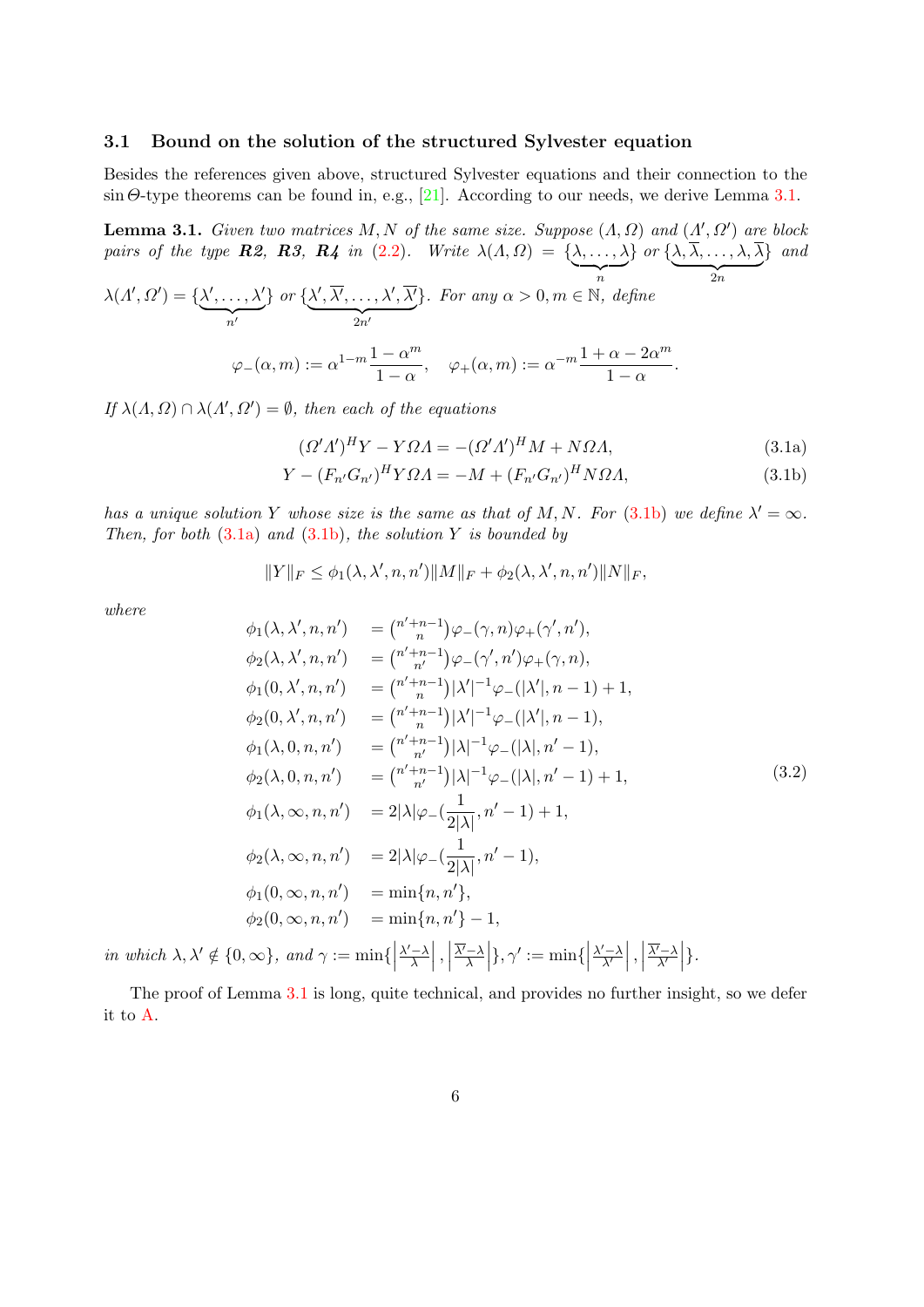#### 3.2 The main result

In the following, we will present the relative perturbation theory for Hermitian matrix pairs, using the above results. To derive our bounds we need to specify what assumptions we will use within this paper.

We consider two Hermitian matrix pairs  $(A, B)$  and  $(\widetilde{A}, \widetilde{B})$ , and two nonsingular matrices  $X =$  $\begin{bmatrix} X_1 & X_2 \end{bmatrix}$  and  $\widetilde{X} = \begin{bmatrix} \widetilde{X}_1 & \widetilde{X}_2 \end{bmatrix}$  for which the following assumptions hold:

- (A1) Both matrix pairs are regular.
- (A2)  $\tilde{X}, \tilde{X}$  are the matrices to canonicalize the unperturbed and perturbed matrix pairs with special partitions. In detail, they satisfy the following statements:
	- (a)  $X^H(A, B)X = (A, \Omega) = (A_1, \Omega_1) \oplus (A_2, \Omega_2)$ , or equivalently,  $X_i^H A X_i = A_i, X_i^H B X_i =$  $\Omega_i, i = 1, 2$  and  $X_1^H A X_2 = X_1^H B X_2 = 0$ , where  $(\Lambda_i, \Omega_i), i = 1, 2$  are of the form  $(2.2)$ , namely

<span id="page-6-0"></span>
$$
(\Lambda_i, \Omega_i) = \bigoplus_{j_i=1}^{m_i} (\Lambda_{i,j_i}, \Omega_{i,j_i}), i = 1, 2,
$$
\n(3.3)

where  $(A_{i,j_i}, \Omega_{i,j_i})$  are blocks of size  $n_{i,j_i}$  as in  $(2.2)$  with corresponding eigenvalue  $\lambda_{i,j_i}.$ 

(b)  $\lim_{\alpha \to \infty} \lim_{X \to \infty} \tilde{X}^H(\tilde{A}, \tilde{B})\tilde{X} = (\tilde{A}, \tilde{\Omega}) = (\tilde{A}_1, \tilde{\Omega}) \oplus (\tilde{A}_2, \tilde{\Omega}_2)$ , or equivalently,  $\tilde{X}_i^H \tilde{A} \tilde{X}_i =$  $\widetilde{A}_i, \widetilde{X}_i^H \widetilde{B} \widetilde{X}_i = \widetilde{O}_i, i = 1, 2 \text{ and } \widetilde{X}_1^H \widetilde{A} \widetilde{X}_2 = \widetilde{X}_1^H \widetilde{B} \widetilde{X}_2 = 0$ , where  $(\widetilde{A}_i, \widetilde{O}_i), i = 1, 2$  are of the form [\(2.2\)](#page-4-1), namely

$$
(\widetilde{\Lambda}_i, \widetilde{\Omega}_i) = \bigoplus_{\widetilde{j}_i=1}^{\widetilde{m}_i} (\widetilde{\Lambda}_{i,\widetilde{j}_i}, \widetilde{\Omega}_{i,\widetilde{j}_i}), i = 1, 2,
$$
\n(3.4)

where  $(A_{i,\tilde{j}_i}, \Omega_{i,\tilde{j}_i})$  are blocks of size  $\tilde{n}_{i,\tilde{j}_i}$  as in [\(2.2\)](#page-4-1) with corresponding eigenvalue  $\lambda_{i,j_i}.$ 

- (c)  $\Lambda_i, \Omega_i, \Lambda_i, \Omega_i$  are of the same size for  $i = 1, 2$ , which means that  $X_i, X_i$  are of the same size for  $i = 1, 2$ , too. Note that this only means  $\sum_{j_i=1}^{m_i} n_{i,j_i} = \sum_{j_i=1}^{\widetilde{m}_i}$  $\widetilde{J}_{i=1}^{m_i} \widetilde{n}_{i,\widetilde{j}_i}$  rather than any further assumption on  $m_i, n_{i,j_i}, \widetilde{m}_i, \widetilde{n}_{i,\widetilde{j}_i}$ .
- (A3) It holds that

$$
\lambda(\Lambda_1, \Omega_1) \cap \lambda(\Lambda_2, \Omega_2) = \emptyset, \quad \lambda(\tilde{\Lambda}_1, \tilde{\Omega}_1) \cap \lambda(\tilde{\Lambda}_2, \tilde{\Omega}_2) = \emptyset, \lambda(\Lambda_1, \Omega_1) \cap \lambda(\tilde{\Lambda}_2, \tilde{\Omega}_2) = \emptyset, \quad \lambda(\Lambda_2, \Omega_2) \cap \lambda(\tilde{\Lambda}_1, \tilde{\Omega}_1) = \emptyset.
$$

(A4) It holds that

$$
\infty \notin \lambda(\Lambda_1, \Omega_1), \quad 0 \notin \lambda(\Lambda_2, \Omega_2), \quad \infty \notin \lambda(\Lambda_1, \Omega_1), \quad 0 \notin \lambda(\Lambda_2, \Omega_2),
$$

which implies  $\Omega_1, \widetilde{\Omega}_1, \Lambda_2, \widetilde{\Lambda}_2$  are nonsingular.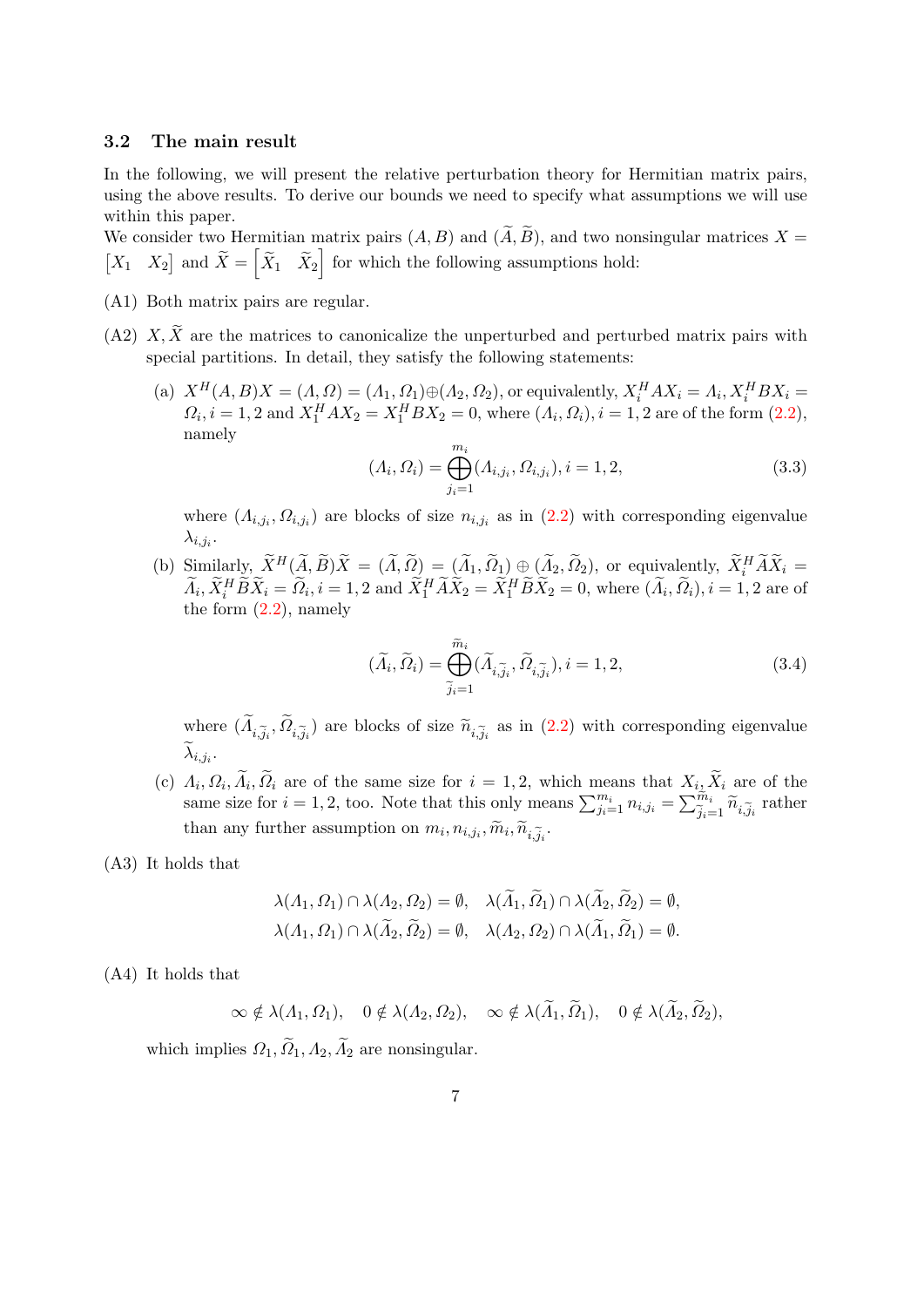Remark 3.1. Let us say something more to illustrate the practical meaning of such complicated assumptions. Clearly, (A1) is necessary.

By (A2) we partition the whole space into two (eigen-)subspaces  $X_1, X_2$ , such that  $X_1$ makes  $(A, B)$  to behave as  $(A_1, \Omega_1)$  and  $X_2$  makes  $(A, B)$  to behave as  $(A_2, \Omega_2)$ . Without loss of generality, we may call the former one "focused" and the latter one "ignored". Similarly to this, for perturbed case we partition the whole space into two (eigen-)subspaces  $\overline{X}_1, \overline{X}_2$  such that one makes  $(\widetilde{A}, \widetilde{B})$  to behave as  $(\widetilde{A}_1, \widetilde{O}_1)$  and other makes  $(\widetilde{A}, \widetilde{B})$  to behave as  $(\widetilde{A}_2, \widetilde{O}_2)$ . We hope to observe the effect of the perturbation, so  $X_1, X_1$  should be related and very close to each other if the perturbation is small enough. As a result  $\Lambda_1, \Lambda_1$  are related, and so do  $\Omega_1, \Omega_1$ , and also holds for the ignored subspaces.

(A3) is a mathematical form of the practical requirement: the eigenvalues in the focused subspaces and the ignored subspaces may not be the same or close, otherwise we cannot distinguish the effects from the focused and ignored subspaces.

(A4) is a technical assumption: we focus the possible eigenvalue 0 and ignore the possible eigenvalue  $\infty$ . Under these assumption, the purpose of the perturbation analysis is to find a quantitative description how close the eigenvalues and eigenspaces of the unperturbed and perturbed matrix pairs are.

Here is another implicit technical requirement that we will use later. If a complex eigenvalue is focused, then by the blocks of type  $\mathbb{R}4$ , its conjugate, whish is also an eigenvalue, is focused, too. It is quite possible that the related eigenvalue of the perturbed matrix pair is also complex. We would have to measure how close two conjugate-closed complex number pairs are, and a natural way is to measure the complex unperturbed and perturbed eigenvalues with non-negative (or non-positive) imaginary parts.

Now we can state the central theorem of this paper, namely Theorem [3.1.](#page-7-0)

<span id="page-7-0"></span>**Theorem 3.1.** Let  $(A, B)$  and  $(\tilde{A}, \tilde{B}) = (A + \delta A, B + \delta B)$  be regular Hermitian matrix pairs and X and  $\widetilde{X}$  be nonsingular matrices. If the assumptions  $(A1)$ – $(A_4)$  hold for the perturbed and unperturbed matrix pairs, then we have

<span id="page-7-2"></span>
$$
\|\sin\Theta(\text{span}(X_1),\text{span}(\widetilde{X}_1))\|_F \leq \phi_1^{\max}\kappa_2(X)\kappa_2(\widetilde{X})\|A^+\delta A\|_F + \phi_2^{\max}\|X\|_2^2\|\widetilde{X}^{-1}\|_2^2\|\widetilde{B}^+\delta B\|_F,
$$
(3.5)

where

<span id="page-7-3"></span>
$$
\phi_1^{\max} := \max_{j_1, j_2} \phi_1(\widetilde{\lambda}_{1, j_1}, \lambda_{2, j_2}, \widetilde{n}_{1, j_1}, n_{2, j_2}), \quad \phi_2^{\max} := \max_{j_1, j_2} \phi_2(\widetilde{\lambda}_{1, j_1}, \lambda_{2, j_2}, \widetilde{n}_{1, j_1}, n_{2, j_2}), \quad (3.6)
$$

and  $\phi_1(\cdot,\cdot,\cdot,\cdot), \phi_2(\cdot,\cdot,\cdot,\cdot)$  are defined in [\(3.2\)](#page-5-3). Moreover, if B is nonsingular,

<span id="page-7-1"></span>
$$
\|\sin\Theta(\text{span}(X_1),\text{span}(\widetilde{X}_1))\|_F \leq \kappa_2(X)\kappa_2(\widetilde{X})\left(\phi_1^{\max}\|A^+\delta A\|_F + \phi_2^{\max}\|B^{-1}\delta B\|_F\right). \tag{3.7}
$$

*Proof.* First, similarly to the discussion in [\[29,](#page-28-8) Lemma 2], using  $QR$  decomposition of the matrices  $BX_2$  and  $\widetilde{X}_1$  and the fact that  $\|\sin \Theta(X_1, \widetilde{X}_1)\| = \|Q_2^* \widetilde{Q}_1\|$ , where  $Q_2$  and  $\widetilde{Q}_1$  form the orthonormal basis for span $(X_2)$  and span $(\widetilde{X}_1)$ , we observe that

$$
\|\sin\Theta(\text{span}(X_1),\text{span}(\widetilde{X}_1))\|_F \leq \|(BX_2)^+\|_2 \|\widetilde{X}_1^+\|_2 \|\|X_2^H B \widetilde{X}_1\|_F.
$$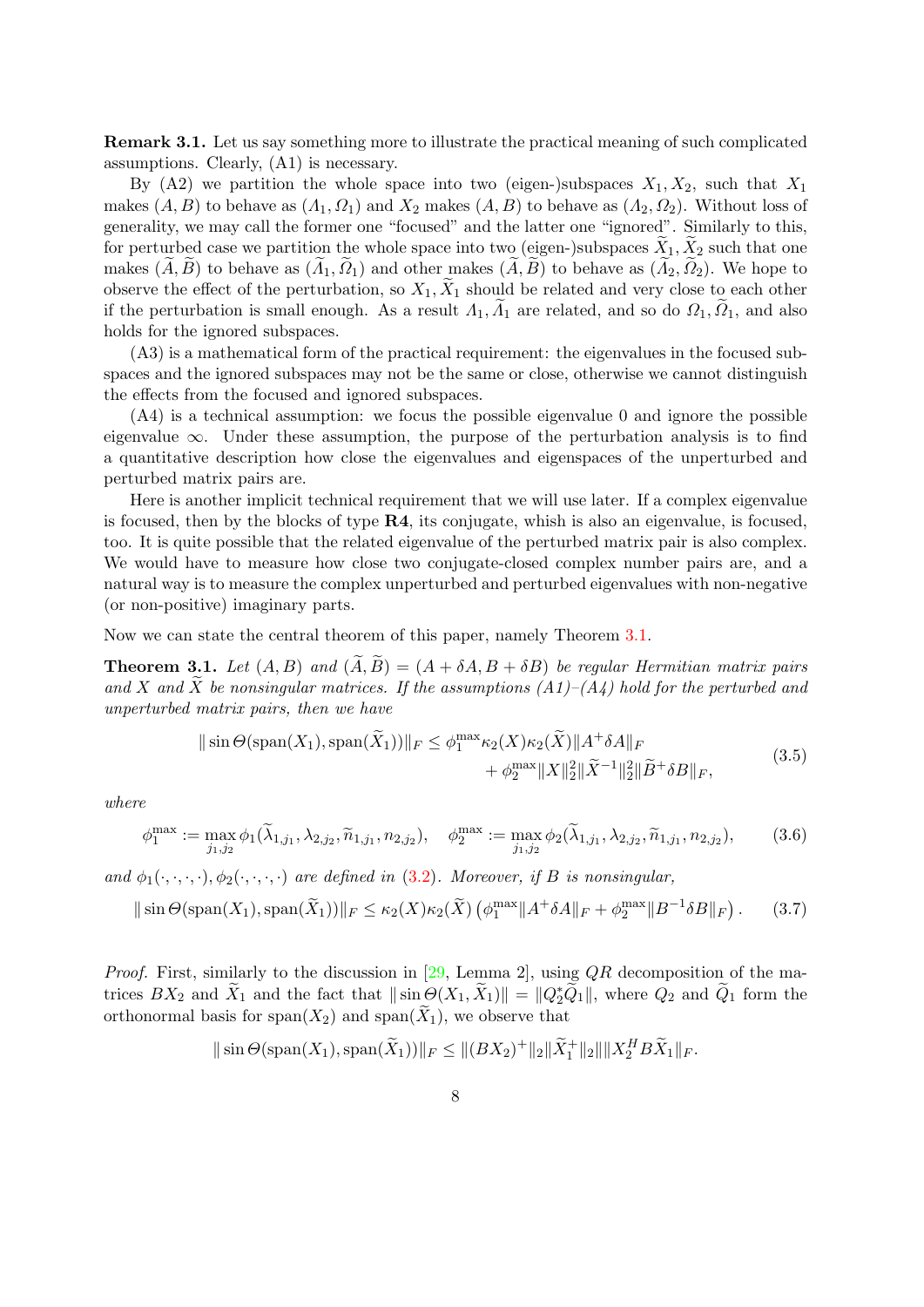From  $BX_2 = X^{-H} \begin{bmatrix} 0 \\ 0 \end{bmatrix}$  $\Omega_2$  $\Big],$  we get  $||BX_2||_2 \leq ||X^{-1}||_2$  and  $||(BX_2)^+||_2 = ||[0 \tOmega_2^H]^+ X||_2 ≤$  $||X||_2$ . Similarly,  $||\widetilde{B}\widetilde{X}_1||_2 \leq ||\widetilde{X}^{-1}||_2$ .

Then, to bound  $\|\sin \Theta(\text{span}(X_1), \text{span}(\tilde{X}_1))\|_F$ , we need to estimate  $\|X_2^H B \tilde{X}_1\|_F$ . Using  $(3.3)$ , define  $L, R$  by:

$$
L = L_1 \oplus L_2 = \bigoplus_{i=1}^{2} \bigoplus_{j_i=1}^{m_i} L_{i,j_i}, \quad R = R_1 \oplus R_2 = \bigoplus_{i=1}^{2} \bigoplus_{j_i=1}^{m_i} R_{i,j_i},
$$

where  $L_{i,j_i} = \Lambda_{i,j_i} \Omega_{i,j_i}, R_{i,j_i} = I$  if the corresponding block pair is of type **R1** or  $L_{i,j_i} = I, R_{i,j_i} = I$  $\Omega_{i,j_i}\Lambda_{i,j_i}$  if not. Here the size of I is determined under the condition that  $L_{i,j_i}$  and  $R_{i,j_i}$  are of the same size. Then, it is easy to check that  $L$  and  $R$  are lower triangular matrices since  $\Lambda_{i,j_i}$  and  $\Omega_{i,j_i}$  are matrices from the pairs of the form  $(2.2)$ . Also  $L_1 = I$  by  $(A4)$ . Note that if  $L_{i,j_i} = \Lambda_{i,j_i} \Omega_{i,j_i}, R_{i,j_i} = I$ , when the corresponding block pair is of type **R1**, then it is easy to see that  $\Lambda_{i,j_i}\Lambda_{i,j_i} = I$  and we have  $\Lambda L = \Omega = \Omega R$ . Also, in second case when  $L_{i,j_i} = I, R_{i,j_i} = \Omega_{i,j_i} \Lambda_{i,j_i}$ , it will be that  $\Omega_{i,j_i} \Omega_{i,j_i} = I$  and  $\Omega R = \Lambda = \Lambda L$ . Thus, we can conclude that

$$
X^H AXL = AL = \Omega R = X^H BXR
$$

and then

<span id="page-8-3"></span>
$$
AXL = BXR, \text{ and similarly } \widetilde{A}\widetilde{X}\widetilde{L} = \widetilde{B}\widetilde{X}\widetilde{R}.
$$
 (3.8)

Also,  $\widetilde{L}$  and  $\widetilde{R}$  are lower triangular matrices and  $\widetilde{L}_1 = I$ . Then

$$
R_2^H X_2^H B \widetilde{X}_1 \widetilde{L}_1 - L_2^H X_2^H B \widetilde{X}_1 \widetilde{R}_1
$$
  
=  $R_2^H X_2^H B \widetilde{X}_1 \widetilde{L}_1 - L_2^H X_2^H \widetilde{B} \widetilde{X}_1 \widetilde{R}_1 + L_2^H X_2^H \delta B \widetilde{X}_1 \widetilde{R}_1$   
=  $L_2^H X_2^H A \widetilde{X}_1 \widetilde{L}_1 - L_2^H X_2^H \widetilde{A} \widetilde{X}_1 \widetilde{L}_1 + L_2^H X_2^H \delta B \widetilde{X}_1 \widetilde{R}_1$   
=  $-L_2^H X_2^H \delta A \widetilde{X}_1 \widetilde{L}_1 + L_2^H X_2^H \delta B \widetilde{X}_1 \widetilde{R}_1.$ 

Note that  $AX_2 = X^{-H} \begin{bmatrix} 0 \\ A \end{bmatrix}$  $\Lambda_2$ . Since  $\Lambda_2$  is nonsingular,  $AX_2$  has full column rank, which implies that span(X<sub>2</sub>) ∩  $\mathcal{N}(A) = \emptyset$ , where  $\mathcal{N}(A)$  is the nullspace of A. Note that  $I - A^+A$  is the orthogonal projector onto  $\mathcal{N}(A)$ . Thus,  $A^+AX_2 = X_2$ , whence

<span id="page-8-0"></span>
$$
R_2^H X_2^H B \widetilde{X}_1 \widetilde{L}_1 - L_2^H X_2^H B \widetilde{X}_1 \widetilde{R}_1 = -L_2^H X_2^H A A^+ \delta A \widetilde{X}_1 \widetilde{L}_1 + L_2^H X_2^H \delta B \widetilde{X}_1 \widetilde{R}_1
$$
  
= 
$$
-R_2^H X_2^H B A^+ \delta A \widetilde{X}_1 \widetilde{L}_1 + L_2^H X_2^H \delta B \widetilde{X}_1 \widetilde{R}_1.
$$
 (3.9)

To estimate the norm of the solution  $X_2^H B \tilde{X}_1$  to the structured Sylvester equation [\(3.9\)](#page-8-0), we will use the fact that the operator  $Y \mapsto R_2^H Y \tilde{L}_1 - L_2^H Y \tilde{R}_1$  is linear. Hence, if  $Y^{(1)}$  is the solution to

<span id="page-8-1"></span>
$$
R_2^H Y \widetilde{L}_1 - L_2^H Y \widetilde{R}_1 = -R_2^H X_2^H B A^+ \delta A \widetilde{X}_1 \widetilde{L}_1, \tag{3.10}
$$

and  $Y^{(2)}$  is the solution to

<span id="page-8-2"></span>
$$
R_2^H Y \widetilde{L}_1 - L_2^H Y \widetilde{R}_1 = L_2^H X_2^H \delta B \widetilde{X}_1 \widetilde{R}_1, \tag{3.11}
$$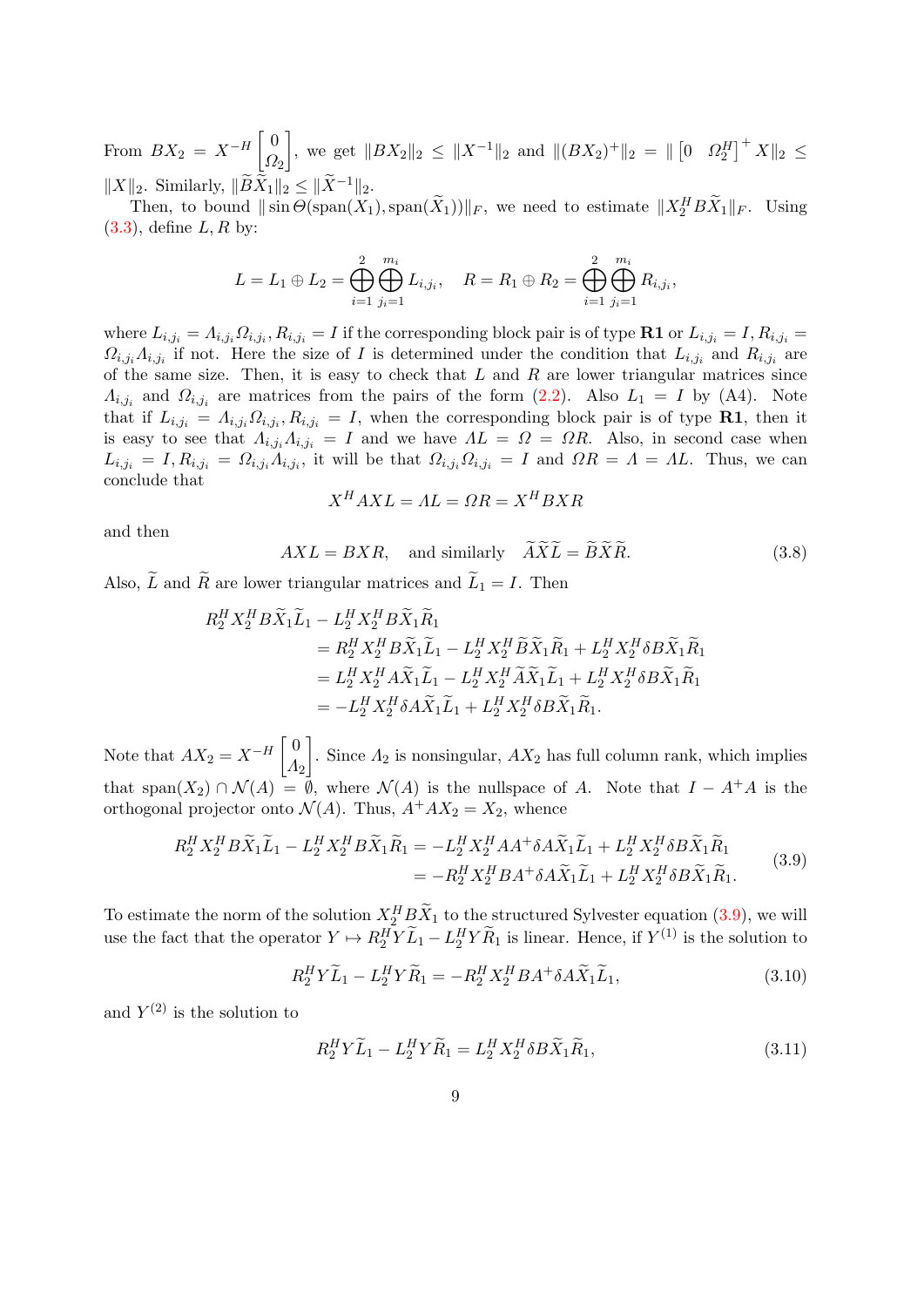then  $X_2^H B \tilde{X}_1 = Y^{(1)} + Y^{(2)}$  is the solution to [\(3.9\)](#page-8-0). Thus estimating the norms of the two  $Y^{(i)}$ and then using  $||X_2^H B \tilde{X}_1|| \le ||Y^{(1)}|| + ||Y^{(2)}||$  (for any norm) will yield the result.

For this, first we consider  $Y^{(1)}$  and  $(3.10)$ , related to  $\delta B = 0$  in  $(3.9)$ , i.e., for  $j_1 = 1, \ldots, m_1$ and  $j_2 = 1, ..., m_2$ :

$$
R^{H}_{2,j_2}Y^{(1)}_{j_2,j_1}\widetilde{L}_{1,j_1}-L^{H}_{2,j_2}Y^{(1)}_{j_2,j_1}\widetilde{R}_{1,j_1}=-R^{H}_{2,j_2}X^{H}_{2,j_2}BA^+\delta A\widetilde{X}_{1,j_1}\widetilde{L}_{1,j_1}.
$$

Noticing  $\widetilde{L}_1 = I$ , this equation in  $Y_{j_2,j}^{(1)}$  $j_{2,j_1}^{(1)}$  is of the form  $(3.1)$ , i.e., of the form  $(3.1a)$  or  $(3.1b)$ depending on the type of corresponding block pairs in [\(3.3\)](#page-6-0). By Lemma [3.1,](#page-5-3)

$$
||Y_{j_2,j_1}^{(1)}||_F \leq \phi_1(\widetilde{\lambda}_{1,j_1}, \lambda_{2,j_2}, \widetilde{n}_{1,j_1}, n_{2,j_2})||X_{2,j_2}^H BA^+ \delta A \widetilde{X}_{1,j_1}||_F.
$$

Then

$$
\|Y^{(1)}\|_{F} = \sqrt{\sum_{j_1=1}^{m_1} \sum_{j_2=1}^{m_2} \|Y_{j_2,j_1}^{(1)}\|_F^2}
$$
  
\n
$$
\leq \max_{j_1,j_2} \phi_1(\tilde{\lambda}_{1,j_1}, \lambda_{2,j_2}, \tilde{n}_{1,j_1}, n_{2,j_2}) \sqrt{\sum_{j_1=1}^{m_1} \sum_{j_2=1}^{m_2} \|X_{2,j_2}^H BA^+ \delta A \tilde{X}_{1,j_1}\|_F^2}
$$
  
\n
$$
\leq \max_{j_1,j_2} \phi_1(\tilde{\lambda}_{1,j_1}, \lambda_{2,j_2}, \tilde{n}_{1,j_1}, n_{2,j_2}) \|X_2^H BA^+ \delta A \tilde{X}_1\|_F
$$
  
\n
$$
\leq \max_{j_1,j_2} \phi_1(\tilde{\lambda}_{1,j_1}, \lambda_{2,j_2}, \tilde{n}_{1,j_1}, n_{2,j_2}) \|BX_2\|_2 \|\tilde{X}_1\|_2 \|A^+ \delta A\|_F
$$
  
\n
$$
\leq \max_{j_1,j_2} \phi_1(\tilde{\lambda}_{1,j_1}, \lambda_{2,j_2}, \tilde{n}_{1,j_1}, n_{2,j_2}) \|X^{-1}\|_2 \|\tilde{X}\|_2 \|A^+ \delta A\|_F.
$$

For  $Y^{(2)}$ , which is solution of [\(3.11\)](#page-8-2), related to  $\delta A = 0$  in [\(3.9\)](#page-8-0), we obtain

$$
||Y^{(2)}||_F \le \max_{j_1,j_2} \phi_2(\widetilde{\lambda}_{1,j_1}, \lambda_{2,j_2}, \widetilde{n}_{1,j_1}, n_{2,j_2}) ||X_2^H \delta B \widetilde{X}_1||_F.
$$

In case where  $B$  is nonsingular,

$$
||Y^{(2)}||_F \le \max_{j_1,j_2} \phi_2(\widetilde{\lambda}_{1,j_1}, \lambda_{2,j_2}, \widetilde{n}_{1,j_1}, n_{2,j_2}) ||X^{-1}||_2 ||\widetilde{X}||_2 ||B^{-1} \delta B||_F.
$$

Thus [\(3.7\)](#page-7-1) holds.

For the general case, since  $\widetilde{\Omega}_1$  is nonsingular,  $\widetilde{B}^+ \widetilde{B} \widetilde{X}_1 = \widetilde{X}_1$ . Then

$$
||Y^{(2)}||_F \le \max_{j_1,j_2} \phi_2(\widetilde{\lambda}_{1,j_1}, \lambda_{2,j_2}, \widetilde{n}_{1,j_1}, n_{2,j_2}) ||X||_2 ||\widetilde{X}^{-1}||_2 ||\widetilde{B}^+\delta B||_F,
$$

 $\Box$ 

so [\(3.5\)](#page-7-2) holds.

Let us illustrate the quality of bounds  $(3.5)$  and  $(3.7)$  with the following small example.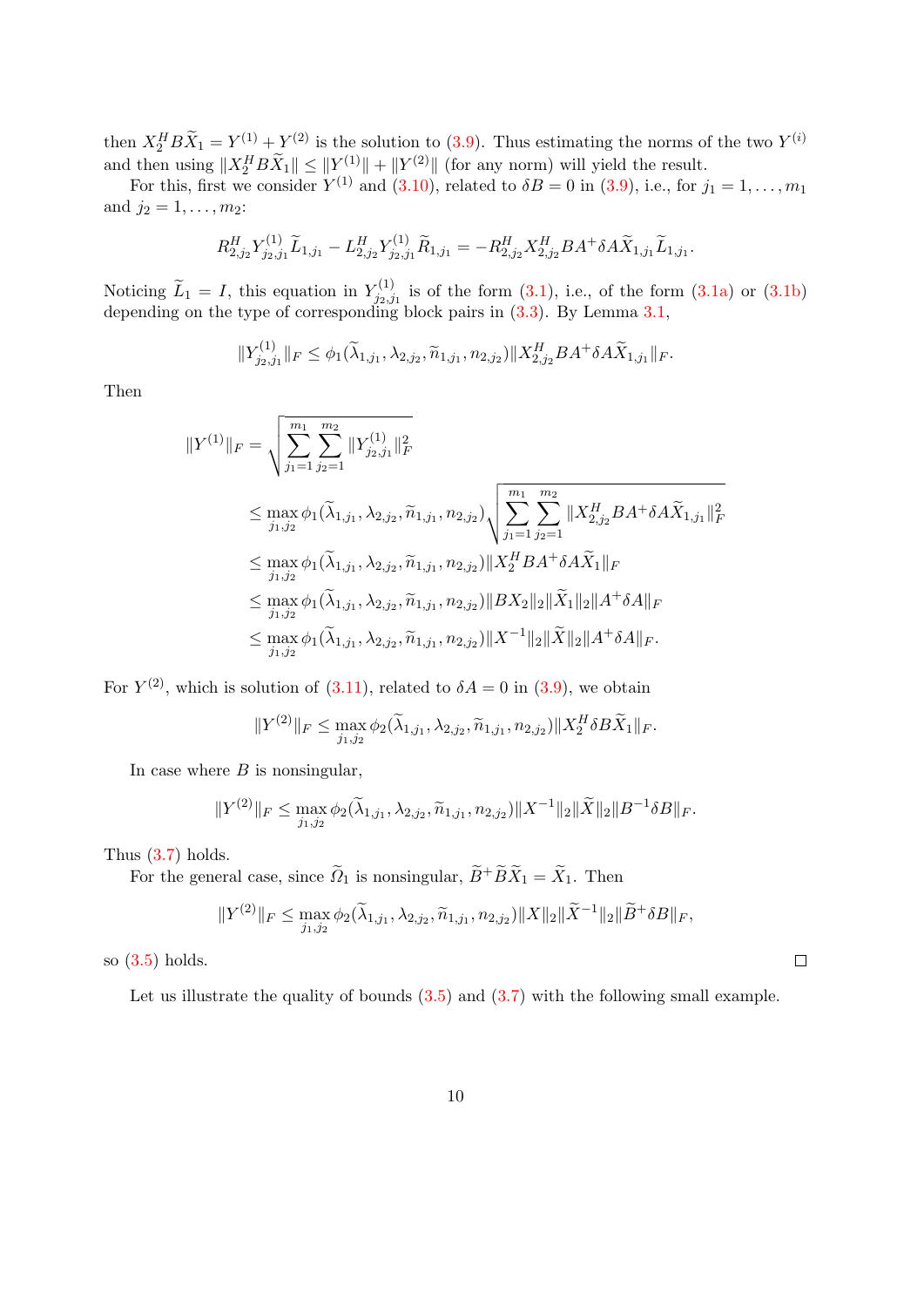**Example 3.1.** Consider a regular matrix pair  $(A, B)$ , where

$$
A = \begin{bmatrix} 0 & 8 & \varrho & 2 \\ 8 & 0 & 2 & 0 \\ \varrho & 2 & 0 & 8 \\ 2 & 0 & 8 & 0 \end{bmatrix} \quad \text{and} \quad B = \begin{bmatrix} 0 & 0 & 0 & 1 \\ 0 & 0 & 1 & 0 \\ 0 & 1 & 0 & 0 \\ 1 & 0 & 0 & 0 \end{bmatrix},
$$

where  $|\rho| \leq 1$ . The corresponding perturbed pair  $(\widetilde{A}, \widetilde{B})$  is given as  $\widetilde{A} = A + \xi \delta A$  and  $\widetilde{B} =$  $B + \xi \delta B$ , where  $\xi = 10^{-8}$  and  $\delta A$ ,  $\delta B$  are random Hermitian matrices with elements uniformly distributed in interval  $(0, 1)$ . We will analyze the quality of the bound  $(3.1)$  for a different choices of the value  $\rho$  repeated a 100 times. The maximal and the minimal values of the quantities which appear in the bound  $(3.1)$  for 100 generated perturbations  $(\delta A, \delta B)$  are given in the Table [3.1.](#page-10-0)

<span id="page-10-0"></span>

|            | Exact $\ \sin\Theta\ _F$ |                        | Bound $(3.1)$          |                        | $\kappa_2(X)$ | $\kappa_2(X)$       |                       |
|------------|--------------------------|------------------------|------------------------|------------------------|---------------|---------------------|-----------------------|
|            | min                      | max                    | min                    | max                    |               | min                 | max                   |
|            | $5.4812 \cdot 10^{-10}$  | $2.8099 \cdot 10^{-9}$ | $5.4311 \cdot 10^{-8}$ | $2.0468 \cdot 10^{-6}$ |               | 1.0766              | 16.770                |
| $10^{-14}$ | $1.5450 \cdot 10^{-10}$  | $2.7125 \cdot 10^{-9}$ | $4.0485 \cdot 10^{-7}$ | $6.5515 \cdot 10^{-6}$ | 9.7053        | 1.0928              | 13.687                |
|            | $6.2533 \cdot 10^{-10}$  | $3.0239 \cdot 10^{-9}$ | $3.1436 \cdot 10^{-4}$ | $8.6771 \cdot 10^{-3}$ |               | $6.9469 \cdot 10^3$ | $2.1380 \cdot 10^{5}$ |

Table 3.1: Comparison of the exact value for  $\|\sin \Theta(\text{span}(X_1),\text{span}(\tilde{X}_1))\|_F$  and the bound  $(3.1).$  $(3.1).$ 

For the case when  $\rho = 0$  eigenvalues  $-6$  and 10 are both semi-simple and in that case our bound gives the best result because the conditions of the subspace matrices  $X$  and  $\overline{X}$  are small since in both cases subspaces are spanned by linear independent eigenvectors.

Note, that for  $\rho \neq 0$  the eigenvalues of the pair  $(A, B)$  correspond with the following Jordan form

$$
J = \text{diag}\left\{ \begin{bmatrix} -6 & 1 \\ 0 & -6 \end{bmatrix}, \begin{bmatrix} 10 & 1 \\ 0 & 10 \end{bmatrix} \right\}.
$$

In that case, if  $\varrho = 1$ , in 75 of 100 cases our bound is of the size  $10^{-4}$ , which is acceptable since the condition number the matrix  $\tilde{X}$  vary between  $7 \cdot 10^3$  and  $2.2 \cdot 10^5$ . It is important to emphasize that in the presence of Jordan form the bound  $(3.1)$  is given for the subspaces spanned by the columns of  $X_1 = X(:, 1 : 2)$  and  $X_1 = X(:, 1 : 2)$ . The columns of  $X_1$  contain one eigenvector and one generalized eigenvector, respectively, which correspond with double unperturbed eigenvalue from the Jordan form, while the columns of  $X_1$  contain two eigenvectors which correspond with the perturbed eigenvalues which are simple, since under the small perturbation perturbed pair lose the Jordan form. A similar example, but for a regular quadratic eigenvalue problem, will be given in the last section (Example [5.3\)](#page-19-0).

An interesting situation occurs, for a small  $\rho$ , for example  $\rho = 10^{-14}$ . In that case, the rounding error in calculation of the eigenvectors (for example using MATLAB function eig) for the matrix pair  $(A, B)$  will give four linear independent eigenvectors in X and X and Jordan form will not be detected. In that case our bound is again acceptable, and give us good information about size of the perturbation.

Also, a more general but weaker result can be given for any unitarily invariant norm, as is shown in Theorem [3.2.](#page-11-0)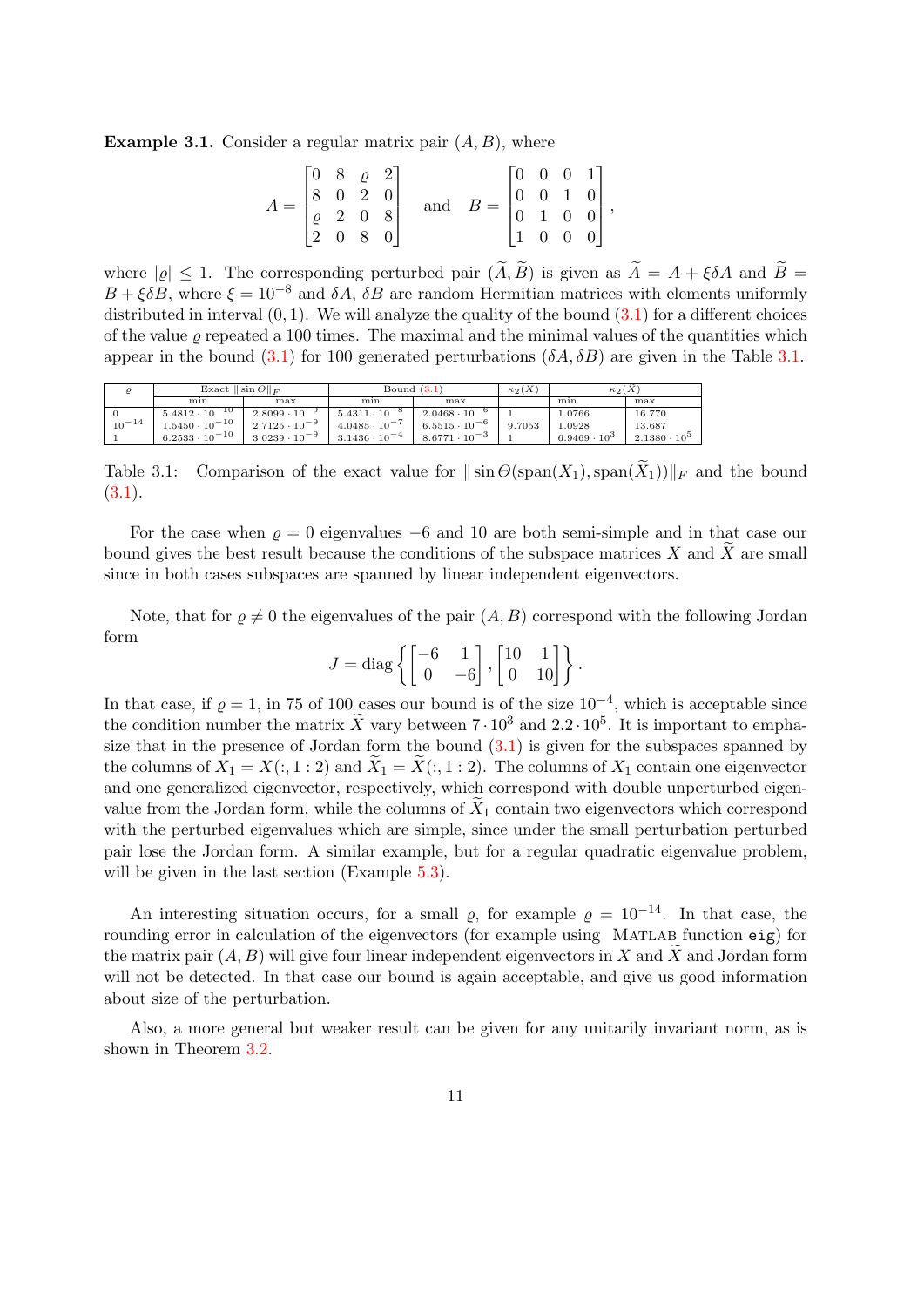<span id="page-11-0"></span>**Theorem 3.2.** Given a Hermitian matrix pair  $(A, B)$  and its corresponding perturbed pair  $(\tilde{A}, \tilde{B})$  with B,  $\tilde{B}$  nonsingular (which guarantees assumption (A1)). Under the assumptions  $(A2)$ – $(A4)$ , if there exist  $\alpha \geq 0$  and  $\delta > 0$  such that

$$
\|\Omega_2 \Lambda_2\|_2 \le \alpha, \qquad \|\left(\widetilde{\Omega}_1 \widetilde{\Lambda}_1\right)^{-1}\|_2^{-1} \ge \alpha + \delta, \qquad or
$$
  

$$
\|\left(\Omega_2 \Lambda_2\right)^{-1}\|_2^{-1} \ge \alpha + \delta, \qquad \|\widetilde{\Omega}_1 \widetilde{\Lambda}_1\|_2 \le \alpha,
$$

then, for any unitarily invariant norm  $\|\cdot\|_{\text{ui}}$  and p, q where  $p^{-1} + q^{-1} = 1$ ,

$$
\|\sin\Theta(\text{span}(X_1),\text{span}(\widetilde{X}_1))\|_{\text{ui}} \leq \mu\kappa_2(X)\kappa_2(\widetilde{X})\sqrt[q]{\|A^+\delta A\|_{\text{ui}}^q + \|B^{-1}\delta B\|_{\text{ui}}^q},
$$

where  $\mu = \frac{\delta}{\sqrt[p]{\alpha^p + (\alpha + \delta)^p}}$ . Also, also

$$
\|\sin\Theta(\text{span}(X_1),\text{span}(\widetilde{X}_1))\|_{\text{ui}} \leq \kappa_2(X)\kappa_2(\widetilde{X})\left(\frac{\|A^+\delta A\|_{\text{ui}}}{\frac{\delta}{\alpha}} + \frac{\|B^{-1}\delta B\|_{\text{ui}}}{\frac{\delta}{\alpha+\delta}}\right).
$$

*Proof.* The proof is similar to the proof of Theorem [3.1,](#page-7-1) except a modified version of  $[22, 1]$  $[22, 1]$ Lemma 2.3 is used to estimate  $(3.9)$  rather than Lemma [3.1.](#page-5-3) The "modified" version is to get rid of the assumption " $\Omega$ , Γ are Hermitian". That assumption appears there for using [\[22,](#page-28-17) Lemma 2.2] to make it clear that [\(3.9\)](#page-8-0) has a unique solution. But now this is guaranteed by Lemma [3.1.](#page-5-3)  $\Box$ 

Remark 3.2. Theorem [3.2](#page-11-0) is not that useful in general. If there is no semi-simple eigenvalue, we have the bounds

$$
\|\Omega_2 \Lambda_2\|_2 \le 2 \max_{i_2} |\lambda_{2,i_2}|, \quad \|(\widetilde{\Omega}_1 \widetilde{\Lambda}_1)^{-1}\|_2 \le \max_{\widetilde{i}_1} n_{\widetilde{i}_1} |\widetilde{\lambda}_{1,\widetilde{i}_1}^{-1}|.
$$

This means that the gap must be bigger than  $(2-\frac{1}{2})$  $\frac{1}{2}$ ) $\alpha + 2\delta$ , which is not the expected one and it would be  $k\delta$  for some scalar k. This theorem is good only for the case that all eigenvalues are semi-simple.

Besides, if only one eigenvalue is considered, we obtain the eigenvalue perturbation bounds in Theorem [3.3.](#page-12-0)

**Theorem 3.3.** Let  $(A, B)$  and  $(\widetilde{A}, \widetilde{B}) = (A + \delta A, B + \delta B)$  be regular Hermitian matrix pairs where  $B, \widetilde{B}$  are nonsingular, and let X and  $\widetilde{X}$  be nonsingular matrices.

Suppose that  $X = \begin{bmatrix} X_1 & \dots & X_m \end{bmatrix}$  is the matrix to canonicalize the unperturbed matrix pair with special partitions, namely  $\overrightarrow{X}^H(A, B)X = (A, \Omega) = \bigoplus_{j=1}^{m_i} (A_j, \Omega_j)$ , or equivalently,  $X_j^H A X_j = \Lambda_j, X_j^H B X_j = \Omega_j, j = 1, \ldots, m$  and  $X_j^H A X_{j'} = X_j^H B X_{j'} = 0, j \neq j'$ , where  $(\Lambda_j, \Omega_j)$ are blocks of size  $n_j$  if the corresponding eigenvalue is real or  $2n_j$  if the corresponding eigenvalue is imaginary as in [\(2.2\)](#page-4-1) with corresponding eigenvalue  $\lambda_j$ . Analogously  $\widetilde{X} = \begin{bmatrix} \widetilde{X}_1 & \dots & \widetilde{X}_{\widetilde{m}} \end{bmatrix}$ , and  $\Lambda_{\widetilde{j}}, \Omega_{\widetilde{j}}, \widetilde{n}_{\widetilde{j}}, \lambda_{\widetilde{j}}, \widetilde{m}$  play similar roles for  $(A, B)$ .

Suppose that  $\lambda \in \lambda(\Lambda_j, \Omega_j)$ ,  $\lambda \in \lambda(\Lambda_j, \Omega_j)$ , where  $\lambda, \lambda$  are nonzero and lie in the upper half plane. Let  $\gamma =$  $\left| \frac{\widetilde{\lambda} - \lambda}{\lambda} \right|, \widetilde{\gamma} = \left|$  $\frac{\lambda-\lambda}{\tau}$  $\lambda$  $\Big|$ . Then,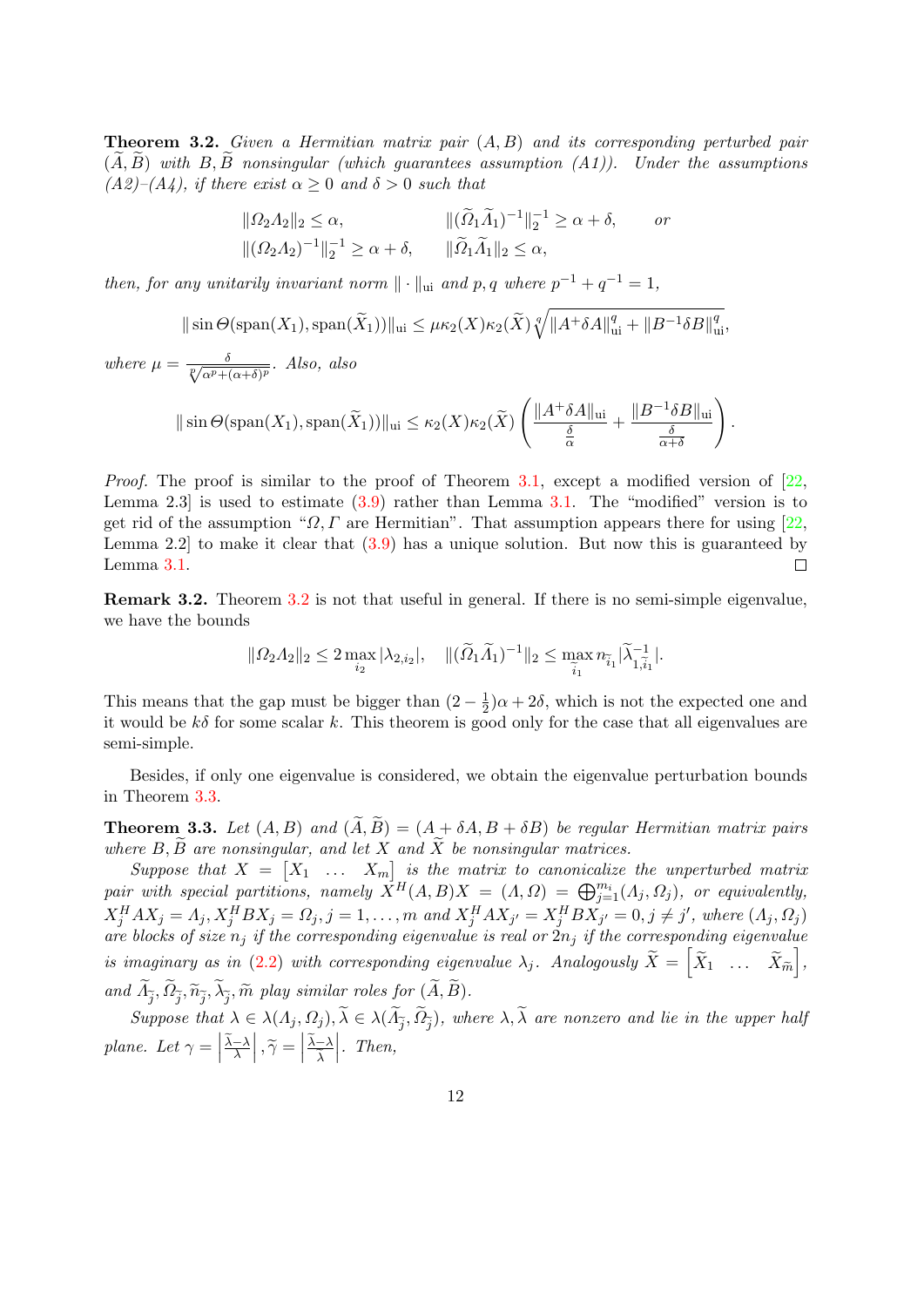- 1. provided  $\gamma \leq \frac{5-\sqrt{17}}{4}$  $\frac{\sqrt{17}}{4}$ ,  $\tilde{\gamma} \leq \frac{5-\sqrt{17}}{4}$  $\frac{\sqrt{17}}{4}$ ,  $\frac{\gamma^{n_j}\widetilde{\gamma}^{\widetilde{n}_{\widetilde{j}}}}{\sqrt{n_j}}$  $\frac{\gamma^{n_j} \widetilde{\gamma}^{\widetilde{n}_{\widetilde{j}}}}{\sqrt{\gamma^2 + \widetilde{\gamma}^2}} \leq 2 \frac{\|X^{-1}\|_2 \|\widetilde{X}\|_2}{\|X^H_j B \widetilde{X}_{\widetilde{j}}\|_F}$  $\|X_j^H B \widetilde{X}_{\widetilde{j}}\|_F$  $\sqrt{\binom{\widetilde n_{\widetilde j}+n_j-1}{n_j}^2\|A^+\delta A\|_F^2+\binom{\widetilde n_{\widetilde j}+n_j-1}{\widetilde n_{\widetilde i}}}$  $\widetilde{n}_{\widetilde{j}}$  $\big)^2 \|B^{-1} \delta B\|_F^2;$
- <span id="page-12-0"></span>2. Specially, if  $n_j = \widetilde{n}_{\widetilde{j}} = 1$  and  $|x^H B \widetilde{x}| > ||X^{-1}||_2 ||\widetilde{X}||_2 ||B^{-1} \delta B||_{\text{ui}}$ , where  $x, \widetilde{x}$  are the corresponding eigenvectors of  $\lambda$ ,  $\tilde{\lambda}$  respectively, we have

$$
\gamma \leq \frac{\|X^{-1}\|_2 \|\widetilde{X}\|_2 (\|A^+\delta A\|_{\text{ui}} + \|B^{-1}\delta B\|_{\text{ui}})}{|x^H B\widetilde{x}| - \|X^{-1}\|_2 \|\widetilde{X}\|_2 \|B^{-1}\delta B\|_{\text{ui}}}.
$$

*Proof.* Using [\(3.3\)](#page-6-0), define R by  $R = \bigoplus_{j=1}^{m} R_j$ , where  $R_j = \Omega_j \Lambda_j$ , which is similar to that in the proof of Theorem [3.1.](#page-7-1) By  $(3.8)$ , similarly to the discussion in the proof of Theorem [3.1,](#page-7-0) we have

$$
R^H X^H B \tilde{X} - X^H B \tilde{X} \tilde{R} = -X^H \delta A \tilde{X} + X^H \delta B \tilde{X} \tilde{R}
$$
  
= 
$$
-R^H X^H B A^+ \delta A \tilde{X} + X^H \delta B \tilde{X} \tilde{R}.
$$

Then, considering each block, for  $j = 1, \ldots, m$  and  $\tilde{j} = 1, \ldots, \tilde{m}$ ,

$$
R_j^H X_j^H B \tilde{X}_{\tilde{j}} - X_j^H B \tilde{X}_{\tilde{j}} \tilde{R}_{\tilde{j}} = -R_j^H X_j^H B A^+ \delta A \tilde{X}_{\tilde{j}} + X_j^H \delta B \tilde{X}_{\tilde{j}} \tilde{R}_{\tilde{j}}.
$$

By  $BX = X^{-H} \cdot (\bigoplus_{j=1}^{m} F_{n_j}),$ 

<span id="page-12-1"></span>
$$
R_j^H X_j^H B \tilde{X}_{\tilde{j}} - X_j^H B \tilde{X}_{\tilde{j}} \tilde{R}_{\tilde{j}} = -R_j^H \hat{F}_{n_j} X^{-1} A^+ \delta A \tilde{X}_{\tilde{j}} + \hat{F}_{n_j} X^{-1} B^{-1} \delta B \tilde{X}_{\tilde{j}} \tilde{R}_{\tilde{j}},
$$
(3.12)

where  $\widehat{F}_{n_j} = X^H B X_j =$  $\sqrt{ }$  $\overline{\phantom{a}}$  $\vdots$ <br> $\vdots$ <br> $F_{n_j}$ . . . 1 , the matrix consisting of  $F_{n_j}$  and possible zero blocks upper and lower.

Since  $X_j^H B \tilde{X}_{\tilde{j}}$  is the solution to the structured Sylvester equation [\(3.12\)](#page-12-1), which is of the form  $(3.1a)$ , by Lemma  $3.1$ , we get

$$
||X_j^H B \widetilde{X}_{\widetilde{j}}||_F \leq \phi_1 ||\widehat{F}_{n_j} X^{-1} A^+ \delta A \widetilde{X}_{\widetilde{j}}||_F + \phi_2 ||\widehat{F}_{n_j} X^{-1} B^{-1} \delta B \widetilde{X}_{\widetilde{j}}||_F,
$$

where, noticing that  $\gamma \leq \frac{5-\sqrt{17}}{4}$  $\frac{\sqrt{17}}{4}$ ,  $\widetilde{\gamma} \leq \frac{5-\sqrt{17}}{4}$  $\frac{\sqrt{17}}{4}$  yield  $\frac{1}{1-\gamma}\frac{1+\widetilde{\gamma}}{1-\widetilde{\gamma}} \leq 2$ ,

$$
\phi_1 = {\tilde{n}_j + n_j - 1 \choose n_j} \gamma^{1 - n_j} \frac{1 - \gamma^{n_j}}{1 - \gamma} \tilde{\gamma}^{-\tilde{n}_{\tilde{j}}} \frac{1 + \tilde{\gamma} - 2\tilde{\gamma}^{\tilde{n}_{\tilde{j}}}}{1 - \tilde{\gamma}} \leq 2{\tilde{n}_j + n_j - 1 \choose n_j} \gamma^{1 - n_j} \tilde{\gamma}^{-\tilde{n}_{\tilde{j}}},
$$

and similarly  $\phi_2 \leq 2 \left( \frac{\tilde{n}_{\tilde{j}} + n_j - 1}{\tilde{n}_{\tilde{j}}} \right)$  $\widetilde{n}_{\widetilde{j}}$  $\big) \widetilde{\gamma}^{1-\widetilde{n}_{\widetilde{j}}} \gamma^{-n_{j}}.$  Thus,

$$
||X_j^H B\widetilde{X}_{\widetilde{j}}||_F\leq 2\widetilde{\gamma}^{-\widetilde{n}_{\widetilde{j}}}\gamma^{-n_j}||X^{-1}||_2||\widetilde{X}||_2[\gamma(\widetilde{n}_{\widetilde{j}}+n_j-1)||A^+\delta A||_F+\widetilde{\gamma}(\widetilde{n}_{\widetilde{j}}+n_j-1)||B^{-1}\delta B||_F],
$$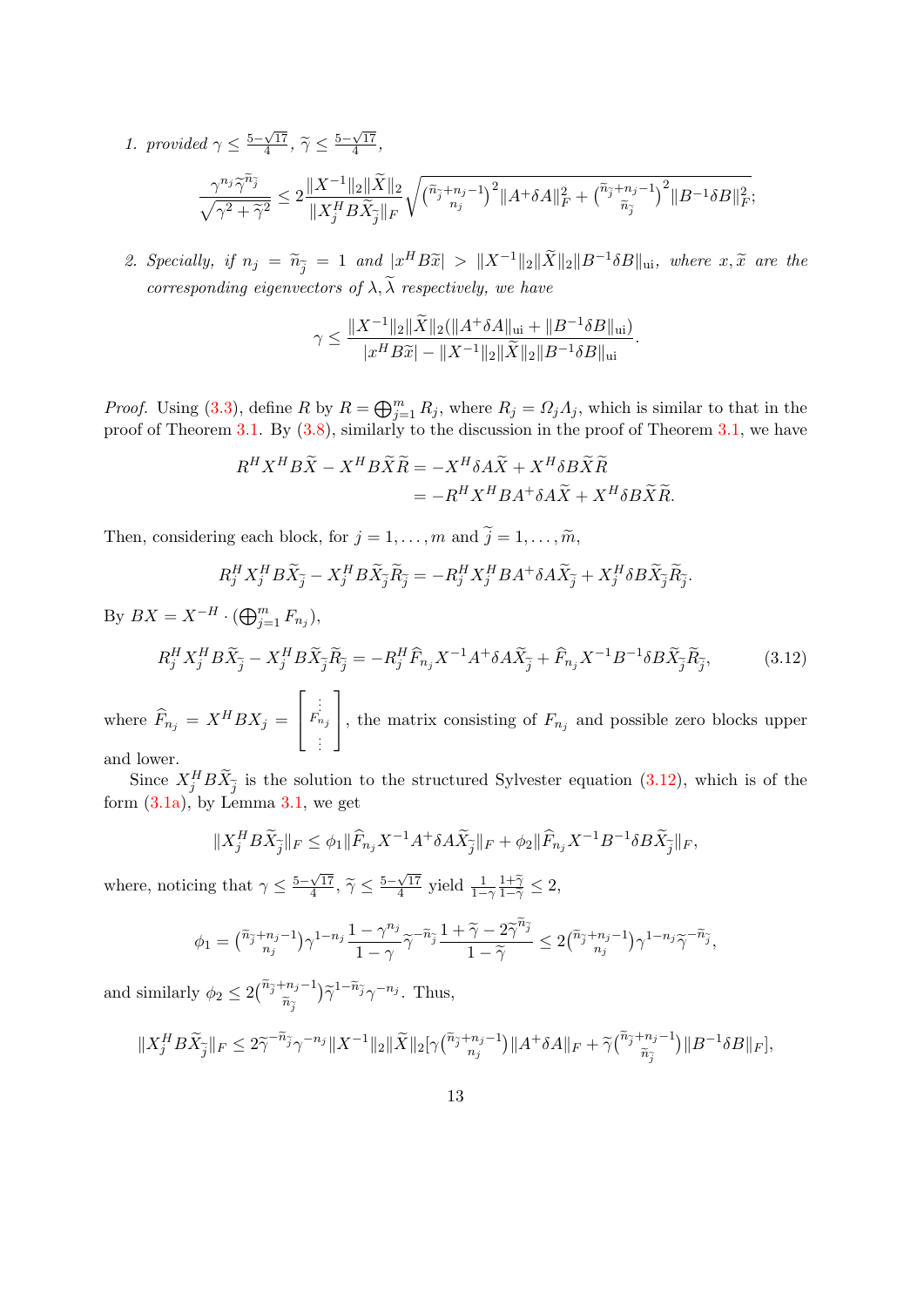implying item 1.

If  $n_j = \tilde{n}_{\tilde{j}} = 1$ , then left-multiplying by  $e_{\sum_{i=1}^j n_i}^H$  and right-multiplying by  $e_{\sum_{i=1}^{\tilde{j}} \tilde{n}_{\tilde{i}}}$  $e_{\sum_{i=1}^{\widetilde{j}} \widetilde{n}_{i}-1}$  to ensure that  $\lambda, \widetilde{\lambda}$  both lie in the upper half plane), and omitting subscripts of  $e_*,$ (or we find that the last equation yields

$$
(\lambda - \widetilde{\lambda}) x^H B \widetilde{x} = -\lambda e^H X^{-1} A^+ \delta A \widetilde{x}.
$$

Then it follows that

$$
|\lambda - \widetilde{\lambda}| \le \frac{|\lambda||e^H X^{-1} A^+ \delta A \widetilde{x}| + |\widetilde{\lambda}||e^H X^{-1} B^{-1} \delta B \widetilde{x}|}{|x^H B \widetilde{x}|}.
$$
\n(3.13)

By easy calculation, assuming that  $\frac{|e^H X^{-1} B^{-1} \delta B\tilde{x}|}{|e^H B\tilde{x}|}$  $\frac{1 - B - 3Bx}{|x^H B\tilde{x}|} < 1$ , this bound can be written as

$$
\frac{|\lambda - \widetilde{\lambda}|}{|\lambda|} \le \frac{\frac{|e^H X^{-1} A^+ \delta A \widetilde{x}| + |e^H X^{-1} B^{-1} \delta B \widetilde{x}|}{|x^H B \widetilde{x}|}}{1 - \frac{|e^H X^{-1} B^{-1} \delta B \widetilde{x}|}{|x^H B \widetilde{x}|}}.
$$
(3.14)

Since

$$
\frac{|e^H X^{-1} A^+ \delta A \widetilde{x}|}{|x^H B \widetilde{x}|} \le \frac{||X^{-1}||_2 ||\widetilde{X}||_2 ||A^+ \delta A||_{ui}}{|x^H B \widetilde{x}|},
$$
  

$$
\frac{|e^H X^{-1} B^{-1} \delta B \widetilde{x}|}{|x^H B \widetilde{x}|} \le \frac{||X^{-1}||_2 ||\widetilde{X}||_2 ||B^{-1} \delta B||_{ui}}{|x^H B \widetilde{x}|},
$$

item 2 holds.

Remark 3.3. As we can see, the bounds in Theorem [3.3](#page-12-0) are only relied on the corresponding blocks. Thus if different blocks share the same eigenvalue, then we may have a class of different bounds, in which we can choose the sharpest one.

## <span id="page-13-0"></span>4 Relative perturbation bound for a regular Hermitian QEP

In this section, we will derive perturbation bounds for eigenvectors and eigenvalues for the QEP, using results in the previous section.

Given  $M, C, K \in \mathbb{C}^{n \times n}$ , the corresponding quadratic matrix polynomial of order *n* is defined by

$$
Q(\lambda) = \lambda^2 M + \lambda C + K. \tag{4.1}
$$

 $\Box$ 

 $Q(\lambda)$  is called regular if det  $Q(\lambda)$  is not identically zero for  $\lambda \in \mathbb{C}$  and singular otherwise. In this section we assume that  $Q(\lambda)$  is regular. The QEP for  $Q(\cdot)$  is to find  $\lambda \in \mathbb{C}$  and nonzero  $x \in \mathbb{C}$ such that

<span id="page-13-1"></span>
$$
Q(\lambda)x = (\lambda^2 M + \lambda C + K)x = 0.
$$
\n(4.2)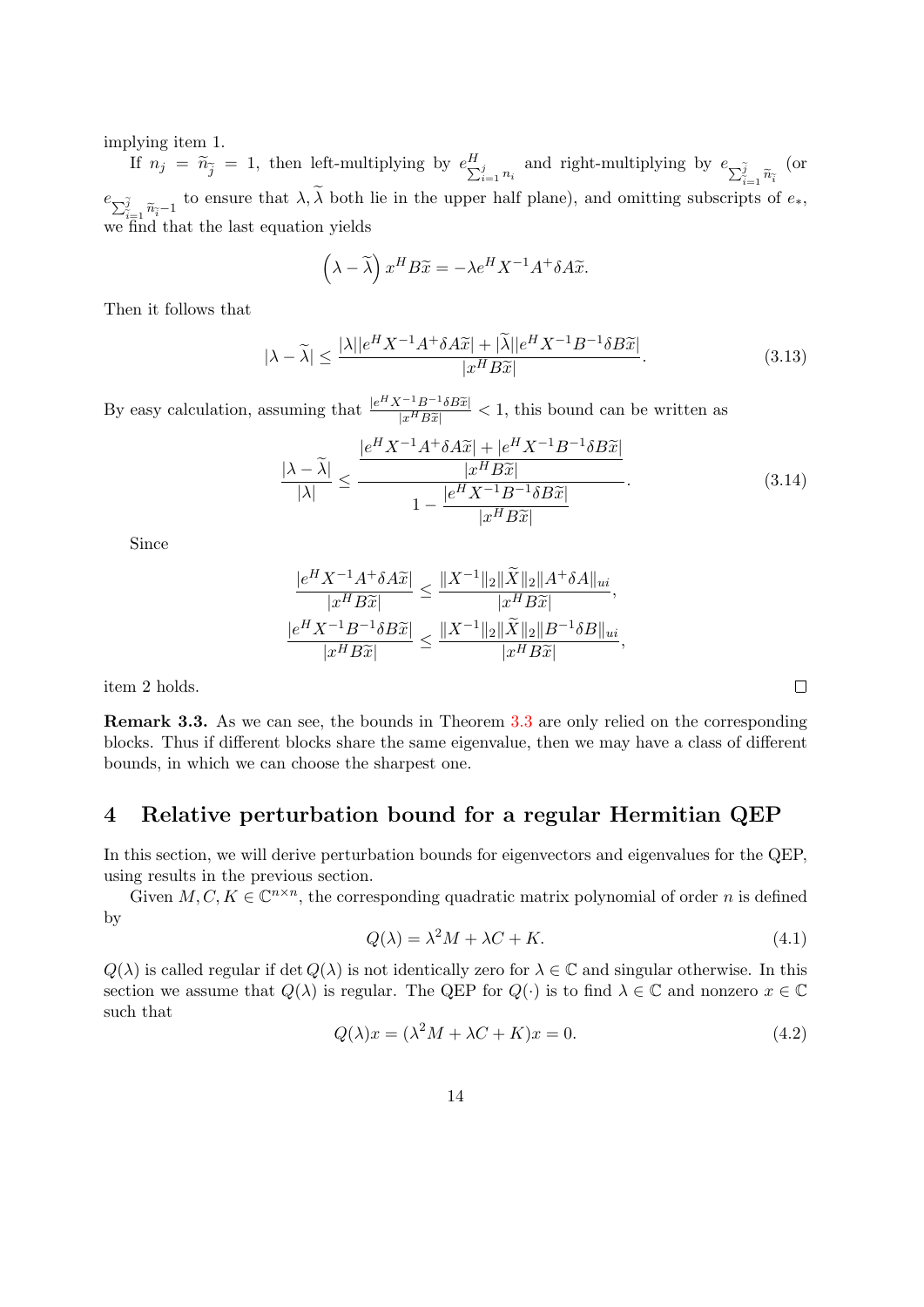When this equation is satisfied,  $\lambda$  and x are called an eigenvalue and an eigenvector, respectively. We consider the QEP  $(4.2)$ , where M and K are Hermitian nonsingular, and C is Hermitian. Instead of the QEP  $(4.2)$ , similarly as in [\[29\]](#page-28-8), we will consider the equivalent generalized eigenvalue problem

$$
\mathscr{L}_Q(\lambda)y = 0, \quad y = \begin{bmatrix} x \\ \lambda x \end{bmatrix} \in \mathbb{C}^{2n},
$$

where  $\mathscr{L}_{\mathcal{O}}(\lambda) := A - \lambda B$  is a matrix pair. For the case when M and K are nonsingular, we can obtain a symmetric linearization. For more details about linearizations of QEPs, see [\[28\]](#page-28-1). In this section we will consider Hermitian matrix pairs  $(A, B)$ , where

<span id="page-14-0"></span>
$$
A = \begin{bmatrix} -K & 0 \\ 0 & M \end{bmatrix} \text{ and } B = \begin{bmatrix} C & M \\ M & 0 \end{bmatrix}.
$$
 (4.3)

The corresponding perturbed QEP is

<span id="page-14-3"></span><span id="page-14-1"></span>
$$
\widetilde{\lambda}^2 \widetilde{M} \widetilde{x} + \widetilde{\lambda} \widetilde{C} \widetilde{x} + \widetilde{K} \widetilde{x} = 0,\tag{4.4}
$$

where  $\widetilde{M} = M + \delta M$  and  $\widetilde{K} = K + \delta K$  are Hermitian nonsingular and  $\widetilde{C} = C + \delta C$  is Hermitian. The corresponding perturbed pair  $(A, B)$  is such that

$$
\widetilde{A} = \begin{bmatrix} -(K + \delta K) & 0 \\ 0 & M + \delta M \end{bmatrix} \text{ and } \widetilde{B} = \begin{bmatrix} C + \delta C & M + \delta M \\ M + \delta M & 0 \end{bmatrix}.
$$
 (4.5)

We assume that the matrix pair  $(A, B)$  and also the perturbed pair  $(\widetilde{A}, \widetilde{B})$  satisfy assumptions  $(A1)$ – $(A4)$ . Then the result in the next theorem follows directly from Theorem [3.1.](#page-7-0)

**Theorem 4.1.** Given M, C,  $K \in \mathbb{C}^{n \times n}$  as in [\(4.2\)](#page-13-1). Let  $\widetilde{M} = M + \delta M$ ,  $\widetilde{C} = C + \delta C$  and  $\widetilde{K} = K + \delta K$  be the corresponding perturbed matrices and X and  $\widetilde{X}$  be the nonsingular matrices representing the associated eigenspaces of the exact and perturbed QEPs. Under the assumptions  $(A1)$ – $(A4)$  on the linearized matrix pairs  $(4.3)$  and  $(4.5)$ , we have

<span id="page-14-2"></span>
$$
\|\sin\Theta(\text{span}(X_1),\text{span}(\tilde{X}_1))\|_F \leq \kappa_2(X)\kappa_2(\tilde{X})\left(\phi_1^{\max}\delta a_F + \phi_2^{\max}\delta b_F\right),\tag{4.6}
$$

where  $\phi_1^{\text{max}}, \phi_2^{\text{max}}$  are the same as in [\(3.6\)](#page-7-3), and

$$
\delta a_F = \sqrt{\|K^{-1}\delta K\|_F^2 + \|M^{-1}\delta M\|_F^2},
$$
  

$$
\delta b_F = \sqrt{2 \cdot \|M^{-1}\delta M\|_F^2 + \|M^{-1}\delta C - M^{-1}CM^{-1}\delta M\|_F^2}.
$$

*Proof.* Bound  $(4.6)$  follows from Theorem [3.1](#page-7-0) simply by taking the Frobenius norm of the matrices

$$
A^{-1}\delta A = \begin{bmatrix} -K^{-1}\delta K & 0\\ 0 & M^{-1}\delta M \end{bmatrix},
$$
  
\n
$$
B^{-1}\delta B = \begin{bmatrix} -M^{-1}\delta M & 0\\ M^{-1}\delta C - M^{-1}CM^{-1}\delta M & M^{-1}\delta M \end{bmatrix}.
$$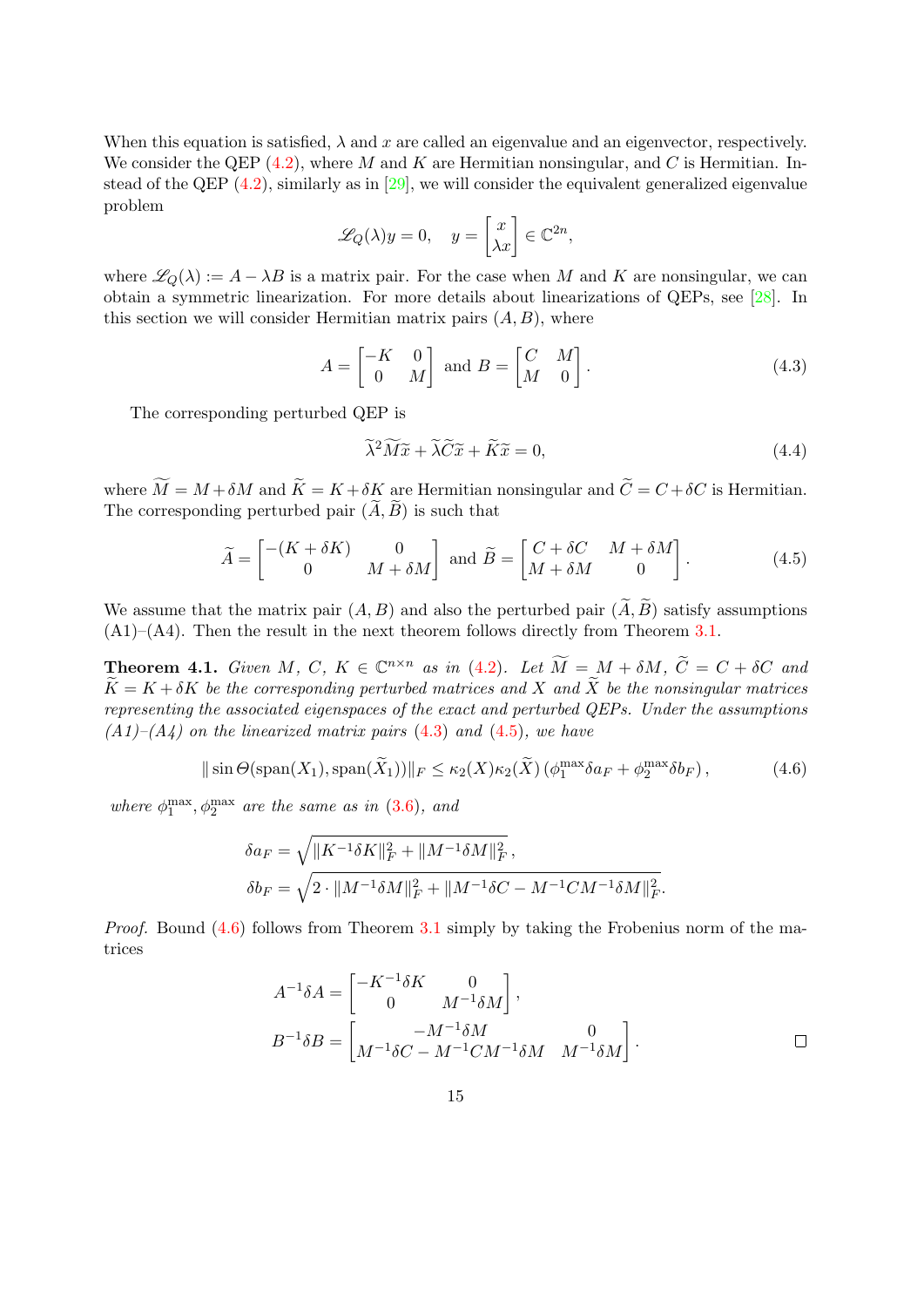**Remark 4.1.** As a special case, we will consider the case when both eigenvalues  $\lambda$  and  $\tilde{\lambda}$  of matrix pairs [\(4.3\)](#page-14-0) and [\(4.5\)](#page-14-1) are semi-simple. Then the columns of the matrices X and  $\widetilde{X}$  are the vectors

<span id="page-15-0"></span>
$$
X(:,i) = \begin{bmatrix} x_i \\ \lambda_i x_i \end{bmatrix} \quad \text{and} \quad \widetilde{X}(:,i) = \begin{bmatrix} \widetilde{x}_i \\ \widetilde{\lambda}_i \widetilde{x}_i \end{bmatrix}, \quad i = 1, \dots, 2n,
$$
 (4.7)

respectively, where  $\lambda_i$ ,  $\tilde{\lambda}_i$  are eigenvalues and  $x_i$ ,  $\tilde{x}_i \in \mathbb{C}^{n \times n}$  are the corresponding eigenvectors of the OEP<sub>G</sub> (4.2) and (4.4). In this age, we can derive a bound for  $|\sin \omega(x)| \tilde{x}$ , it where  $\omega$  i of the QEPs [\(4.2\)](#page-13-1) and [\(4.4\)](#page-14-3). In this case we can derive a bound for  $|\sin \vartheta(x_i, \tilde{x}_i)|$ , where  $\vartheta$  is<br>the angle between the circumstage x, and  $\tilde{x}$ the angle between the eigenvectors  $x_i$  and  $\tilde{x}_i$ .<br>Let us assume that  $x_i$  and  $\tilde{x}_i$  are normalized.

Let us assume that  $x_i$  and  $\tilde{x}_i$  are normalized, i.e.,  $||x_i||_2 = ||\tilde{x}_i||_2 = 1$ . Then by the definition of the acute angle between two unit vectors, we have that  $\cos \vartheta(x_i, \tilde{x}_i) = |x_i^H \tilde{x}_i|$  and also

$$
\cos \vartheta(X(:,i), \widetilde{X}(:,i)) = \frac{|X(:,i)^H \widetilde{X}(:,i)|}{\|X(:,i)\|_2 \|\widetilde{X}(:,i)\|_2}
$$

$$
= \frac{|1 + \overline{\lambda_i} \widetilde{\lambda}_i|}{\sqrt{1 + |\lambda_i|^2} \sqrt{1 + |\widetilde{\lambda}_i|^2}} \cdot \cos \vartheta(x_i, \widetilde{x}_i),
$$

where  $\vartheta \in [0, \frac{\pi}{2}]$  $\frac{\pi}{2}$  and where  $X(:, i)$  and  $\overline{X}(:, i)$  are defined in [\(4.7\)](#page-15-0). Since  $|(1 + \overline{\lambda_i} \lambda_i)| \le$  $\sqrt{1 + |\lambda_i|^2} \sqrt{1 + |\tilde{\lambda}_i|^2}$ , it is easy to see that

$$
\cos \vartheta(X(:,i), \widetilde{X}(:,i)) \le \cos \vartheta(x_i, \widetilde{x}_i), \qquad \vartheta \in \left[0, \frac{\pi}{2}\right].
$$

This means that

$$
|\sin \vartheta(x_i, \widetilde{x}_i)| \le |\sin \vartheta(X(:, i), \widetilde{X}(:, i))| \text{ for } \vartheta \in \left[0, \frac{\pi}{2}\right],\tag{4.8}
$$

and we have the same bound [\(4.6\)](#page-14-2) for the eigenvectors  $x_i$  and  $\tilde{x}_i$ .

The next theorem contains upper bound for the relative errors in the eigenvalues.

**Theorem 4.2.** Given M, C,  $K \in \mathbb{C}^{n \times n}$  as in [\(4.2\)](#page-13-1), let  $\widetilde{M} = M + \delta M$ ,  $\widetilde{C} = C + \delta C$  and  $\widetilde{K} = K$  $K + \delta K$  be corresponding perturbed matrices and  $(A, B)$  and  $(\widetilde{A}, \widetilde{B})$  be the associated linearized Hermitian matrix pairs, respectively. Suppose that  $A, B, A, B, X, X$  satisfy the assumptions in Theorem [3.3.](#page-12-0) Let  $\lambda$  and  $\lambda$  be the eigenvalues of the two matrix pairs, respectively, and  $X_{\lambda}$  and  $X_{\widetilde{\lambda}}$  be corresponding subspaces spanned by  $n_j$ ,  $\widetilde{n}_{\widetilde{j}}$  vectors, respectively. Suppose that  $\lambda, \lambda$  are nonzero and both lie in the upper half plane, and write  $\gamma = \Big|$  $\left| \frac{\widetilde{\lambda} - \lambda}{\lambda} \right|, \widetilde{\gamma} = \left| \right|$  $\frac{\lambda-\lambda}{\tau}$  $\lambda$  $\begin{array}{c} \begin{array}{c} \begin{array}{c} \end{array} \\ \begin{array}{c} \end{array} \end{array} \end{array}$ . Then:

1. provided  $n_j = \widetilde{n}_{\widetilde{j}} = 1$ , and rewriting the eigenvectors as  $X_\lambda = \begin{bmatrix} x \\ \lambda x \end{bmatrix}$ ,  $\widetilde{X}_{\widetilde{\lambda}} = \begin{bmatrix} \widetilde{x} \\ \widetilde{\lambda} \widetilde{x} \end{bmatrix}$  $\lambda \widetilde{x}$  $\big],\,where\,\,x$ and  $\tilde{x}$  are eigenvectors of the QEP [\(4.3\)](#page-14-0) and [\(4.5\)](#page-14-1), respectively, it holds

<span id="page-15-1"></span>
$$
\gamma \le \frac{\|X^{-1}\|_{2} \|\tilde{X}\|_{2} (\delta a + \delta b + \delta c)}{\delta d - \|X^{-1}\|_{2} \|\tilde{X}\|_{2} (\delta b + \delta c)},
$$
\n(4.9)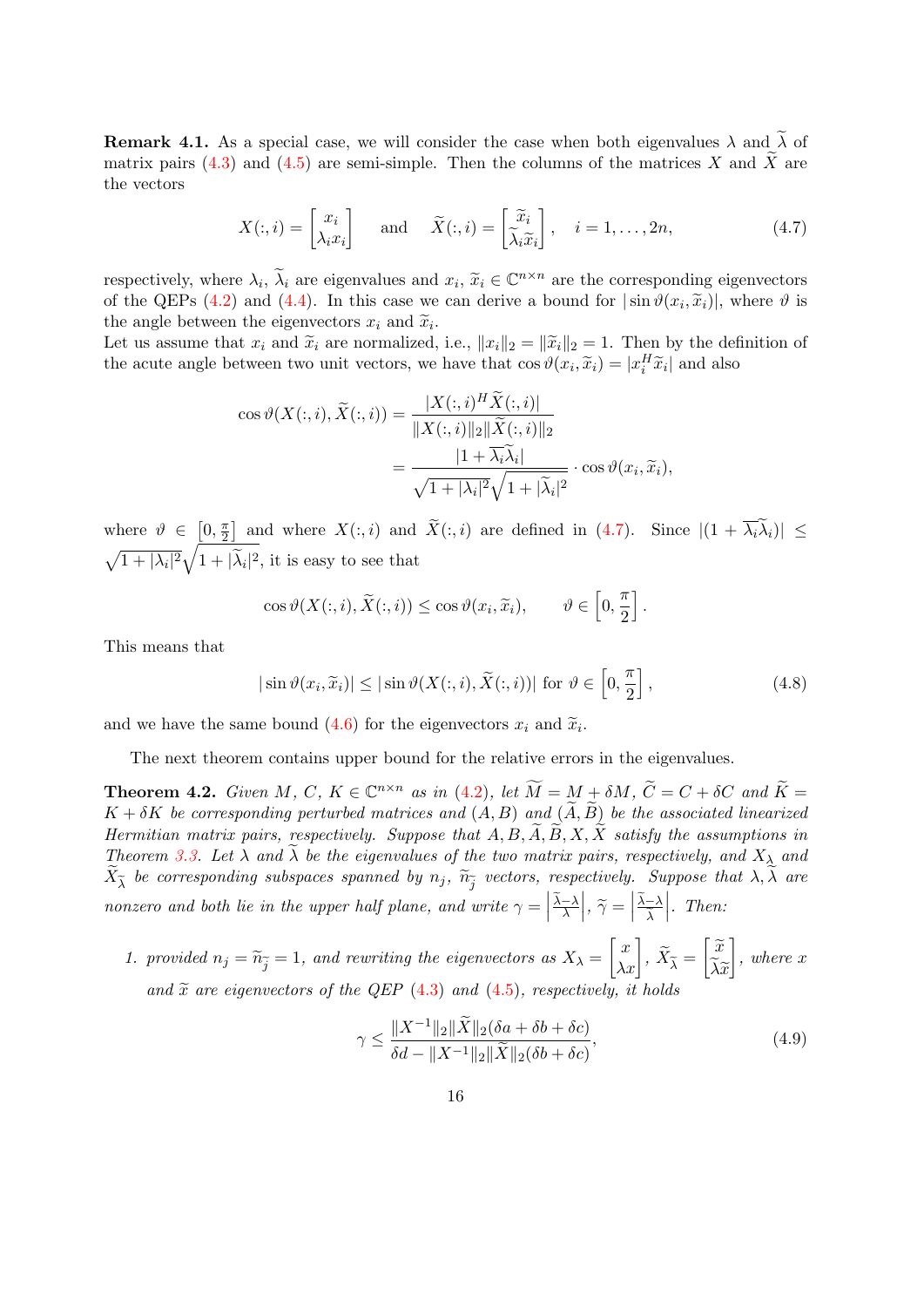where

$$
\delta a = \max \left\{ \|K^{-1}\delta K\|_2, \|M^{-1}\delta M\|_2 \right\},\
$$

$$
\delta b = \|M^{-1}\delta M\|_2,
$$

$$
\delta c = \|M^{-1}\delta C\|_2 + \|M^{-1}CM^{-1}\delta M\|_2,
$$

$$
\delta d = \left| x^H C \tilde{x} + (\tilde{\lambda} + \bar{\lambda})x^H M \tilde{x} \right|.
$$

2. Provided  $\gamma \leq \frac{5-\sqrt{17}}{4}$  $\frac{\sqrt{17}}{4}, \tilde{\gamma} \leq \frac{5-\sqrt{17}}{4}$  $\frac{\sqrt{17}}{4}$ , it holds

<span id="page-16-1"></span>
$$
\frac{\gamma^{n_j}\widetilde{\gamma}^{\widetilde{n}_{\widetilde{j}}}}{\sqrt{\gamma^2+\widetilde{\gamma}^2}} \le 2\frac{\|X^{-1}\|_2\|\widetilde{X}\|_2}{\|X^H_\lambda B\widetilde{X}_{\widetilde{\lambda}}\|_F}\sqrt{\left(\widetilde{n}_{\widetilde{j}}+n_j-1\right)^2\delta a_F^2+\left(\widetilde{n}_{\widetilde{j}}+n_j-1\right)^2\delta b_F^2},\tag{4.10}
$$

where  $\delta a_F$  and  $\delta b_F$  are defined in Theorem [4.1.](#page-14-2)

*Proof.* Bounds  $(4.9)$  and  $(4.10)$  hold simply by Theorem [3.3,](#page-12-0) using the facts that in item 1:

$$
||A^{-1}\delta A||_2 \le \delta a, \qquad ||B^{-1}\delta B||_2 \le \delta b + \delta c,
$$

$$
\left| \begin{bmatrix} x^H & \overline{\lambda} x^H \end{bmatrix} B \begin{bmatrix} \widetilde{x} \\ \widetilde{\lambda} \widetilde{x} \end{bmatrix} \right| = \left| x^H C \widetilde{x} + \widetilde{\lambda} x^H M \widetilde{x} + \overline{\lambda} x^H M \widetilde{x} \right|,
$$

while in item 2:

$$
||A^{-1}\delta A||_F = \delta a_F \quad \text{and} \quad ||B^{-1}\delta B||_F = \delta b_F.
$$

## <span id="page-16-0"></span>5 Numerical examples

In this section, the perturbation bounds for regular Hermitian QEPs given in Section [4](#page-13-0) will be illustrated by several numerical examples. Compared to the bound for hyperbolic QEPs given in [\[29\]](#page-28-8), which can be considered as a special case here, the new bound is not restricted to overdamped systems, and can be applied to different mechanical systems described by nonsingular Hermitian mass  $M$ , nonsingular Hermitian stiffness  $K$ , and Hermitian damping  $C$ .

The numerical examples below can be grouped into two categories. If possible, we will compare the new bound with the bound given in [\[29,](#page-28-8) Theorem 7]. Instead of the matrix pair  $A - \lambda B$  given in [\(4.3\)](#page-14-0), the old bound is based on the equivalent matrix pair  $A_0 - \frac{1}{\lambda}$  $\frac{1}{\lambda}J$  where

$$
A_0 = \begin{bmatrix} L_K^{-1} C L_K^{-H} & L_K^{-1} L_M \\ L_M^H L_K^{-H} & 0 \end{bmatrix}, \quad J = \begin{bmatrix} -I & 0 \\ 0 & I \end{bmatrix},
$$

and the corresponding perturbations

$$
\delta A = \begin{bmatrix} L_K^{-1} \delta CL_K^{-H} & L_K^{-1} \delta ML_M^{-H} \\ L_M^{-1} \delta ML_K^{-H} & 0 \end{bmatrix}, \quad \delta J = \begin{bmatrix} L_K^{-1} \delta KL_K^{-H} & 0 \\ 0 & L_M^{-1} \delta ML_M^{-H} \end{bmatrix}.
$$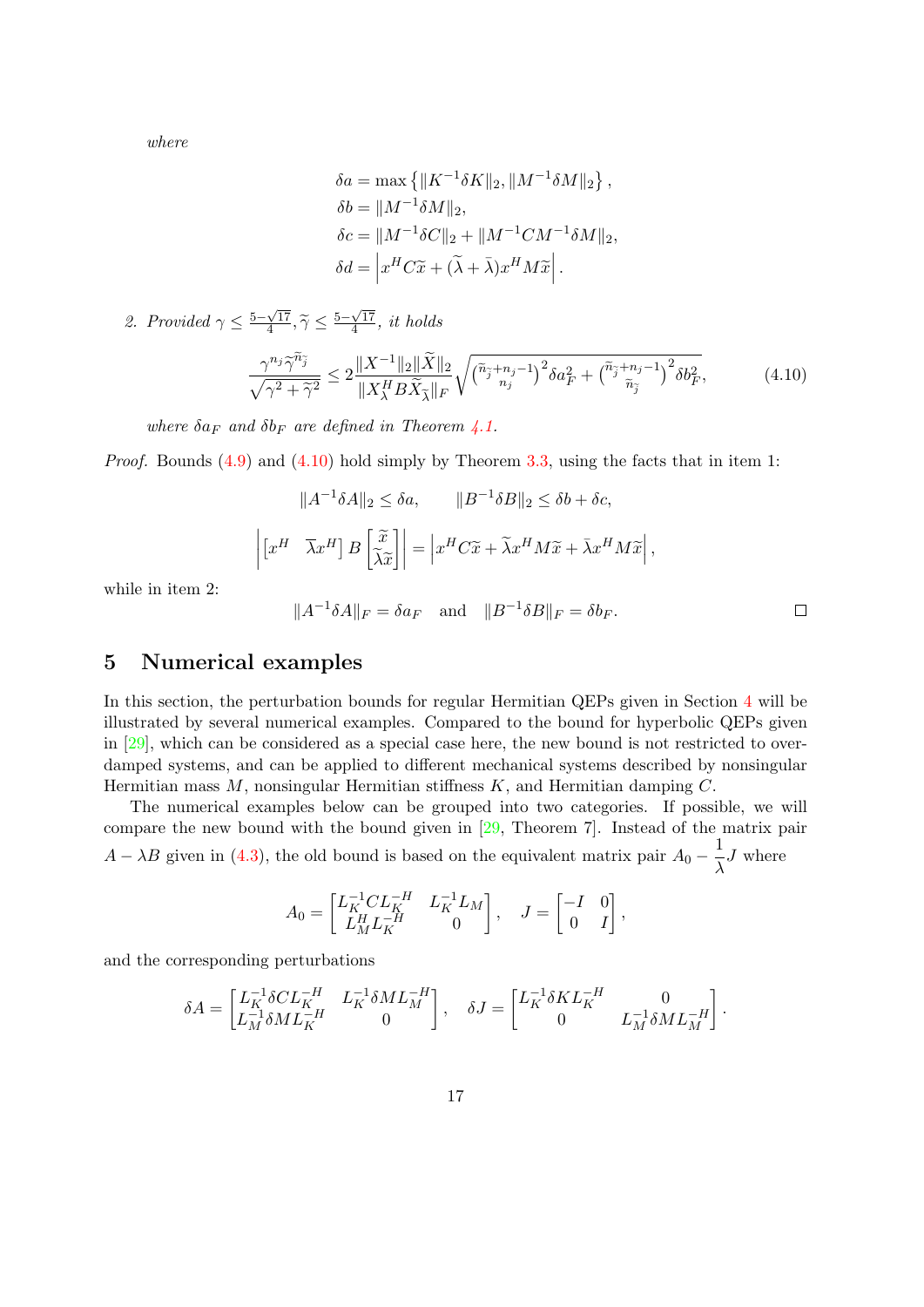Here,  $L_M$  and  $L_K$  are the Cholesky factors of M and K, respectively, or equivalently  $M = L_M L_M^H$ and  $K = L_K L_K^H$ . Then the old bound is given by

<span id="page-17-0"></span>
$$
|\sin\vartheta(X(:,i),\widetilde{X}(:,i))| \leq \kappa_2(X)\kappa_2(\widetilde{X}) \left( \frac{\|A_0^{-1}\delta A_0\|_F}{\min_{j\neq i} \frac{|\lambda_i - \widetilde{\lambda}_j|}{|\widetilde{\lambda}_j|}} + \frac{\|J\delta J\|_F}{\min_{j\neq i} \frac{|\lambda_i - \widetilde{\lambda}_j|}{|\lambda_i|}} \right),\tag{5.1}
$$

where  $i = 1, \ldots, 2n$ .

Otherwise, if the bound given in  $[29]$  is not valid, we will illustrate that the new bound  $(4.6)$ is applicable for the many cases when the bound [\(5.1\)](#page-17-0) is not.

**Example 5.1.** This is the problem Wiresaw1 in the collection NLEVP  $[4]$ . It is a gyroscopic QEP arising in the vibration analysis of a wiresaw. More details can be found in [\[31\]](#page-28-11). It takes the form  $G(\lambda)x = (\lambda^2 M + \lambda C + K)x = 0$ , where the coefficient matrices are defined by

$$
M = \frac{1}{2}I_n, \quad K = \frac{\pi^2(1 - \nu^2)}{2} \operatorname{diag}(j^2)_{j=1,\dots,n},
$$
  

$$
C = -C^T = [c_{jk}]_{j,k=1,\dots,n}, \quad \text{with} \quad c_{jk} = \begin{cases} \frac{4jk}{j^2 - k^2} \nu, & \text{if } j+k \text{ is odd,} \\ 0, & \text{otherwise.} \end{cases}
$$

Here, n is the size of the problem and  $\nu$  is a real nonnegative parameter corresponding to the speed of the wire. Clearly  $M \succ 0$ , K is definite Hermitian when  $\nu \neq 1$ , and C is skew-Hermitian. Then the quadratic matrix polynomial

<span id="page-17-1"></span>
$$
Q(\lambda) := -G(-i\lambda) = \lambda^2 M + \lambda(iC) - K
$$
\n(5.2)

is regular and Hermitian, which implies that our bound [\(4.6\)](#page-14-2) can be applied.

Note that for  $0 < \nu < 1$ ,  $K > 0$  and  $(5.2)$  is hyperbolic (but not overdamped). Then the corresponding linearization  $A-\lambda B$  is positive definite and bound [\(5.1\)](#page-17-0) for hyperbolic QEPs can also be applied. On the contrary, for  $\nu > 1$ , [\(5.2\)](#page-17-1) is not hyperbolic, and then bound [\(5.1\)](#page-17-0) is not valid.

First we choose  $n = 5, \nu = 0.9 < 1$ , and a group of random perturbations  $\delta M$ ,  $\delta C$  and  $\delta K$ satisfying

<span id="page-17-2"></span>
$$
|(\delta M)_{ij}| \le \eta |M_{ij}|, \quad |(\delta C)_{ij}| \le \eta |C_{ij}|, \quad |(\delta K)_{ij}| \le \eta |K_{ij}|,\tag{5.3}
$$

where  $\eta = 10^{-8}$  and matrices  $M + \delta M$ , i( $C + \delta C$ ),  $K + \delta K$  are also Hermitian. Then we will compare our bound [\(4.6\)](#page-14-2) and bound [\(5.1\)](#page-17-0) for the eigenvectors  $x_1, \tilde{x}_1$  which correspond to the eigenvalue  $\lambda_1 = 21.9063$  of [\(5.2\)](#page-17-1). The new bound [\(4.6\)](#page-14-2) yields

$$
|\sin \vartheta(x_1, \widetilde{x}_1)| \le 4.9283 \cdot 10^{-5},
$$

and it is not much worse than the bound  $(5.1)$  which gives

$$
|\sin \vartheta(x_1, \widetilde{x}_1)| \le 1.1908 \cdot 10^{-6}.
$$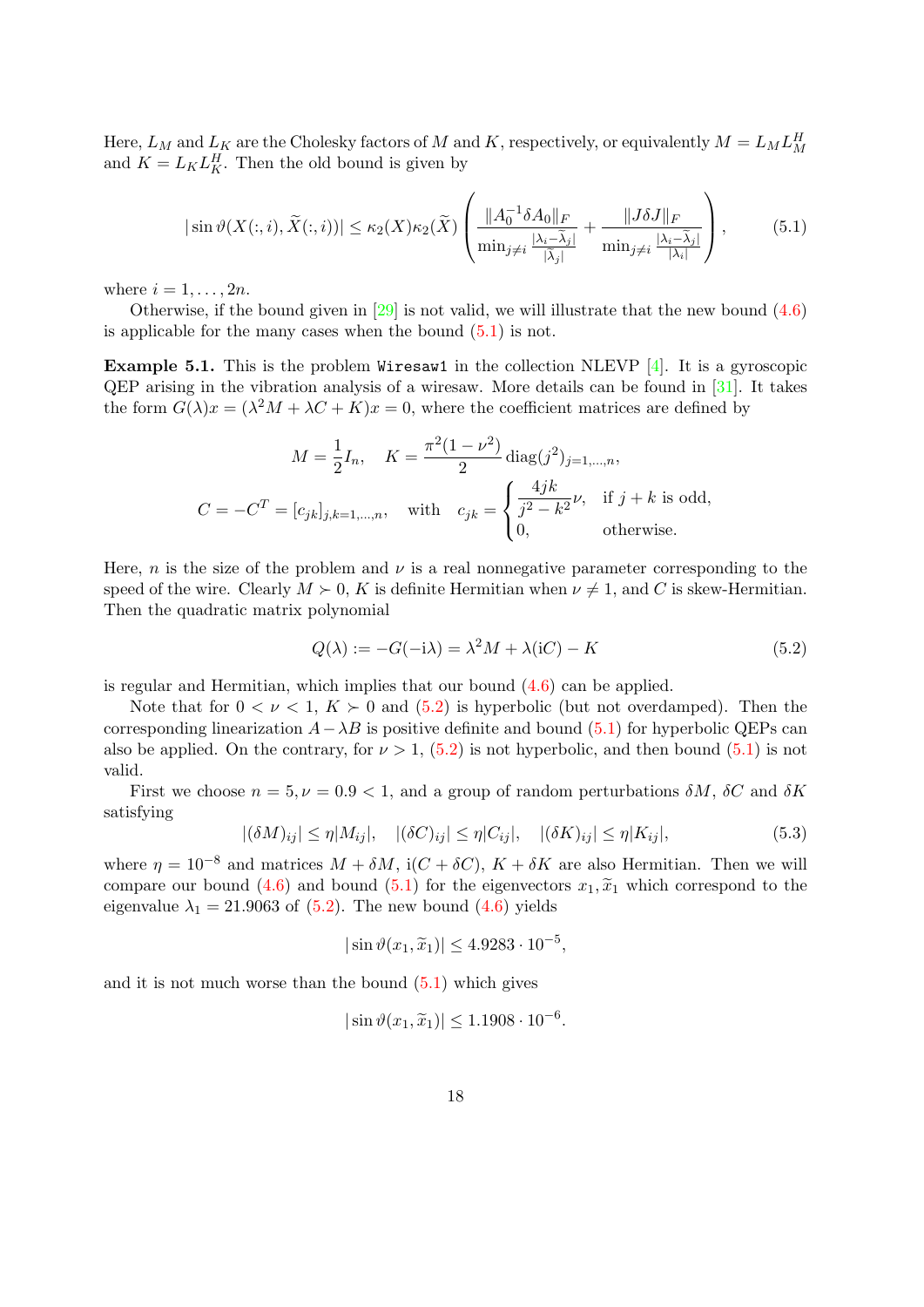Then we choose n and  $\delta M$ ,  $\delta C$ ,  $\delta K$  in the same way, but  $\nu = 1.0019 > 1$ . For the eigenvectors  $x_1, \tilde{x}_1$  that correspond to the eigenvalue  $\lambda_1 = -22.7864$ , bound [\(4.6\)](#page-14-2) yields

$$
|\sin \vartheta(x_1, \widetilde{x}_1)| \leq 8.5756 \cdot 10^{-6},
$$

while bound  $(5.1)$  cannot be applied. In comparison, the exact value is

$$
|\sin \vartheta(x_1, \widetilde{x}_1)| \approx 1.7615 \cdot 10^{-9}
$$

<span id="page-18-0"></span>Example 5.2. This example is related to the analysis of the behavior of brake systems and is taken from [\[1\]](#page-27-7). Brake squeal is a major problem in the automotive industry and it is based on the loss of stability of the brake system. In this example, we will consider negative-friction damping excitation mechanisms. Instability of the system is caused by a damping matrix  $C \prec 0$ .

In  $[1]$ , the authors consider mechanical models of dimension 1 or 2. Here this problem is generalized to a QEP of size n

$$
(\lambda^2 M + \lambda C + K)x = 0,\t(5.4)
$$

.

.

where  $M, C$  and  $K$  are mass, damping and stiffness matrices, respectively, and defined by

$$
M = \text{diag}(j)_{j=1,\dots,n}, \quad C = -\gamma I_n, \quad K = \begin{bmatrix} 10 & -5 & & \\ -5 & \ddots & \ddots & \\ & & \ddots & -5 \\ & & & -5 & 10 \end{bmatrix}_{n \times n}
$$

Clearly,  $M \succ 0, K \succ 0, C \prec 0$ .

Here, we choose  $n = 4, \gamma = 0.1$  and random perturbations  $\delta M$ ,  $\delta C$  and  $\delta K$  as in [\(5.3\)](#page-17-2). Also, we assume that the perturbed matrices satisfy

 $M = M + \delta M > 0, K = K + \delta K > 0, C = C + \delta C < 0.$ 

Contrary to the bounds in [\[29\]](#page-28-8) for hyperbolic QEPs whose eigenvalues are real, the new bounds can be applied to the complex eigenvalues and their corresponding eigenvectors. This example is designed to illustrate the sensitivity of complex eigenvalues and corresponding eigenvectors for QEPs with negative damping.

**Part 1:** For the eigenvectors  $x_1, \tilde{x}_1$  which correspond to the eigenvalue  $\lambda_1 = 0.0251 + 1.1701$ ; bound [\(4.6\)](#page-14-2) gives

$$
|\sin \vartheta(x_1, \widetilde{x}_1)| \leq 6.9547 \cdot 10^{-6},
$$

in comparison with the exact value

$$
|\sin \vartheta(x_1, \widetilde{x}_1)| \approx 1.2738 \cdot 10^{-8}.
$$

Part 2: In this part, we will illustrate the performance of our eigenvalue bound [\(4.9\)](#page-15-1). In comparison to the bounds for eigenvalues given in [\[30\]](#page-28-7) and [\[29\]](#page-28-8), which hold only for overdamped QEPs, our new bound is applicable to any regular Hermitian QEP. Table [5.1](#page-19-1) shows our bound and the exact relative error for all eigenvalues  $\lambda_i \in \Lambda(Q)$ , which appear in complex conjugate pairs.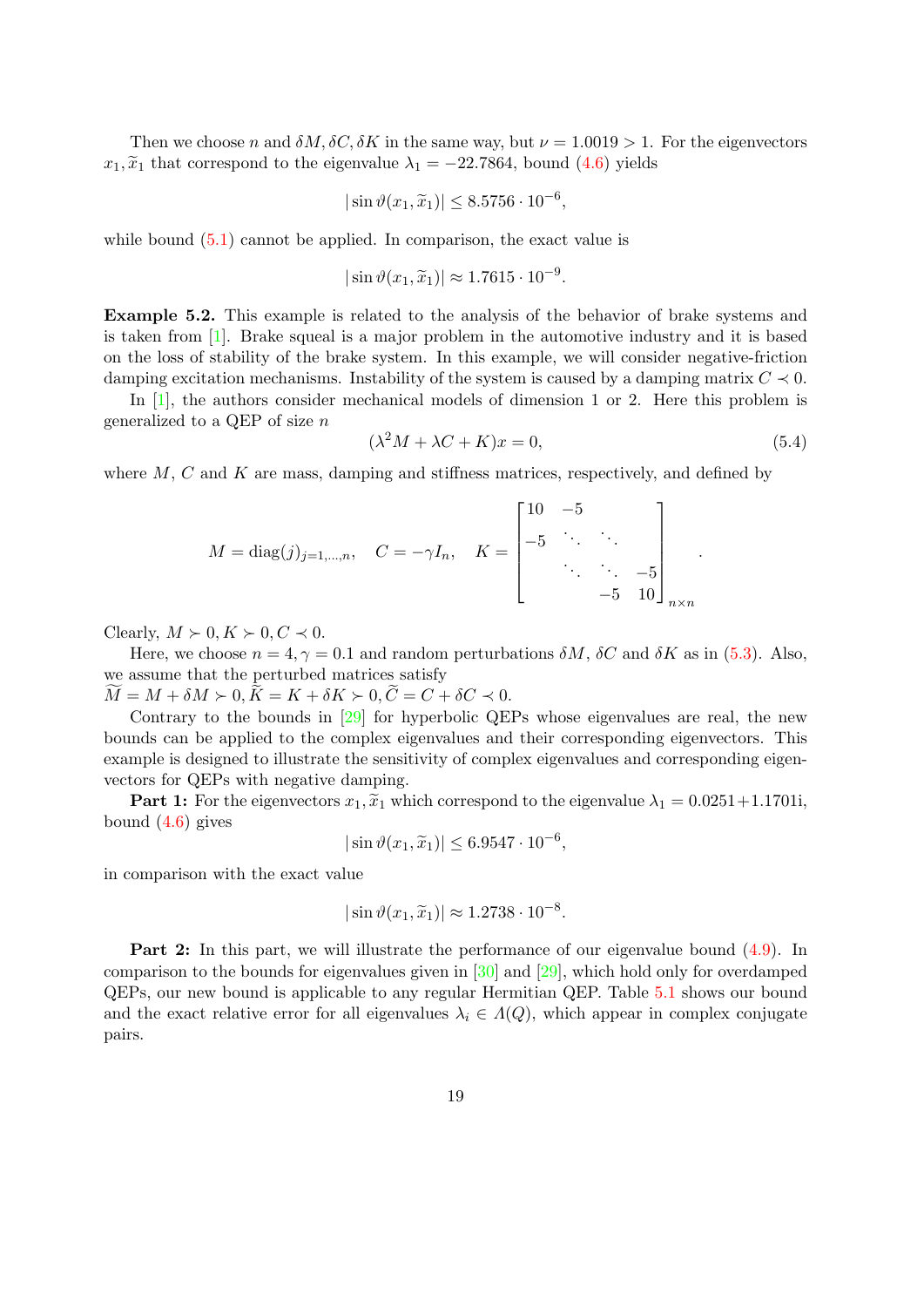| $\lambda_i$          | exact value  | estimate $(4.9)$ |
|----------------------|--------------|------------------|
| $0.0438 \pm 3.4550i$ | 4.8239e-09   | 6.9836e-07       |
| $0.0224 \pm 2.3223i$ | $6.0146e-10$ | 3.3994e-07       |
| $0.0197 \pm 1.6640i$ | 7.8488e-10   | 2.5006e-07       |
| $0.0183 \pm 0.8543i$ | 3.0628e-09   | 3.3075e-07       |

<span id="page-19-1"></span>Table 5.1: Example [5.2:](#page-18-0) relative perturbation bound [\(4.9\)](#page-15-1) and exact relative error for eigenvalues.

<span id="page-19-0"></span>Example 5.3. This example is constructed to show that our bound for eigenvalues and eigenvectors is also sensitive to perturbations of Jordan blocks if they appear in the canonical form of the matrix pair  $(A, B)$ . In this small academic example, M, C and K are chosen as:

$$
M = \begin{bmatrix} 1 & 0 \\ 0 & 2 \end{bmatrix}, \quad K = \begin{bmatrix} 2 & 0 \\ 0 & 2 \end{bmatrix} \quad \text{and} \quad C = 2 \cdot K.
$$

The Jordan form of the linearized pair  $(A, B)$  is

$$
J = \text{diag}\left\{-3.4142, -0.5858, \begin{bmatrix} -1 & 1\\ 0 & -1 \end{bmatrix}\right\}.
$$

<span id="page-19-2"></span>Under small perturbations  $\delta M$ ,  $\delta C$  and  $\delta K$  as in [\(5.3\)](#page-17-2), where  $\mu = 10^{-7}$ , we lose the size-two Jordan block of the matrix pair  $(A, B)$  and all the eigenvalues of the perturbed matrix pair  $(A, B)$  are semi-simple. Table [5.2](#page-19-2) shows that our bound in comparison to the exact value of the relative error in eigenvalues is good enough to detect the case that the structure of Jordan blocks is changed. The bounds given in [\[30\]](#page-28-7) and [\[29\]](#page-28-8) cannot be applied here.

| $\lambda_i$ | exact value | estimate $(4.9)$  |
|-------------|-------------|-------------------|
| $-3.4142$   | 2.2188e-07  | 2.7405e-05        |
| $-0.5858$   | 3.8069e-08  | 8.0671e-07        |
|             | exact value | estimate $(4.10)$ |
| -1          | 5.6518e-08  | 5.2899e-06        |

Table 5.2: Example [5.3:](#page-19-0) relative perturbation bounds [\(4.9\)](#page-15-1) and [\(4.10\)](#page-16-1) and exact relative errors for eigenvalues.

The eigenvector perturbation bound [\(4.6\)](#page-14-2) cannot directly for the eigenvectors of the QEP, so we will measure the distance between the subspaces. The subspace that we will consider is spanned by the columns of the matrices  $X_1 = X(:, 1:2)$  of which one is the eigenvector and the other is the generalized eigenvector for the eigenvalue  $\lambda_{1,2} = -1$ . The perturbed subspace is spanned by the columns of the matrix  $\widetilde{X}_1 = \widetilde{X}(:, 1:2)$  which are the corresponding eigenvectors for two distinct eigenvalues. Our bound  $(4.6)$  gives

$$
\|\sin\Theta(\text{span}(X_1),\text{span}(\widetilde{X}_1))\|_F\leq 7.9620\cdot 10^{-2},
$$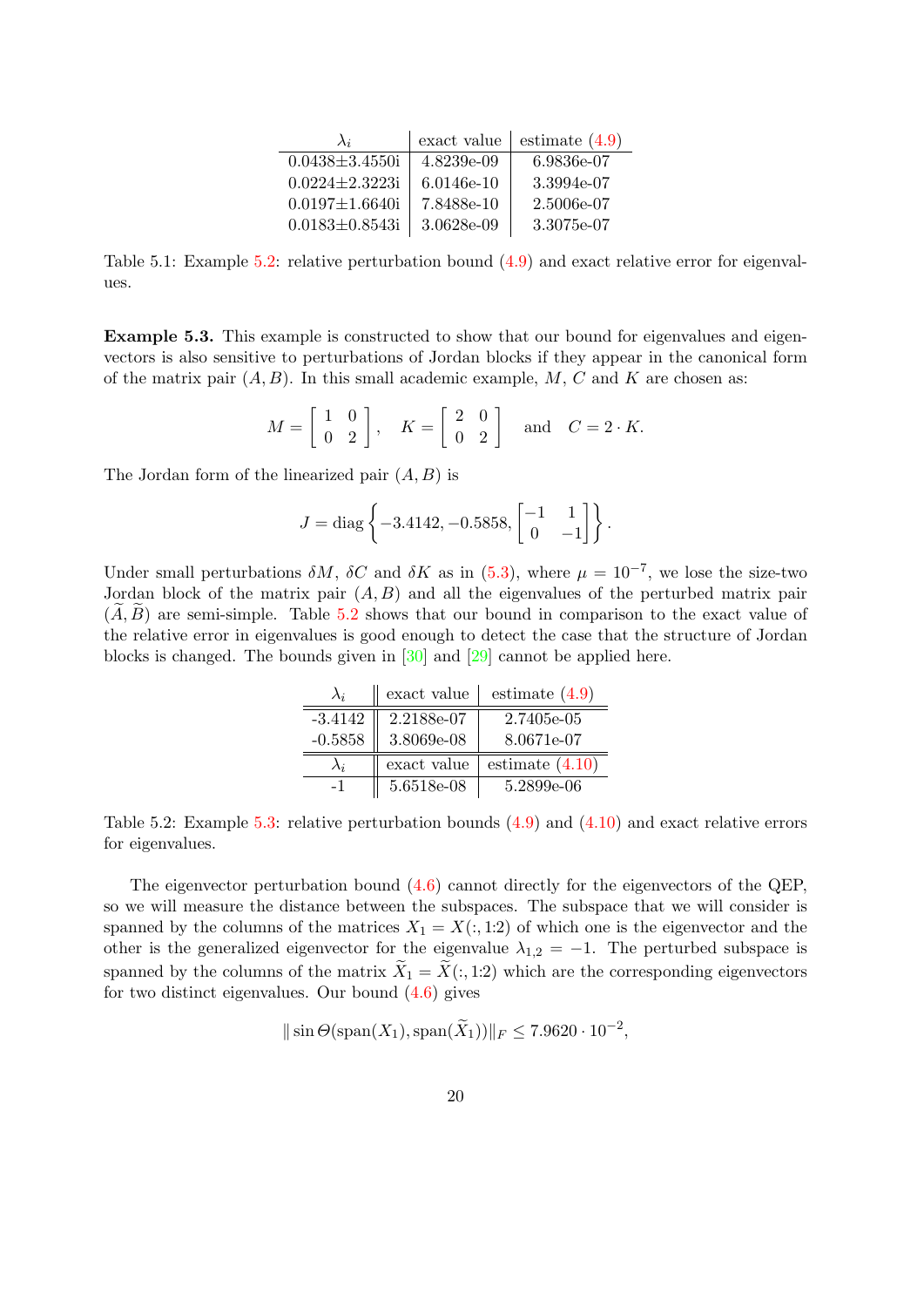since  $\kappa_2(X) \approx 3.4558$ ,  $\kappa_2(\tilde{X}) \approx 1.2357 \cdot 10^4$ ,  $\phi_1^{\max} \approx 2.4142$  and  $\phi_2^{\max} \approx 2.4143$ . The exact distance is

 $\|\sin\Theta(\text{span}(X_1),\text{span}(\widetilde{X}_1))\|_F \approx 8.0927 \cdot 10^{-5},$ 

which confirms the fact that Jordan blocks are very sensitive to small perturbations and small perturbations can significantly change the corresponding invariant subspace.

## <span id="page-20-0"></span>6 Conclusions

The main contributions of this paper are new relative perturbation bounds for the eigenvalues (and their corresponding invariant subspaces) of regular Hermitian quadratic eigenvalue problems, based on the new corresponding bounds for regular Hermitian pairs. The obtained bounds can be applied to many interesting problems, for example, to quadratic eigenvalue problems appearing in many mechanical models, especially models with indefinite damping or mass matrices. The main advantage of the new bounds, compared to earlier bounds, is that they are more general and can be applied not only to hyperbolic quadratic eigenvalue problems, but also to other regular quadratic eigenvalue problems. The quality of our bounds has been illustrated using several numerical examples.

## <span id="page-20-1"></span>A Proof of Lemma [3.1](#page-5-3)

In the very beginning, we point out our way to prove the lemma. The key is to vectorize the equations  $(3.1a)$  and  $(3.1b)$ . Then we use standard but complicated calculation to estimate the upper bound of the solution.

Consider [\(3.1a\)](#page-5-2). Recall that  $(A, \Omega)$  and  $(A', \Omega')$  are of type **R2, R3** or **R4**. Then  $\Omega' A'$  and  $\Omega\Lambda$  are lower triangular. Thus,  $(I \otimes \Omega'\Lambda' - \Omega\Lambda \otimes I)$  is a lower triangular matrix. Each diagonal entry is  $\lambda - \lambda'$ , so this matrix is nonsingular. We have

$$
\begin{aligned} \text{vec}(Y) &= (I \otimes \Omega' \Lambda' - \Omega \Lambda \otimes I)^{-H} [-(I \otimes \Omega' \Lambda')^H \text{vec}(M) + (\Omega \Lambda \otimes I)^H \text{vec}(N)] \\ &=: -W_1^H \text{vec}(M) + W_2^H \text{vec}(N), \end{aligned}
$$

where  $W_1 = (I \otimes \Omega' A')(I \otimes \Omega' A' - \Omega A \otimes I)^{-1}$ ,  $W_2 = (\Omega A \otimes I)(I \otimes \Omega' A' - \Omega A \otimes I)^{-1}$ . This shows [\(3.1a\)](#page-5-2) has a unique solution Y, and  $W_1 - W_2 = I$ . Moreover,

$$
||Y||_F \le ||W_1||_2||M||_F + ||W_2||_2||N||_F.
$$

Compared to the result, the rest of the proof is to estimate  $||W_1||_2$  and  $||W_2||_2$ .

Considering the types of  $(A, \Omega)$  and  $(A', \Omega')$ , there are eight cases to discuss. Before that, first we explicitly invert a structured matrix, which will be used several times in the following. Consider the block matrix  $P = D_1 \otimes L + FD_2G \otimes I = [P_{i,j}]_{i,j=1,\dots,m}$  with  $D_1 =$  $diag(d_{1,1},...,d_{1,m}), D_2 = diag(d_{2,1},...,d_{2,m})$  and  $L \in \mathbb{C}^{n \times n}$  lower triangular. Specifically,

$$
P_{i,j} = \begin{cases} 0, & i < j \text{ or } i > j + 1, \\ d_{1,j}L, & i = j, \\ d_{2,m-j}I, & i = j + 1. \end{cases}
$$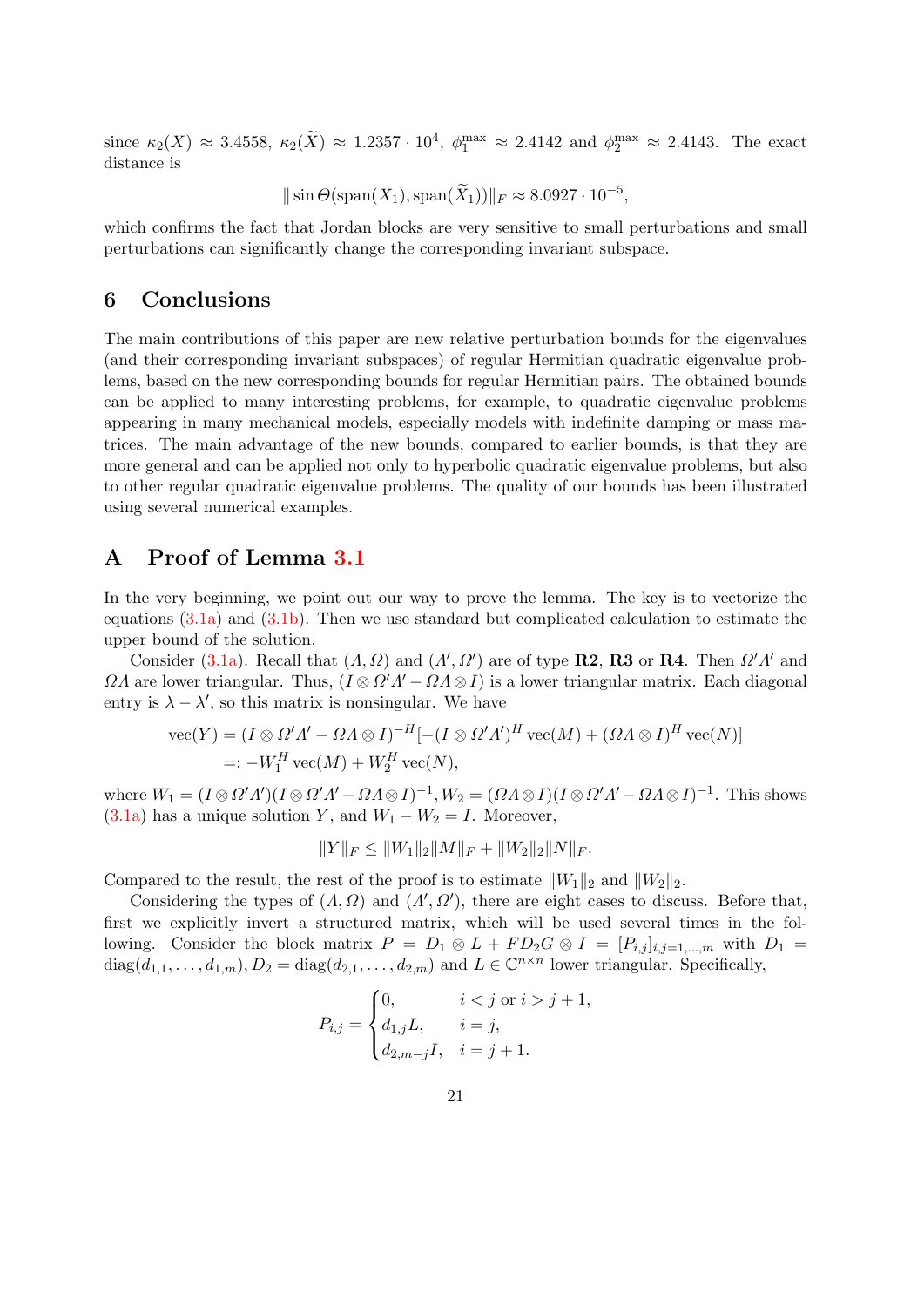Assume that  $D_1$  and L are nonsingular, and hence  $P_{i,j}$  and also P are nonsingular. Then its inverse  $P^{-1} = [Q_{i,j}]_{i,j=1,\dots,m}$  satisfies

$$
Q_{i,j} = \begin{cases} \prod_{k=1}^{i-j} (-P_{i-k+1,i-k+1}^{-1} P_{i-k+1,i-k}) Q_{j,j}, & i > j, \\ 0, & i < j. \end{cases}
$$

Since P is block lower triangular,  $Q_{j,j} = d_{1,j}^{-1} L^{-1}$  $Q_{j,j} = d_{1,j}^{-1} L^{-1}$  $Q_{j,j} = d_{1,j}^{-1} L^{-1}$ . Calculating recursively, we have

<span id="page-21-1"></span>
$$
Q = \begin{cases} (-1)^{i-j} \prod_{k=1}^{i-j+1} d_{1,i-k+1}^{-1} \prod_{k=1}^{i-j} d_{2,m-i+k} L^{j-i-1}, & i \ge j, \\ 0, & i < j. \end{cases}
$$
 (A.1)

Now we can go back for the eight cases.

<span id="page-21-2"></span>1.  $(A, \Omega)$  and  $(A', \Omega')$  are both of type **R3**:

$$
I \otimes \Omega'A' - \Omega A \otimes I = I \otimes (\lambda'I + |\lambda'|FG) - (\lambda I + |\lambda|FG) \otimes I
$$
  
=  $I \otimes ([\lambda' - \lambda]I + |\lambda'|FG) - |\lambda|FG \otimes I$ ,

and then by  $(A.1)$ 

$$
(I \otimes \Omega'A' - \Omega \wedge \otimes I)^{-1} = \begin{cases} |\lambda|^{i-j} ([\lambda' - \lambda]I + |\lambda'|FG)^{j-i-1}, & i \ge j, \\ 0, & i < j, \end{cases}
$$

where also by [\(A.1\)](#page-21-1)

$$
([\lambda'-\lambda]I+|\lambda'|FG)^{-1}=\begin{cases} (-|\lambda'|)^{i'-j'}(\lambda'-\lambda)^{j'-i'-1}, & i'\geq j',\\ 0, & i'
$$

Then

$$
([\lambda'-\lambda]I + |\lambda'|FG)^{j-i-1} = \begin{cases} \binom{i'-j'+i-j+1}{i-j+1} (-|\lambda'|)^{i'-j'} (\lambda'-\lambda)^{j'-i'+j-i-1}, & i' \ge j', \\ 0, & i' < j'. \end{cases} \tag{A.2}
$$

Thus

$$
W_1 = \begin{cases} |\lambda|^{i-j} (\lambda' I + |\lambda'| FG)([\lambda' - \lambda] I + |\lambda'| FG)^{j-i-1}, & i \ge j, \\ 0, & i < j, \end{cases}
$$

where

$$
(\lambda' I + |\lambda'| FG)([\lambda' - \lambda]I + |\lambda'|FG)^{j-i-1}
$$
  
= 
$$
\begin{cases} (-|\lambda'|)^{i'-j'}(\lambda' - \lambda)^{j'-i'+j-i}[(\binom{i'-j'+i-j+1}{i-j+1})\lambda'(\lambda' - \lambda)^{-1} - (\binom{i'-j'+i-j}{i-j+1})], & i' \ge j', \\ 0, & i' < j'. \end{cases}
$$

<span id="page-21-0"></span><sup>1</sup>Actually the left-hand side is  $Q_{i,j}$ , but we abuse the notation Q to denote the matrix.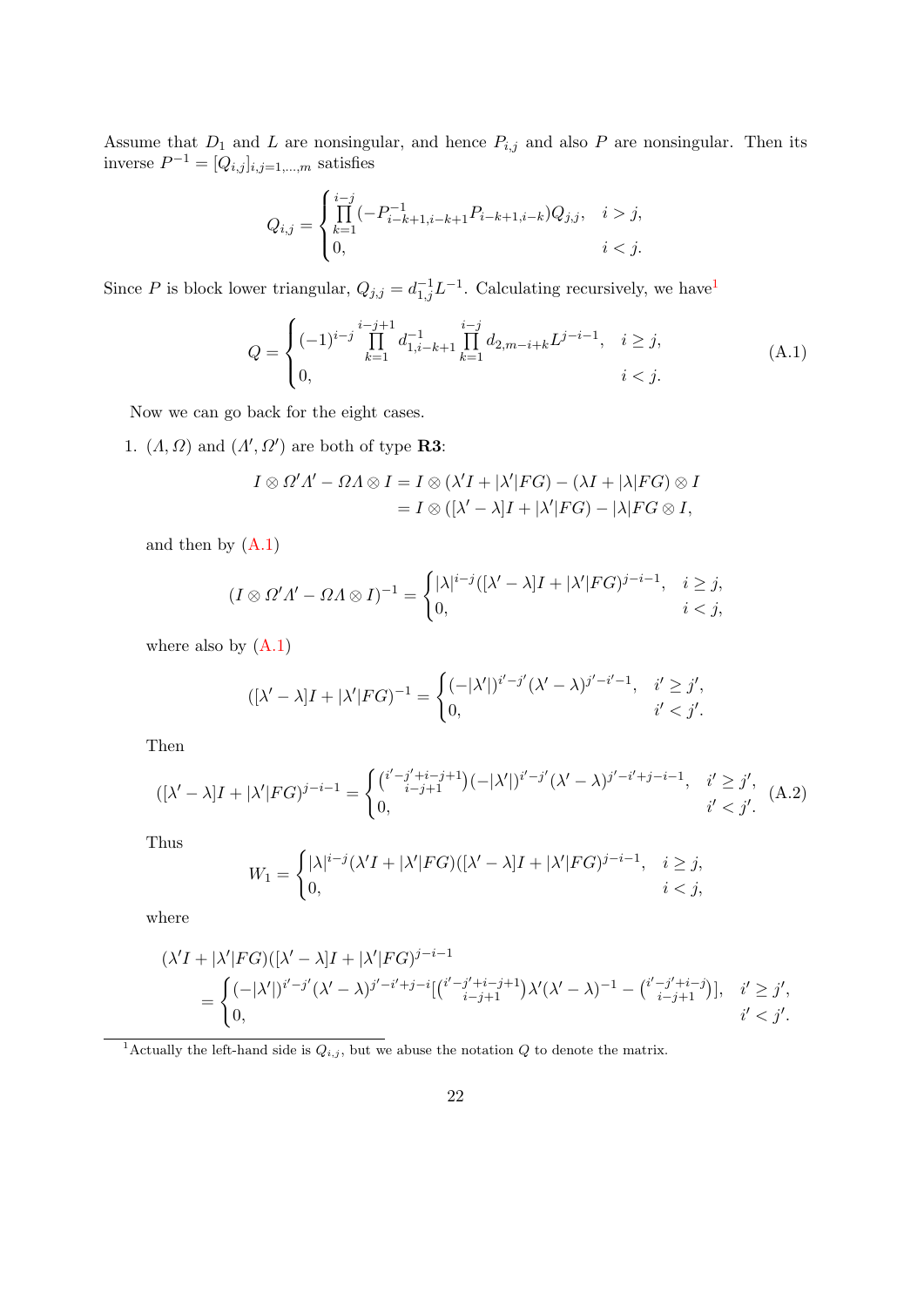It is easy to see  $||W_1||_1 = ||W_1||_{\infty} = ||W_1e_1||_1$ . Note that  $||W_1||_2 \le \sqrt{||W_1||_1 ||W_1||_{\infty}} =$  $||W_1||_1$ . Thus,

$$
||W_{1}||_{2} \le ||W_{1}e_{1}||_{1}
$$
\n
$$
= \sum_{i=1}^{n} \sum_{i'=1}^{n'} \left| |\lambda|^{i-1}(-|\lambda'|)^{i'-1}(\lambda'-\lambda)^{2-i'-i}[(i'_{i}+i-1)\lambda'(\lambda'-\lambda)^{-1} - (i'_{i}+i-2)] \right|
$$
\n
$$
\le \sum_{i=1}^{n} \sum_{i'=1}^{n'} \gamma^{1-i}\gamma'^{1-i'}[(i'_{i}+i-1)\gamma'^{-1} + (i'_{i}+i-2)]
$$
\n
$$
= 2 \sum_{i=1}^{n} \sum_{i'=1}^{n'-1} \gamma^{1-i}\gamma'^{-i'}(i'_{i}+i-1) + \sum_{i=1}^{n} \gamma^{1-i}\gamma'^{-n'}(i'_{i}+i-1)
$$
\n
$$
\le \left( 2 \sum_{i=1}^{n} \sum_{i'=1}^{n'-1} \gamma^{1-i}\gamma'^{-i'} + \sum_{i=1}^{n} \gamma^{1-i}\gamma'^{-n'} \right) \binom{n'+n-1}{n}
$$
\n
$$
= \left( 2\gamma'^{-1} \frac{1-\gamma'^{1-n'}}{1-\gamma'^{-1}} \frac{1-\gamma^{-n}}{1-\gamma^{-1}} + \gamma'^{-n'} \frac{1-\gamma^{-n}}{1-\gamma^{-1}} \right) \binom{n'+n-1}{n}
$$
\n
$$
= \gamma'^{-1} \frac{2-\gamma'^{1-n'}-\gamma'^{-n'}}{1-\gamma'^{-1}} \frac{1-\gamma^{-n}}{1-\gamma^{-1}} \binom{n'+n-1}{n}
$$
\n
$$
= \gamma'^{-n'} \gamma^{1-n} \frac{1+\gamma'-2\gamma'^{n'}}{1-\gamma} \frac{1-\gamma^{n}}{1-\gamma} \binom{n'+n-1}{n}
$$
\n
$$
= \binom{n'+n-1}{n} \varphi_{-(\gamma,n)} \varphi_{+(\gamma',n')}.
$$

Similarly,

$$
||W_2||_2 \leq {n'+n-1 \choose n'}\varphi_-(\gamma',n')\varphi_+(\gamma,n).
$$

2. 
$$
(\Lambda, \Omega)
$$
 and  $(\Lambda', \Omega')$  are both of type **R4**:

$$
I \otimes \Omega'A' - \Omega A \otimes I = \begin{bmatrix} I \\ I \end{bmatrix} \otimes \begin{bmatrix} \lambda'I + |\lambda'|FG \\ \overline{\lambda}I + |\overline{\lambda}|FG \end{bmatrix}
$$

$$
- \begin{bmatrix} \lambda I + |\lambda|FG \\ \overline{\lambda}I + |\overline{\lambda}|FG \end{bmatrix} \otimes \begin{bmatrix} I \\ I \end{bmatrix}
$$

$$
= \text{diag}(R_1, R_2, \overline{R_1}, \overline{R_2}),
$$

where

$$
R_1 = [I \otimes (\lambda'I + |\lambda'|FG) - (\lambda I + |\lambda|FG) \otimes I],
$$
  
\n
$$
R_2 = [I \otimes (\overline{\lambda'}I + |\lambda'|FG) - (\lambda I + |\lambda|FG) \otimes I].
$$

Then

$$
W_1 = \text{diag}(R_1^{-1}(\lambda' I + |\lambda'| FG), R_2^{-1}(\overline{\lambda'} I + |\lambda'| FG),
$$
  

$$
\overline{R_1}^{-1}(\lambda' I + |\lambda'| FG), \overline{R_2}^{-1}(\overline{\lambda'} I + |\lambda'| FG)).
$$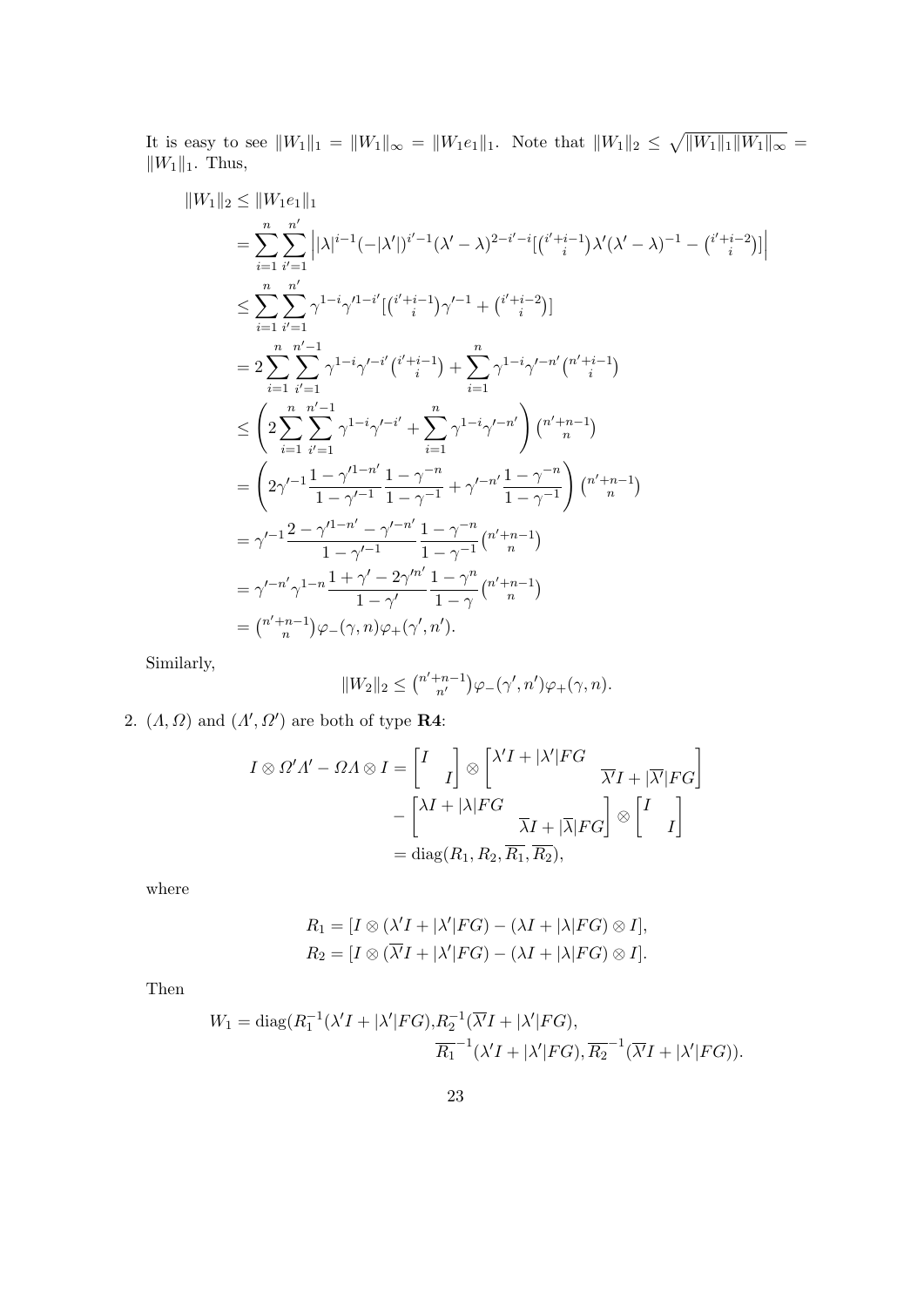Write  $\gamma_1 := \begin{bmatrix} 1 \end{bmatrix}$  $\lambda' - \lambda$  $\frac{1}{\lambda}$ ,  $\gamma_1 :=$  $\lambda' - \lambda$  $\left| \frac{\gamma_{\fbox{-}\lambda}}{\lambda'}\right|, \gamma_2 := \Big|$  $\overline{\lambda'}-\lambda$  $\frac{-\lambda}{\lambda}\Big\vert\,,\gamma_2'\,:=\,\Big\vert$  $\overline{\lambda'}-\lambda$ Write  $\gamma_1 := \left| \frac{\lambda' - \lambda}{\lambda} \right|, \gamma_1' := \left| \frac{\lambda' - \lambda}{\lambda'} \right|, \gamma_2 := \left| \frac{\overline{\lambda'} - \lambda}{\lambda} \right|, \gamma_2' := \left| \frac{\overline{\lambda'} - \lambda}{\lambda'} \right|$  $\gamma_1 := \left| \frac{\lambda' - \lambda}{\lambda} \right|, \gamma_1' := \left| \frac{\lambda' - \lambda}{\lambda'} \right|, \gamma_2 := \left| \frac{\overline{\lambda'} - \lambda}{\lambda} \right|, \gamma_2' := \left| \frac{\overline{\lambda'} - \lambda}{\lambda'} \right|$  $\gamma_1 := \left| \frac{\lambda' - \lambda}{\lambda} \right|, \gamma_1' := \left| \frac{\lambda' - \lambda}{\lambda'} \right|, \gamma_2 := \left| \frac{\overline{\lambda'} - \lambda}{\lambda} \right|, \gamma_2' := \left| \frac{\overline{\lambda'} - \lambda}{\lambda'} \right|$ , then by the same calculation in case 1 we have

$$
||R_1^{-1}(\lambda' I + |\lambda'| FG)||_2 \leq {n'+n-1 \choose n} \varphi_-(\gamma_1, n)\varphi_+(\gamma'_1, n');
$$
  

$$
||R_2^{-1}(\overline{\lambda'} I + |\lambda'| FG)||_2 \leq {n'+n-1 \choose n} \varphi_-(\gamma_2, n)\varphi_+(\gamma'_2, n').
$$

Similarly to the calculation in case [1](#page-21-2) we get

$$
\overline{R_1}^{-1}(\lambda'I + |\lambda'|FG) = \begin{cases} |\lambda|^{i-j}(\lambda'I + |\lambda'|FG)(\overline{|\lambda'} - \overline{\lambda}]I + |\lambda'|FG)^{j-i-1}, & i \ge j, \\ 0, & i < j, \end{cases}
$$

where

$$
(\lambda' I + |\lambda'| FG)(\overline{|\lambda'} - \overline{\lambda}]I + |\lambda'|FG)^{j-i-1}
$$
  
= 
$$
\begin{cases} (-|\lambda'|)^{i'-j'}(\overline{\lambda'} - \overline{\lambda})^{j'-i'+j-i}[(\overline{i'-j'+i-j+1}]\lambda'(\overline{\lambda'} - \overline{\lambda})^{-1} - (\overline{i'-j'+i-j})], & i' \geq j', \\ 0, & i' < j', \end{cases}
$$

and then

$$
\|\overline{R_1}^{-1}(\lambda'I + |\lambda'|FG)\|_2 \leq {n'+n-1 \choose n} \varphi_-(\gamma_1, n)\varphi_+(\gamma'_1, n');
$$

similarly,

$$
\|\overline{R_2}^{-1}(\overline{\lambda'}I+|\lambda'|FG)\|_2 \leq {n'+n-1 \choose n} \varphi_-(\gamma_2,n)\varphi_+(\gamma_2',n').
$$

In summary,

$$
||W_1||_2 \leq {n'+n-1 \choose n} \varphi_-(\gamma,n)\varphi_+(\gamma',n'),
$$

where  $\gamma = \min\{\gamma_1, \gamma_2\}$ . Similarly,

$$
||W_2||_2 \leq {n'+n-1 \choose n'}\varphi_-(\gamma',n')\varphi_+(\gamma,n).
$$

<span id="page-23-0"></span>3.  $(A, \Omega)$  is of type **R2**, while  $(A', \Omega')$  is of type **R3**:

$$
I\otimes \Omega'A'-\Omega A\otimes I=I\otimes (\lambda'I+|\lambda'|FG)-FG\otimes I,
$$

and then

$$
(I \otimes \Omega'A' - \Omega A \otimes I)^{-1} = \begin{cases} (\lambda' I + |\lambda'| FG)^{j-i-1}, & i \ge j, \\ 0, & i < j, \end{cases}
$$

where

$$
(\lambda' I + |\lambda'| FG)^{-1} = \begin{cases} (-|\lambda'|)^{i'-j'} \lambda'^{j'-i'-1}, & i' \ge j', \\ 0, & i' < j'. \end{cases}
$$

Thus

$$
W_1 = \begin{cases} (\lambda' I + |\lambda'| FG)^{j-i}, & i \ge j, \\ 0, & i < j, \end{cases}
$$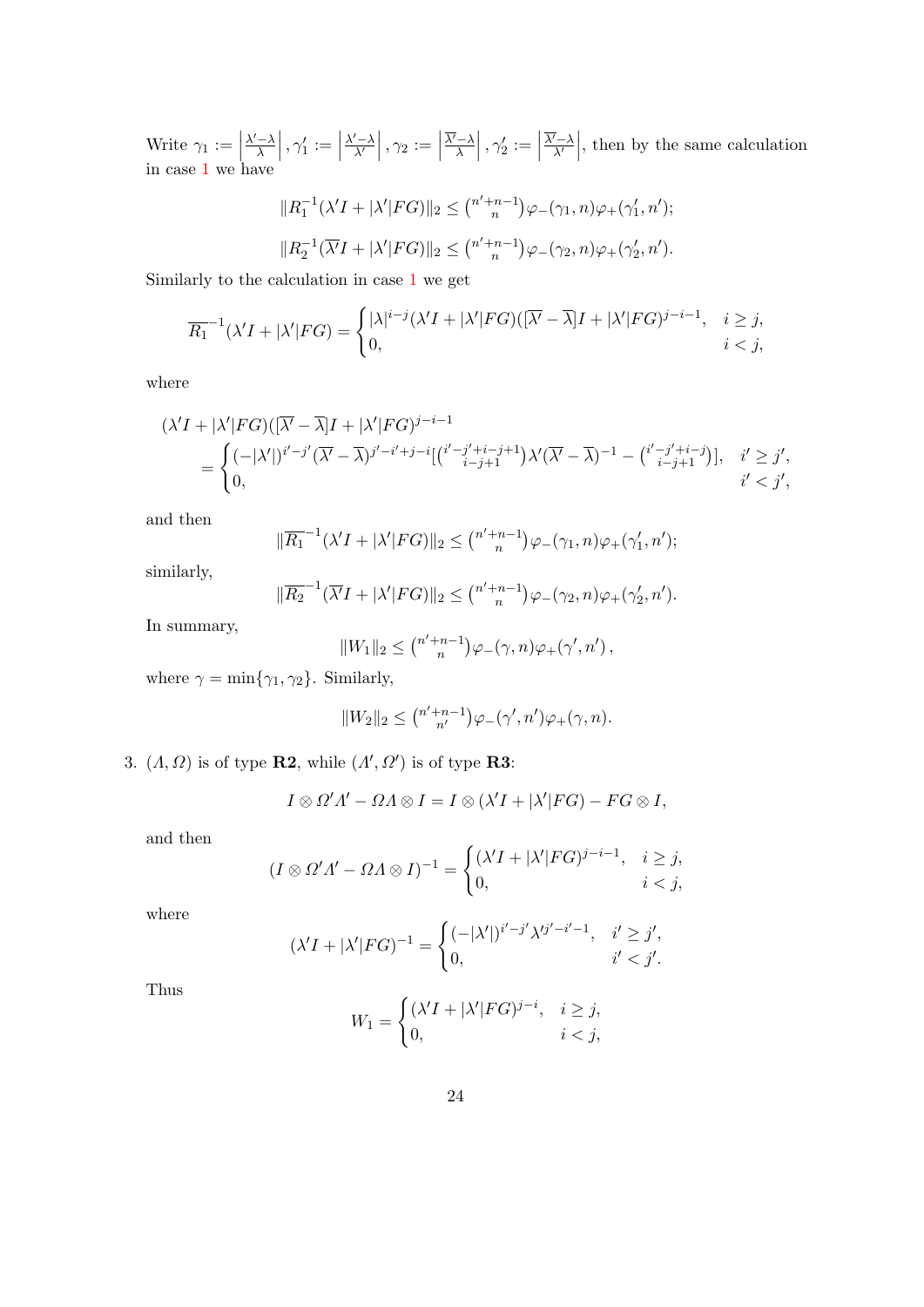where

$$
(\lambda' I + |\lambda'| FG)^{j-i} = \begin{cases} (-|\lambda'|)^{i'-j'} \lambda'^{j'-i'+j-i} \binom{i'-j'+i-j}{i-j}, & i' \ge j', \\ 0, & i' < j', \end{cases} \quad \text{for } i > j.
$$

It is easy to see  $||W_1||_1 = ||W_1||_{\infty} = ||W_1e_1||_1$ . Note that  $||W_1||_2 \le \sqrt{||W_1||_1 ||W_1||_{\infty}} =$  $\|W_1\|_1$ . Thus,

$$
||W_1||_2 \le ||W_1 e_1||_1
$$
  
=  $1 + \sum_{i=2}^n \sum_{i'=1}^{n'} |(-|\lambda'|)^{i'-1} \lambda'^{2-i'-i} \binom{i'+i-2}{i-1} |$   
=  $1 + \sum_{i=2}^n \sum_{i'=1}^{n'} |\lambda'|^{1-i} \binom{i'+i-2}{i-1}.$ 

Noticing<sup>[2](#page-24-0)</sup>  $\sum_{i'}^{n'}$  $\binom{n'}{i'}$  = 1  $\binom{i'+i-2}{i-1}$  $\binom{i+1}{i-1} = \binom{i-1}{i-1}$  $\binom{i-1}{i-1} + \sum_{i'}^{n'}$  $\binom{n'}{i'}=2\binom{i'+i-2}{i-1}$  $\binom{i+i-2}{i-1} = \binom{i}{i}$  $\binom{i}{i} + \sum_{i'}^{n'}$  $\binom{n'}{i'}=2\binom{i'+i-2}{i-1}$  $\binom{+i-2}{i-1} = \cdots = \binom{n'+i-1}{i}$  $\binom{i-1}{i},$  $||W_1||_2 \leq 1 + \sum_{n=1}^n$  $i=2$  $|\lambda'|^{1-i} \binom{n'+i-1}{i}$  $\binom{i-1}{i}$  $\leq 1 + \frac{|\lambda'|^{-1} - |\lambda'|^{-n}}{1 - |\lambda'|^{-1}}$  $\frac{|1-|\lambda'|}{1-|\lambda'|^{-1}}\binom{n'+n-1}{n}$  $\binom{n-1}{n}$  $= 1 + \binom{n'+n-1}{n}$  $\binom{n-1}{n} |\lambda'|^{-1} \varphi_{-}(|\lambda'|, n-1).$ 

Then

$$
||W_2||_2 \le ||W_1 e_1 - e_1||_1
$$
  
= 
$$
\sum_{i=2}^n \sum_{i'=1}^{n'} |(-|\lambda'|)^{i'-1} \lambda'^{2-i'-i} \binom{i'+i-2}{i-1} |
$$
  
= 
$$
\binom{n'+n-1}{n} |\lambda'|^{-1} \varphi_-(|\lambda'|, n-1).
$$

<span id="page-24-1"></span>4.  $(A, \Omega)$  is of type **R2**, while  $(A', \Omega')$  is of type **R4**:

$$
I \otimes \Omega' \Lambda' - \Omega \Lambda \otimes I = I \otimes \begin{bmatrix} \lambda' I + |\lambda'| FG \\ \overline{\lambda'} I + |\overline{\lambda'}| FG \end{bmatrix} - FG \otimes \begin{bmatrix} I \\ I \end{bmatrix}
$$
  
= diag(R<sub>1</sub>, R<sub>1</sub>),

where

$$
R_1 = [I \otimes (\lambda'I + |\lambda'|FG) - FG \otimes I].
$$

Then

$$
W_1 = \text{diag}(R_1^{-1}(\lambda' I + |\lambda'| FG), \overline{R_1}^{-1}(\overline{\lambda'} I + |\lambda'| FG)).
$$

<span id="page-24-0"></span> $2\binom{p}{q-1} + \binom{p}{q} = \binom{p+1}{q}$  for any  $q \in \mathbb{N}_+$ .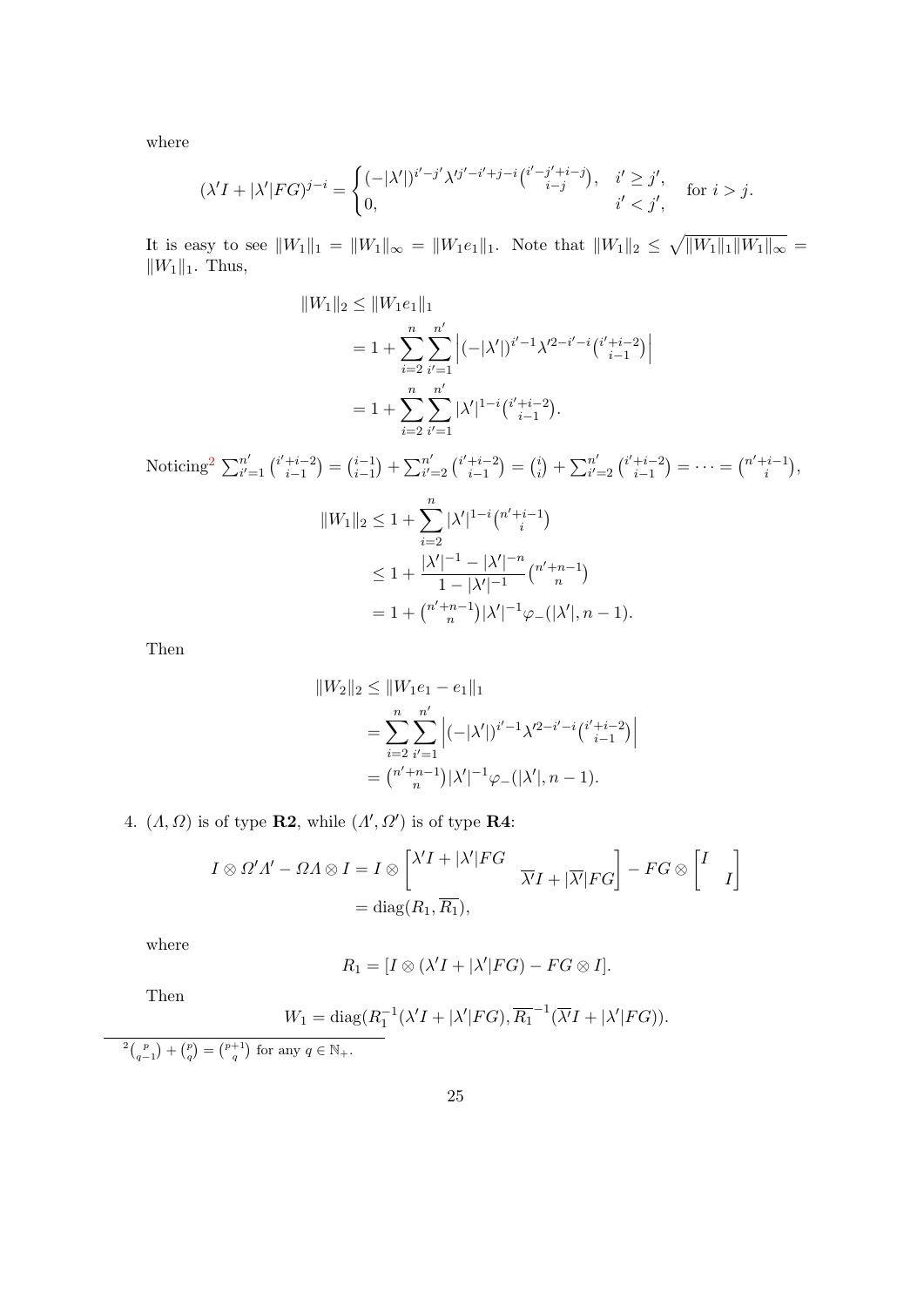By the same calculation in case [3,](#page-23-0)

$$
||R_1^{-1}(\lambda' I + |\lambda'| FG)||_2 \le {n'+n-1 \choose n} \varphi_{-}(|\lambda'|, n);
$$

Note that

$$
\|\overline{R_1}^{-1}(\overline{\lambda'}I + |\lambda'|FG)\|_2 = \|R_1^{-1}(\lambda'I + |\lambda'|FG)\|_2.
$$

Thus

$$
||W_1||_2 \le {n'+n-1 \choose n} \varphi_-(|\lambda'|, n).
$$

Similarly,

$$
||W_2||_2 \le {n'+n-1 \choose n} \varphi_-(|\lambda'|, n') - 1.
$$

<span id="page-25-0"></span>5.  $(A, \Omega)$  is of type **R3**, while  $(A', \Omega')$  is of type **R4**:

$$
I \otimes \Omega'A' - \Omega A \otimes I = I \otimes \begin{bmatrix} \lambda'I + |\lambda'|FG \\ \overline{\lambda'}I + |\overline{\lambda'}|FG \end{bmatrix} - (\lambda I + |\lambda|FG) \otimes \begin{bmatrix} I \\ I \end{bmatrix}
$$
  
= diag(R<sub>1</sub>, R<sub>1</sub>),

where

$$
R_1 = [I \otimes (\lambda'I + |\lambda'|FG) - (\lambda I + |\lambda|FG) \otimes I].
$$

Then

$$
W_1 = \text{diag}(R_1^{-1}(\lambda' I + |\lambda'| FG), \overline{R_1}^{-1}(\overline{\lambda'} I + |\lambda'| FG)).
$$

By the same calculation in case [1,](#page-21-2)

$$
||R_1^{-1}(\lambda' I + |\lambda'| FG)||_2 \leq {n'+n-1 \choose n} \varphi_{-}(\gamma, n)\varphi_{+}(\gamma', n');
$$

Note that

$$
\|\overline{R_1}^{-1}(\overline{\lambda'}I + |\lambda'|FG)\|_2 = \|R_1^{-1}(\lambda'I + |\lambda'|FG)\|_2.
$$

Thus

$$
||W_1||_2 \leq {n'+n-1 \choose n} \varphi_-(\gamma,n) \varphi_+(\gamma',n').
$$

Similarly,

$$
||W_2||_2 \le {n'+n-1 \choose n'}\varphi_-(\gamma',n')\varphi_+(\gamma,n).
$$

- 6.  $(A, \Omega)$  is of type **R3**, while  $(A', \Omega')$  is of type **R2**: Note that there exist two permutation matrices P, Q such that  $A \otimes B = P(B \otimes A)Q$ . Thus,  $||A \otimes B||_2 = ||B \otimes A||_2$ . So it is the same as case [3.](#page-23-0)
- 7.  $(A, \Omega)$  is of type **R4**, while  $(A', \Omega')$  is of type **R2**: the same as case [4.](#page-24-1)
- 8.  $(A, \Omega)$  is of type **R4**, while  $(A', \Omega')$  is of type **R3**: the same as case [5.](#page-25-0)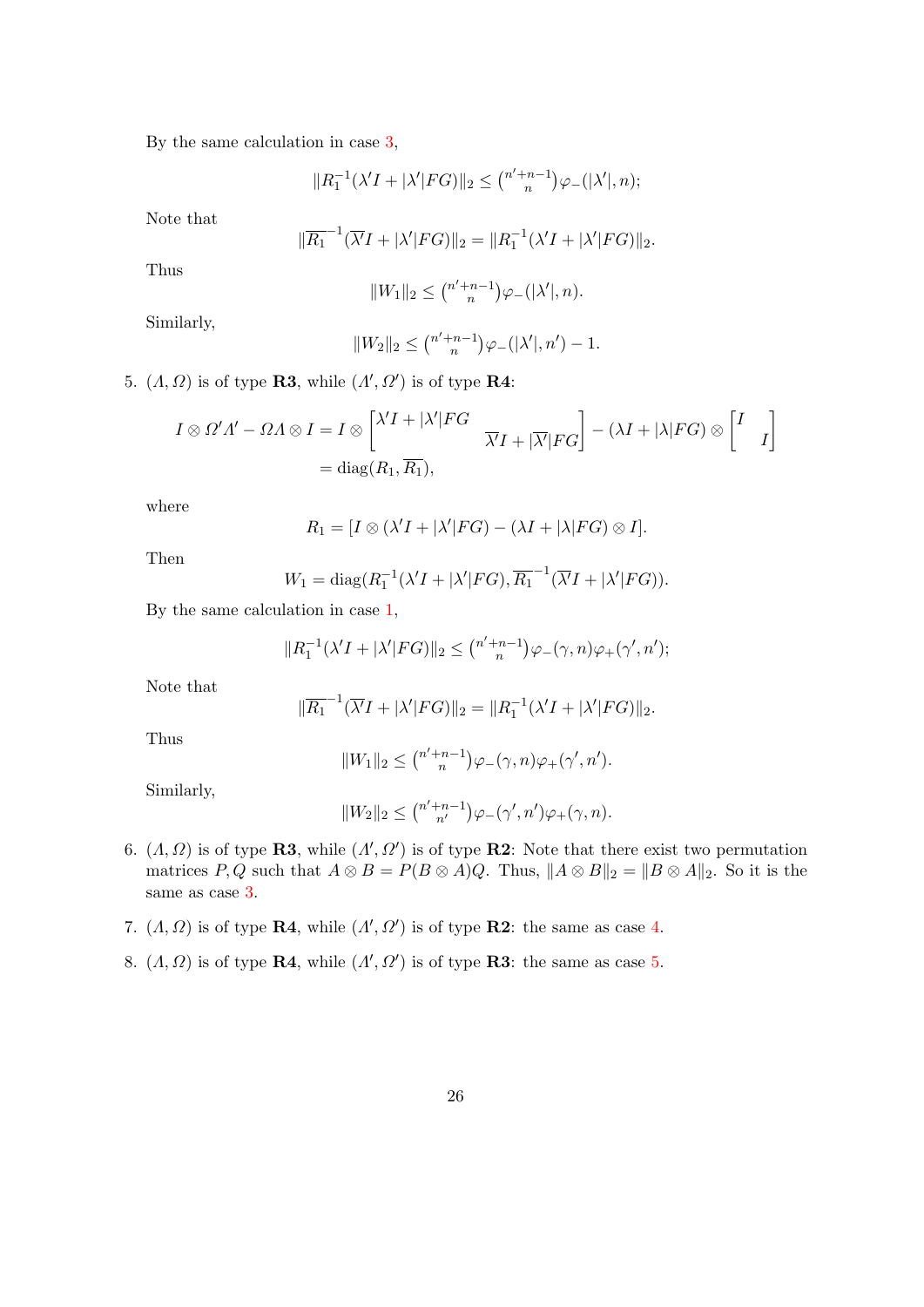Consider [\(3.1b\)](#page-5-1). Recall that  $(A, Q)$  is of type **R2, R3** or **R4**. Then  $\Omega A$  are lower triangular as well as FG. Thus,  $(I \otimes I - \Omega \wedge \otimes FG)$  is a lower triangular matrix. Each diagonal entry is 1, so this matrix is nonsingular. Then

$$
\begin{aligned} \text{vec}(Y) &= (I \otimes I - \Omega \Lambda \otimes FG)^{-H} [-(I \otimes I)^H \text{vec}(M) + (\Omega \Lambda \otimes FG)^H \text{vec}(N)] \\ &=: -W_1^H \text{vec}(M) + W_2^H \text{vec}(N), \end{aligned}
$$

where  $W_1 = (I \otimes I)(I \otimes I - \Omega A \otimes FG)^{-1}$ ,  $W_2 = (\Omega A \otimes FG)(I \otimes I - \Omega A \otimes FG)^{-1}$ . Similarly to the discussion on [\(3.1a\)](#page-5-2), [\(3.1b\)](#page-5-1) has a unique solution Y,  $W_1 - W_2 = I$ , and the rest of the proof is to estimate  $||W_1||_2$  and  $||W_2||_2$ .

Note that there exist two permutation matrices  $P, Q$  to make  $A \otimes B = P(B \otimes A)Q$ . Thus,  $||A \otimes B||_2 = ||B \otimes A||_2$ . Then

$$
I \otimes I - FG \otimes \Omega A = \begin{bmatrix} I & & & \\ \Omega A & I & & \\ & \ddots & \ddots & \\ & & \Omega A & I \end{bmatrix},
$$

and

$$
W_0 := (I \otimes I - FG \otimes \Omega A)^{-1} = \begin{cases} (-\Omega A)^{i'-j'}, & i' \ge j', \\ 0, & i' < j'. \end{cases}
$$

Then

$$
||W_1||_2 = ||(I \otimes I - \Omega \Lambda \otimes FG)^{-1}||_2 = ||(I \otimes I - FG \otimes \Omega \Lambda)^{-1}||_2 = ||W_0||_2.
$$

There are three cases to discuss in the following, and for whatever cases it is easy to see that  $||W_0||_1 = ||W_0||_{\infty} = ||W_0e_1||_1$  and then  $||W_0||_2 \le \sqrt{||W_0||_1||W_0||_{\infty}} = ||W_0||_1 = ||W_0e_1||_1$ .

1. if  $(A, \Omega)$  is of **R2**:

$$
(-\Omega A)^{i'-j'} = \begin{cases} (-1)^{i'-j'}, & i-j = i'-j', \\ 0, & i-j \neq i'-j'. \end{cases}
$$

Thus  $||W_1||_2 \le ||W_0e_1||_1 = \min\{n, n'\};$  and  $||W_2||_2 \le ||W_0e_1 - e_1||_1 = \min\{n, n'\} - 1.$ 

2. if  $(A, \Omega)$  is of **R3**:

<span id="page-26-0"></span>
$$
(-\Omega \Lambda)^{i'-j'} = \begin{cases} (-1)^{i'-j'} \lambda^{i'-j'-i+j} |\lambda|^{i-j} {i'-j' \choose i-j}, & i \ge j, \\ 0, & i < j, \end{cases} \text{ for } i' \ge j'. \tag{A.3}
$$

Thus

$$
||W_1||_2 \le ||W_0 e_1||_1
$$
  
=  $1 + \sum_{i=1}^n \sum_{i'=2}^{n'} |(-1)^{i'-1} \lambda^{i'-i} |\lambda|^{i-1} {i'-1 \choose i-1} |$   
=  $1 + \sum_{i=1}^n \sum_{i'=2}^{n'} |\lambda|^{i'-1} {i'-1 \choose i-1}$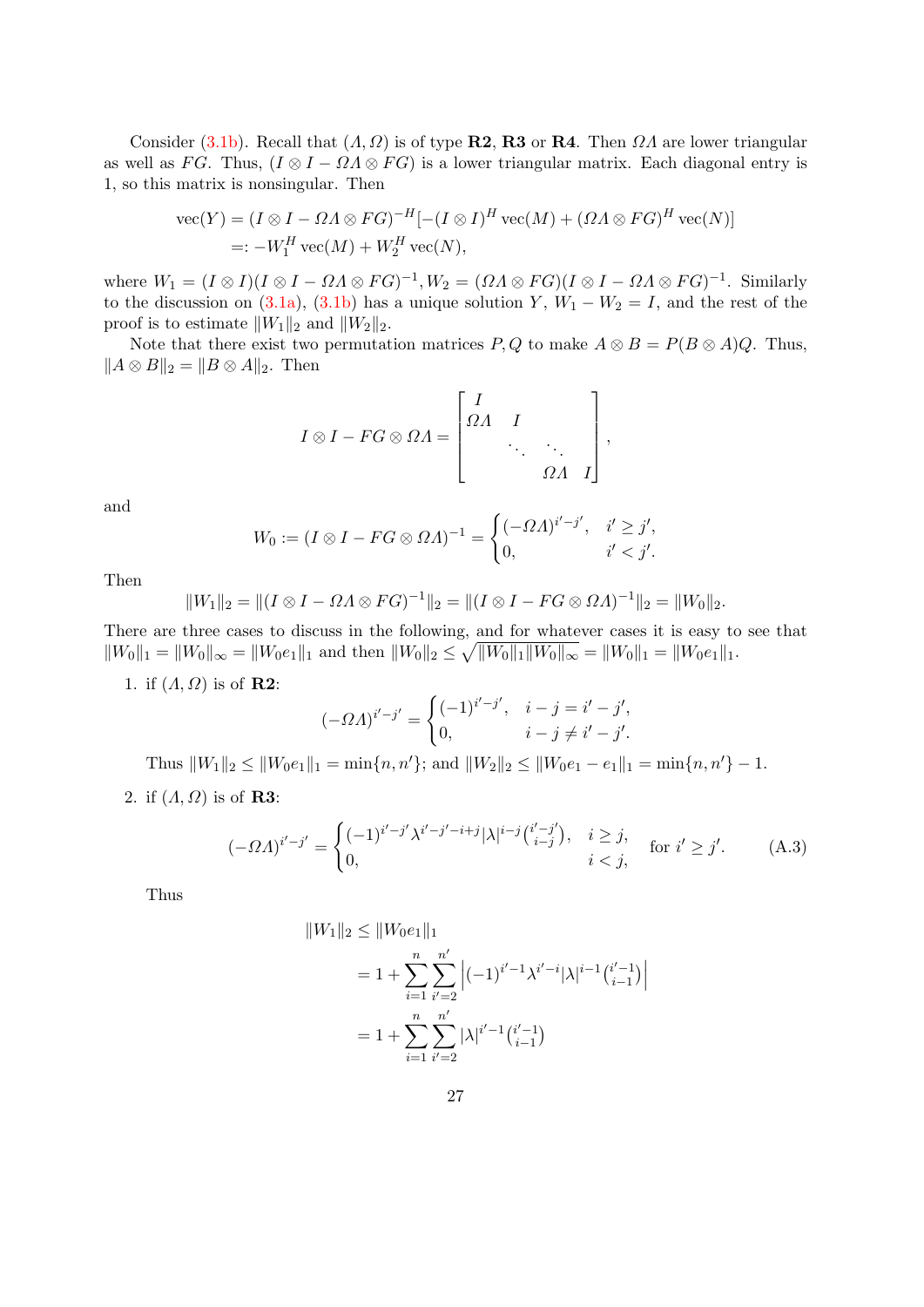$$
\leq 1 + \sum_{i'=2}^{n'} |\lambda|^{i'-1} 2^{i'-1}
$$
  
=  $1 + \frac{2|\lambda| - (2|\lambda|)^{n'}}{1 - 2|\lambda|}$   
=  $1 + 2|\lambda|\varphi(\frac{1}{2|\lambda|}, n' - 1),$ 

and

$$
||W_2||_2 \le ||W_0e_1 - e_1||_1 = 2|\lambda|\varphi(\frac{1}{2|\lambda|}, n' - 1).
$$

3. if  $(A, \Omega)$  is of **R4**:  $(-\Omega A)^{i'-j'} = \text{diag}(R, \overline{R})$  and R is of the form  $(A.3)$ . Thus,

$$
||W_1||_2 \le \max\{||W_0e_1||_1, ||\overline{W_0}e_1||_1\} = 2|\lambda|\varphi(\frac{1}{2|\lambda|}, n'-1) + 1,
$$

and

$$
||W_2||_2 \le \max\{||W_0e_1 - e_1||_1, ||\overline{W_0}e_1 - e_1||_1\} = 2|\lambda|\varphi(\frac{1}{2|\lambda|}, n' - 1).
$$

## References

- <span id="page-27-7"></span>[1] B. Allert and G. M¨uller. Brake-squeal simulation: An efficient approach to define countermeasures. In A. Cunha, E. Caetano, P. Ribeiro, and G. Müller, editors, *Proceedings of the 9th International* Conference on Structural Dynamics, EURODYN 2014, pages 3229–3235, July 2014.
- <span id="page-27-5"></span>[2] J. Barlow and J. Demmel. Computing accurate eigensystems of scaled diagonally dominant matrices. SIAM J. Numer. Anal., 27:762–791, 1990.
- <span id="page-27-2"></span>[3] H. Baumgartel. Analytic Perturbation Theory for Matrices and Operators. Birkhäuser, Basel, 1985.
- <span id="page-27-10"></span>[4] Timo Betcke, Nicholas J. Higham, Volker Mehrmann, Christian Schröder, and Françoise Tisseur. NLEVP: A collection of nonlinear eigenvalue problems. ACM Trans. Math. Softw., 39(2):7:1–7:28, February 2013.
- <span id="page-27-3"></span>[5] R. Bhatia. Matrix Analysis. Graduate Texts in Mathematics, vol. 169. Springer, New York, 1996.
- <span id="page-27-8"></span>[6] T. Damm and J. Homeyer. On indefinite damping and gyroscopic stabilization. In Proc. 18th IFAC World Congr., pages 7589–7593, August 2011.
- <span id="page-27-9"></span>[7] C. Davis and W. M. Kahan. The rotation of eigenvectors by a perturbation. III. SIAM J. Numer. Anal., 7:1–46, 1970.
- <span id="page-27-4"></span>[8] J. Demmel and W. Kahan. Accurate singular values of bidiagonal matrices. SIAM J. Sci. Statist. Comput., 11:873–912, 1990.
- <span id="page-27-6"></span>[9] J. Demmel and K. Veselić. Jacobi's method is more accurate than QR. SIAM J. Matrix Anal. Appl., 13(4):1204–1245, 1992.
- <span id="page-27-1"></span>[10] S. K. Godunov. Modern Aspects of Linear Algebra. Translations of Mathematical Monographs, vol. 175. AMS, Providence, RI, 1998.
- <span id="page-27-0"></span>[11] Israel Gohberg, Peter Lancaster, and Leiba Rodman. Matrix Polynomials. Academic Press, New York, 1982.